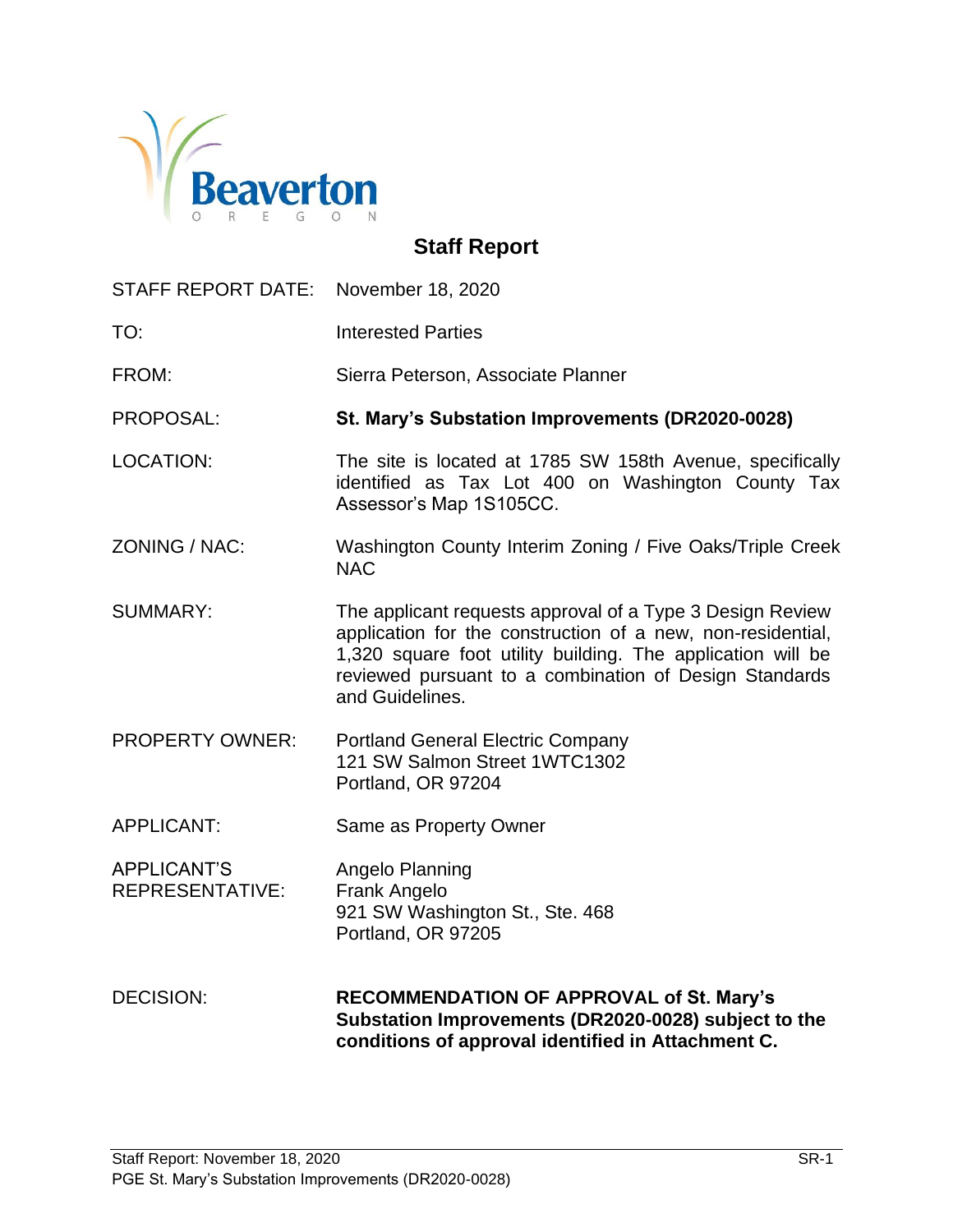## **BACKGROUND FACTS**

## **Key Application Dates**

| <b>Application</b> | <b>Submittal Date</b>                  | <b>Application Deemed</b><br><b>Complete</b> | $120$ -Day*      | $365 - Day**$   |
|--------------------|----------------------------------------|----------------------------------------------|------------------|-----------------|
|                    | <b>DR2020-0028</b>   February 26, 2020 | August 17, 2020                              | January 14, 2021 | August 17, 2021 |

\* Pursuant to Section 50.25.8 of the Development Code, this is the latest date, without a continuance, by which a final written decision on the proposal can be made.

The application was deemed complete by the applicant and they also submitted a 30 day continuance request. The original 120-day final written decision date was December 15, 2020.

\*\* This is the latest date, with a continuance, by which a final written decision on the proposal can be made.

| <b>Zoning</b>                        | Washington County Interim Zoning (Institutional)                                                                                                                |                               |  |  |
|--------------------------------------|-----------------------------------------------------------------------------------------------------------------------------------------------------------------|-------------------------------|--|--|
| <b>Current</b><br><b>Development</b> | The site is currently developed with an PGE substation and accessory<br>buildings.                                                                              |                               |  |  |
| <b>Site Size &amp;</b><br>Location   | The site is approximately 23.87 acres in size. It is located on the southwest<br>corner of the intersection of SW 158 <sup>th</sup> Avenue and SW Jenkins Road. |                               |  |  |
| <b>NAC</b>                           | <b>Five Oaks/Triple Creek</b>                                                                                                                                   |                               |  |  |
|                                      | Zoning:<br>North: SC-MU                                                                                                                                         | Uses:<br>North: Commercial    |  |  |
| <b>Surrounding</b><br><b>Uses</b>    | South: SC-MU and SC-E<br>South: Max Station Rail Line and<br>Office                                                                                             |                               |  |  |
|                                      | East: Max Station and<br>East: IND<br>Manufacturing                                                                                                             |                               |  |  |
|                                      | West: SC-E                                                                                                                                                      | <b>West: Tri-Met Railyard</b> |  |  |

## **Existing Conditions Table**

## **Public Comments**

A public comment was received on October 20, 2020 from Felipe Flores, Community Manager for Merlo Station Apartments. Mr. Flores asked if the project includes another power station. In a follow up email there was also an inquiry if there will be any power outages for the community.

The proposed project is an accessory building to the existing substation. A new substation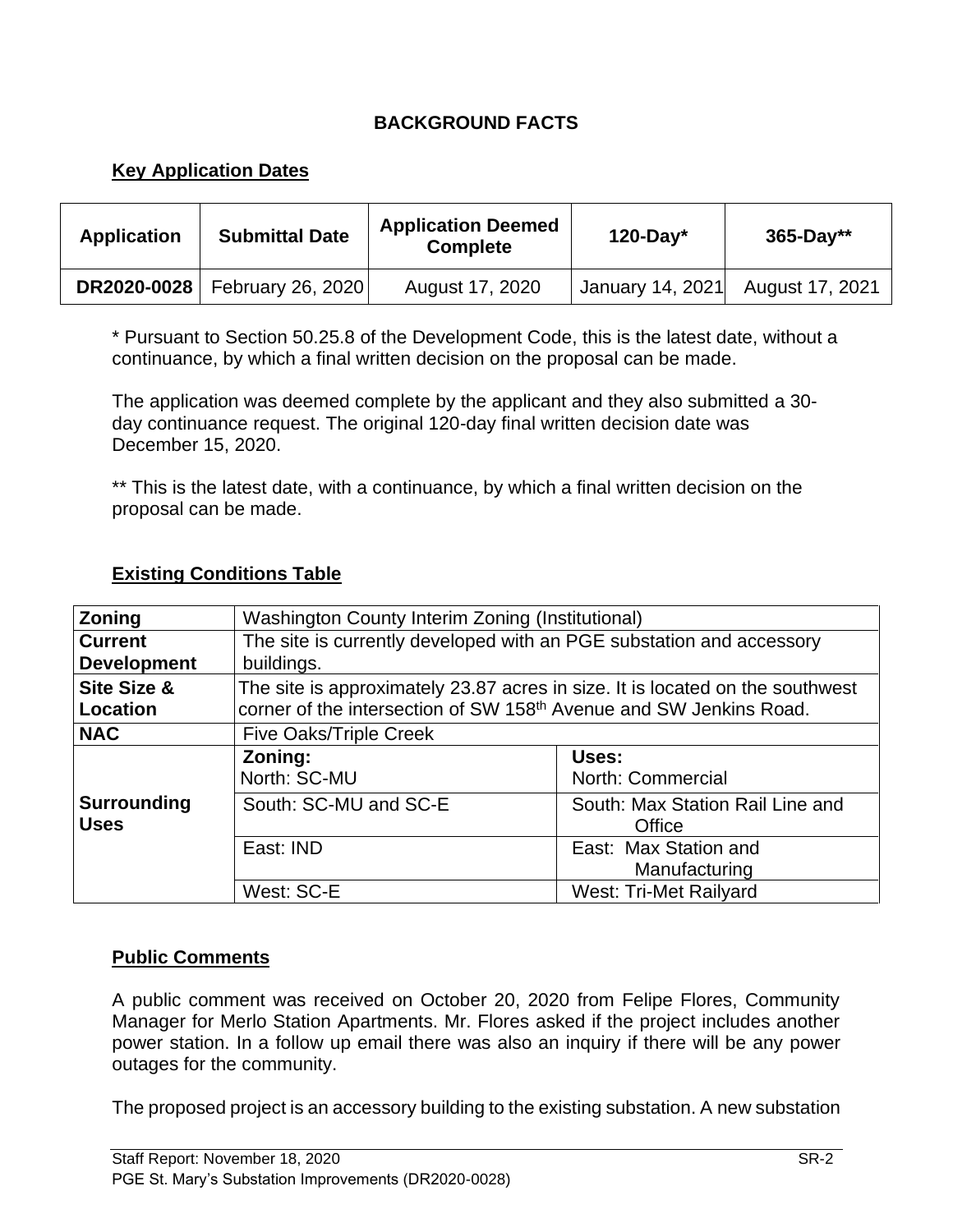is not proposed. For information on scheduled power outages as a result of the project, Portland General Electric Company should be contacted directly. The outage scheduled was not provided with this application and not within the purview of the City to review.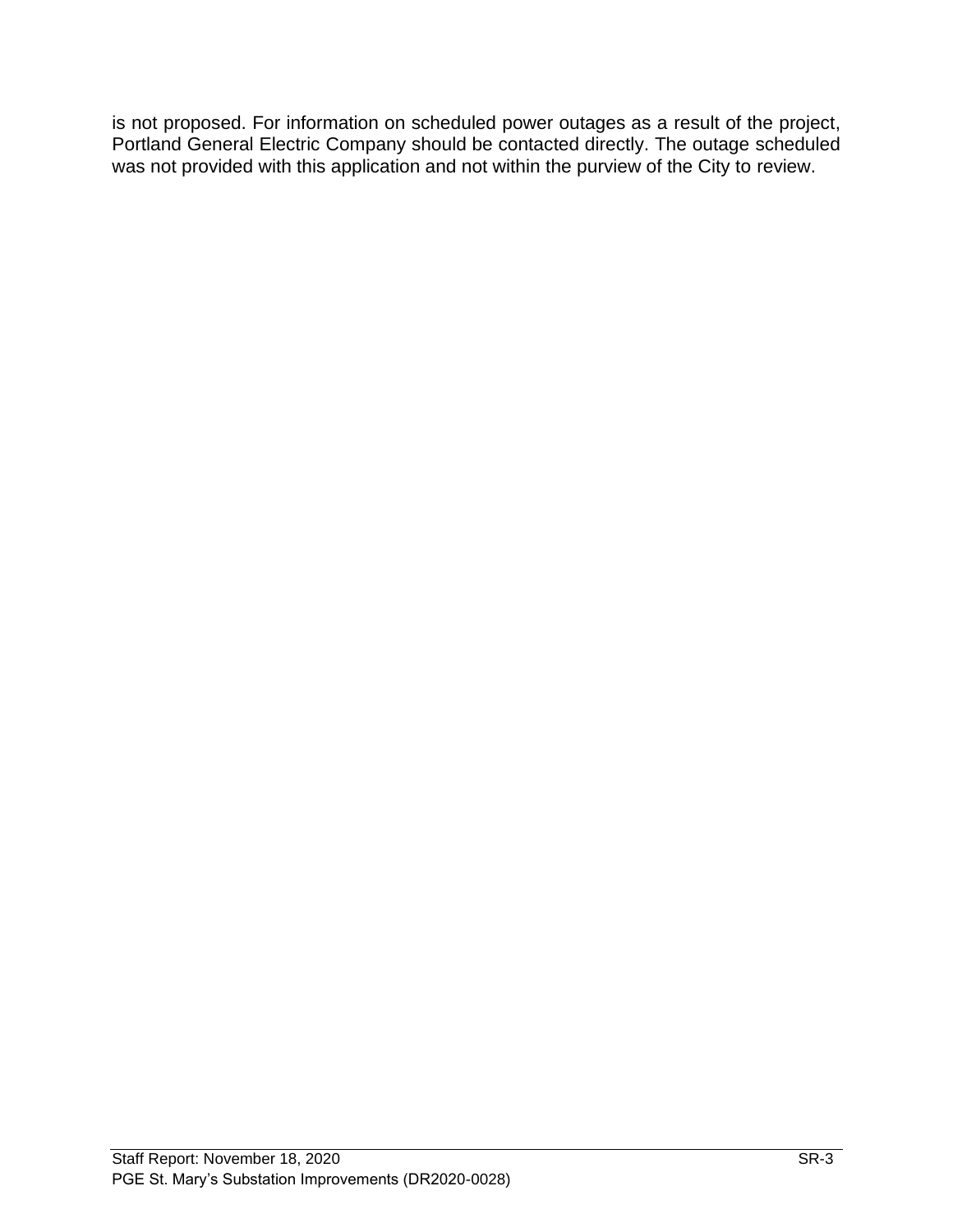## **DESCRIPTION OF APPLICATION AND TABLE OF CONTENTS**

|                                                                                                  | Page No.      |
|--------------------------------------------------------------------------------------------------|---------------|
| Attachment A:   Facilities Review Committee Technical Review and<br><b>Recommendation Report</b> | $FR1 - FR10$  |
| Attachment B:   DR2020-0012 Design Review Three                                                  | DR1-DR20      |
| Attachment C:   Conditions of Approval                                                           | $COA1 - COA4$ |

## **Exhibits**

#### **Exhibit 1. Materials Submitted by Staff**

- Exhibit 1.1 Zoning and Vicinity Map (page SR-4 of this report)
- Exhibit 1.2 Aerial Map (page SR-5 of this report)

## **Exhibit 2. Materials Submitted by the Applicant**

Exhibit 2.1 Submittal Package

#### **Exhibit 3. Agency Comment**

No agency comments received

## **Exhibit 4. Public Comments**

Exhibit 4.1 Jose Felipe-Flores, Community Manager, Merlo Station Apartments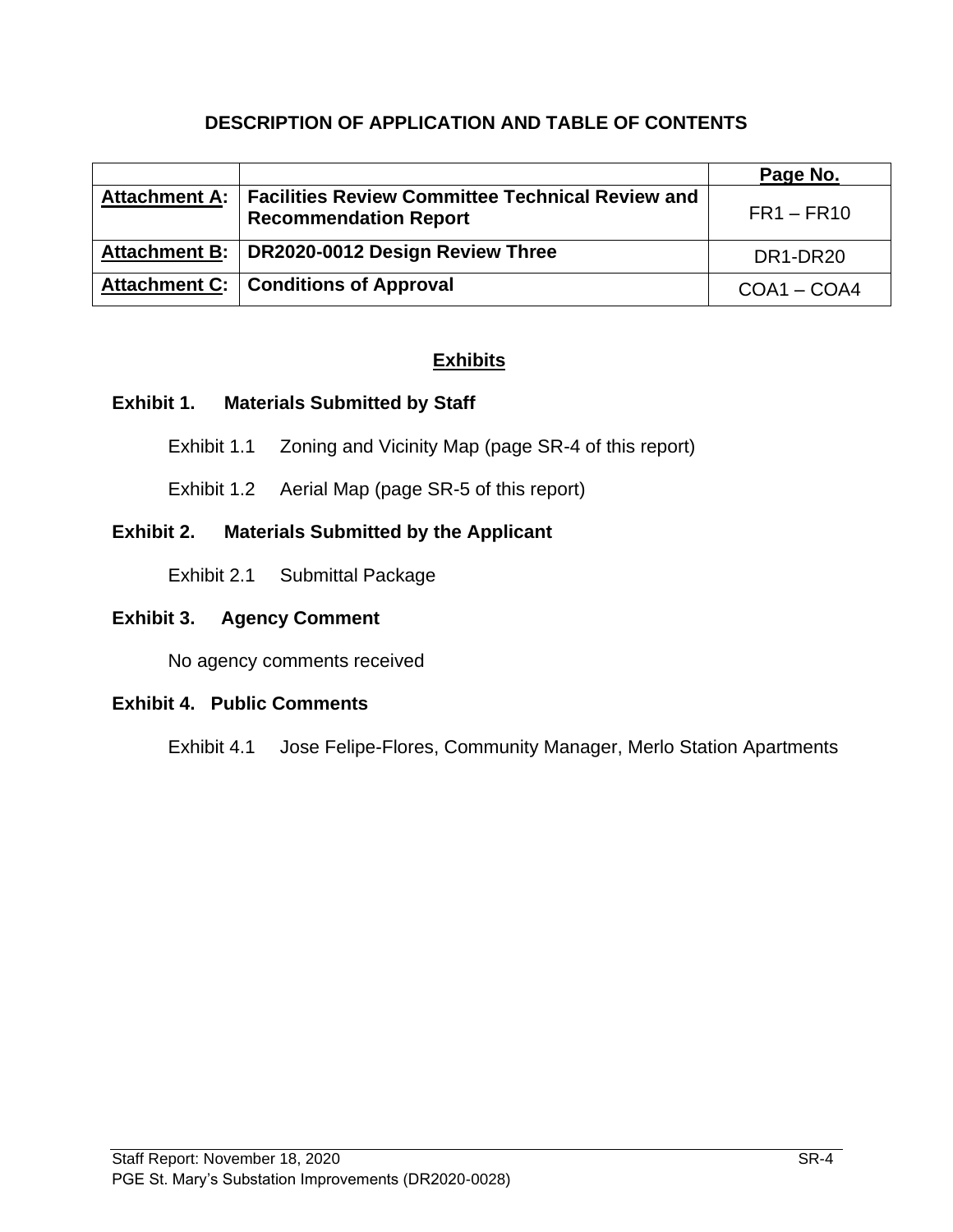#### **Exhibit 1.1 Zoning and Vicinity Map St. Mary's Substation Improvements DR2020-0028**

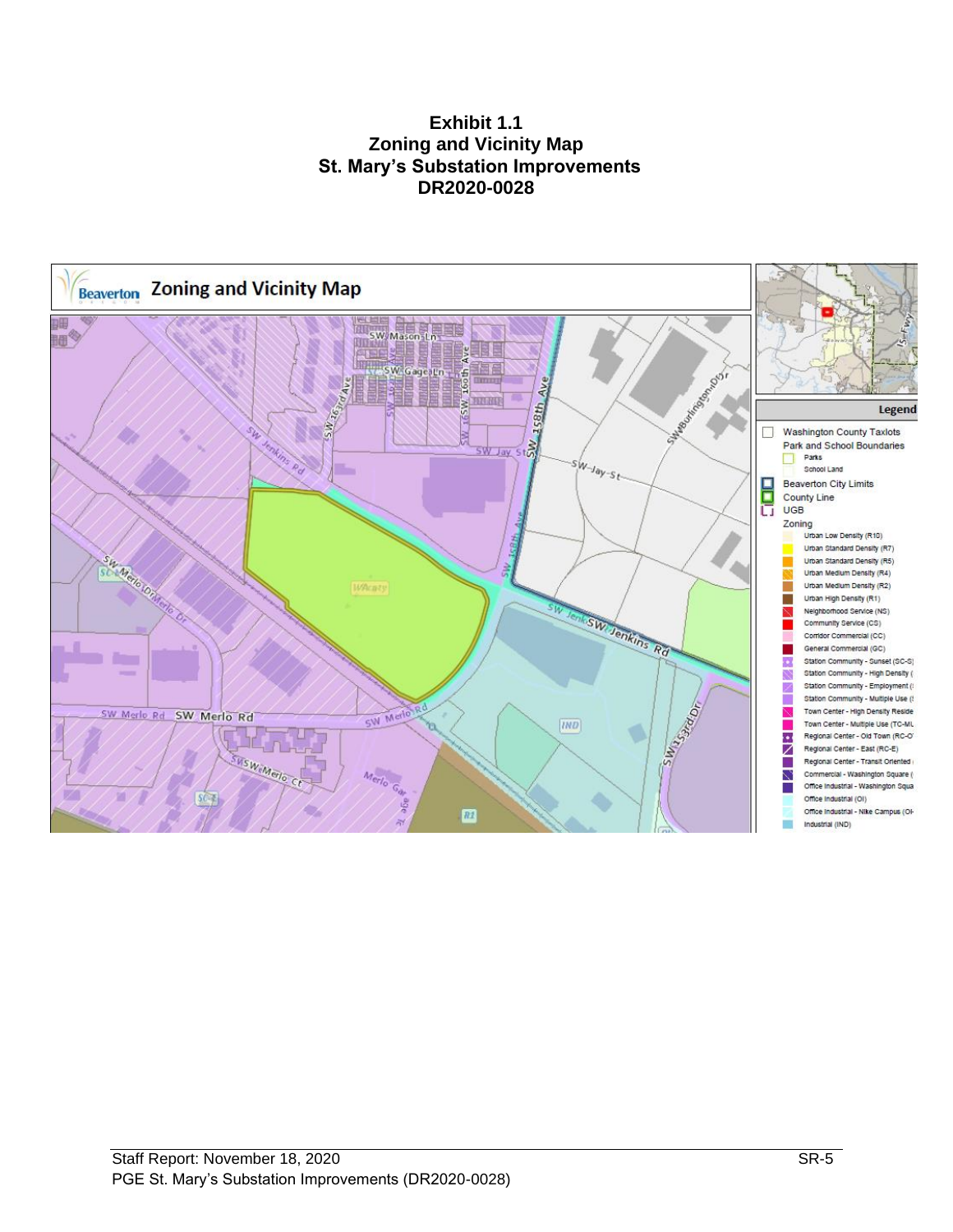**Exhibit 1.2 Aerial Map St. Mary's Substation Improvements DR2020-0028**

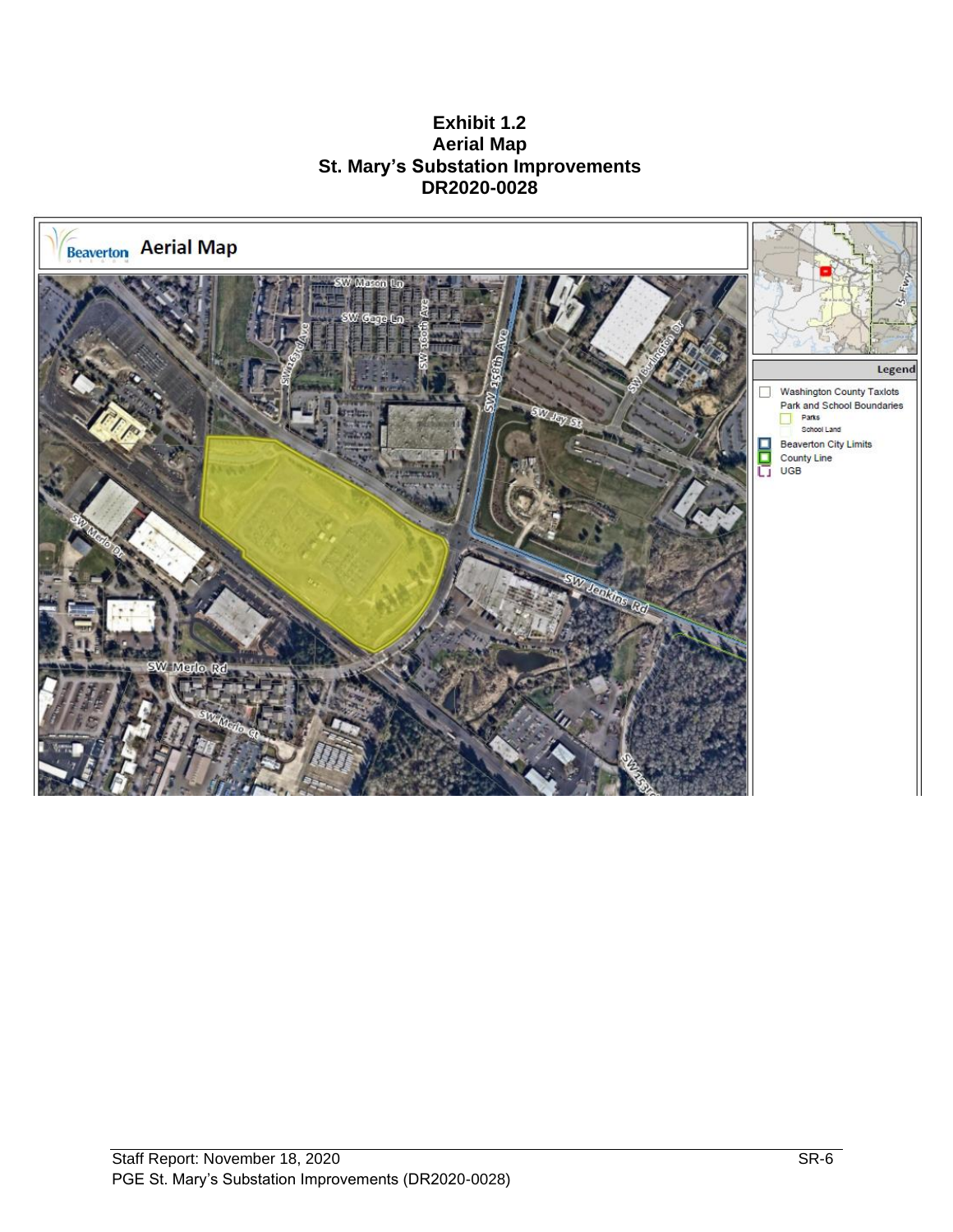## **FACILITIES REVIEW COMMITTEE TECHNICAL REVIEW AND RECOMMENDATIONS PGE St. Mary's Substation Improvements (DR2020-0028)**

#### **Section 40.03.1 Facilities Review Committee:**

The Facilities Review Committee (Committee) has conducted a technical review of the application, in accordance with the criteria contained in Section 40.03 of the Development Code. The Committee's findings and recommended conditions of approval are provided to the decision-making authority. As they will appear in the Staff Report, the Facilities Review Conditions may be re-numbered and placed in different order.

The decision-making authority will determine whether the application as presented meets the Facilities Review approval criteria for the subject application and may choose to adopt, not adopt, or modify the Committee's findings, below.

**The Facilities Review Committee Criteria are reviewed for all criteria that are applicable to the submitted application as identified below:**

- **All twelve (12) criteria are applicable to the Design Review Three (DR2020-0028) application.**
- **The Facilities Review Committee recommends approval of Design Review Three (DR2020-0028) subject to the conditions of approval.**
- **A. All critical facilities and services related to the proposed development have, or can be improved to have, adequate capacity to serve the proposed development at the time of its completion.**

Chapter 90 of the Development Code defines "critical facilities" to be services that include public water, public sanitary sewer, storm water drainage and retention, transportation, and fire protection. The Committee finds that the proposal includes, or can be improved to have, necessary on-site and off-site connections and improvements to public water, public sanitary sewer and storm water drainage facilities.

#### **Water**

Tualatin Valley Water District is the water service provider. The proposed development is for a new utility building and will not include any plumbing; therefore, it will have no impact on the existing water and sewer service on the site.

## **Sewer and Stormwater**

The City is the storm drainage and sanitary sewer provider for the subject site. The applicant has provided plans for utility provisions and a storm drainage plan has been provided showing the proposed storm water quality swale that will be maintained by the City. Clean To provide water quality treatment for the new and modified impervious area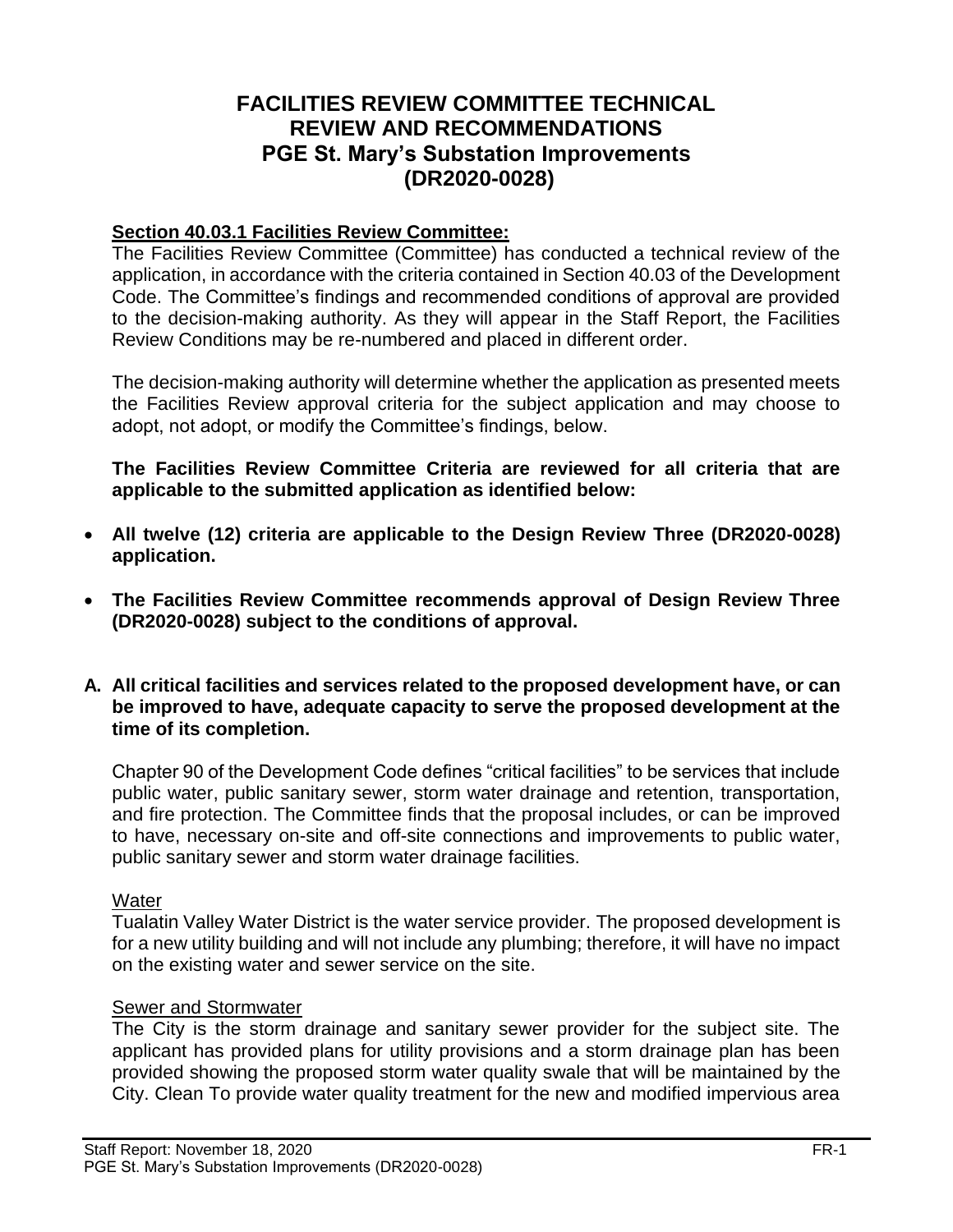on the project site, PGE will provide a vegetated swale. The swale will begin at the outlet of the existing oil-water separator and end just upstream of the culvert that passes underneath the bicycle/pedestrian path, adjacent to the site. Water Services and Tualatin Valley Water District Service Provider Letters were obtained, see respective Exhibits F and H. As detailed in the Stormwater Technical Memorandum (Exhibit C), a swale will provide stormwater management consistent with City of Beaverton standards.

### Transportation

Site access and circulation has been designed to integrate with public streets and provide a safe and efficient connections for maintenance staff. The site frontage and entrance on SW 158<sup>th</sup> Avenue is improved with a THPRD trail and no further frontage improvements are proposed with this application. The proposed structure is intended for storage and it is not anticipated that it will generate additional trips to the site.

#### Fire

Fire protection will be provided to the site by Tualatin Valley Fire and Rescue (TVF&R). The applicant has provided a copy of the TVF&R Service Provider Permit #2019-0016.

## **Therefore, the Committee finds that the proposal meets the criterion for approval.**

**B. Essential facilities and services related to the proposed development are available, or can be made available, with adequate capacity to serve the development prior to its occupancy. In lieu of providing essential facilities and services, a specific plan may be approved if it adequately demonstrates that essential facilities, services, or both will be provided to serve the proposed development within five (5) years of occupancy.**

Chapter 90 of the Development Code defines "essential facilities" to be services that include schools, transit improvements, police protection, and pedestrian and bicycle facilities in the public right-of-way. The applicant's plans and materials were shared with Beaverton School District, Tualatin Hills Park and Recreation District (THPRD), City Transportation staff and City Police Department.

#### **Schools**

The proposed utility and storage building will not add additional demand to the surrounding schools, as it does not include housing and will not generate additional students. The pump station will provide an upgraded electrical supply and service to the surrounding area.

## **Transit**

The proposed improvements will not impact or require additional transit service, as no additional residents will be generated by the proposed development and employees are expected to travel to the site in maintenance vehicles.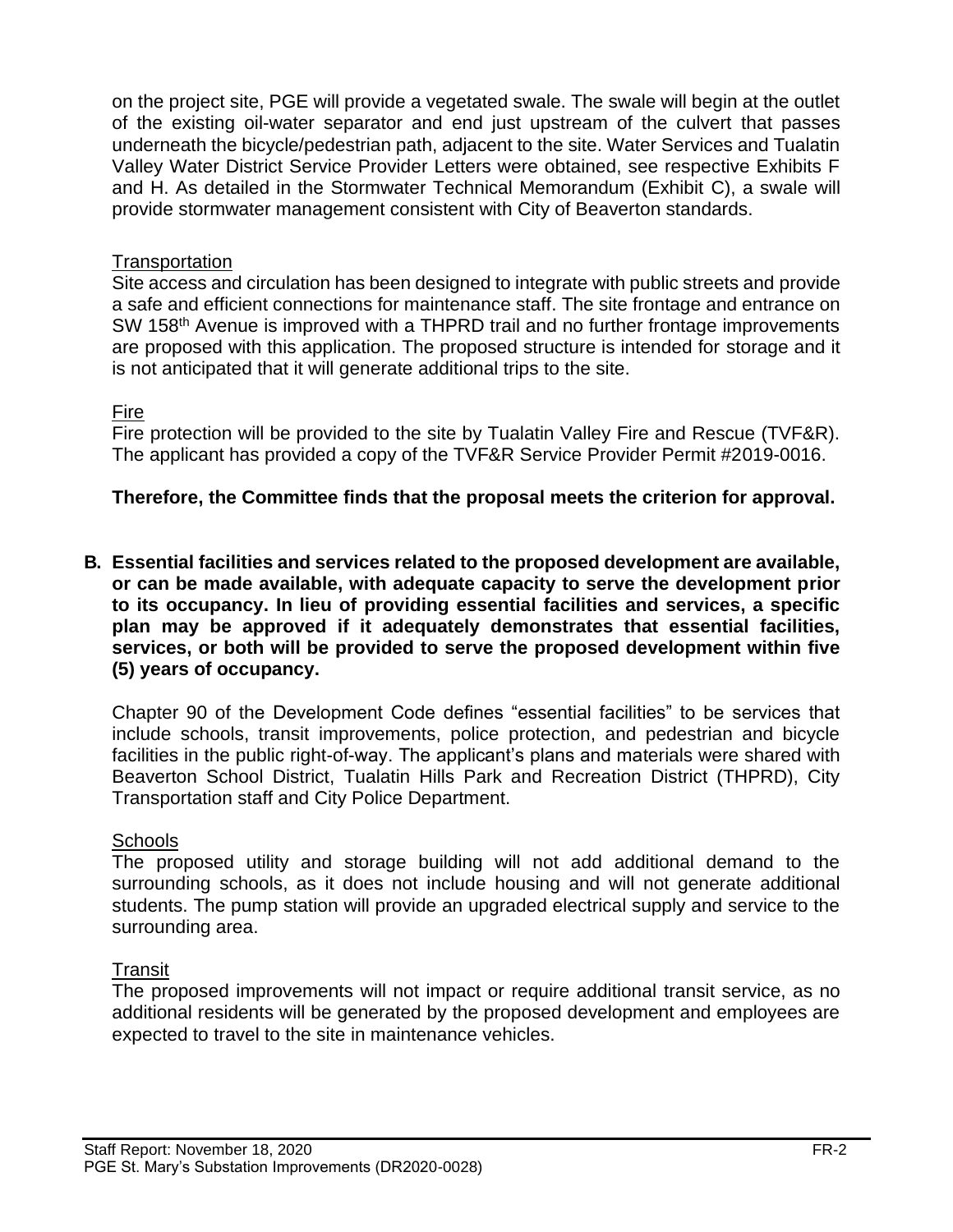## **Police**

The City of Beaverton Police Department will continue to provide service to the site. To the date of this report Beaverton Police have not provided comments or recommendations to the Committee. Beaverton Police will serve the development site and any comments will be shared with the applicant.

## Pedestrian and Bicycle Facilities

The subject property is adjacent to and accessed from SW  $158<sup>th</sup>$  Avenue which is designated as an Arterial Street and a Class 2 Major Pedestrian Route. The site is also adjacent to SW Jenkins Road which has the same designations, but no access to the site. The frontage on both SW 158<sup>th</sup> Avenue and SW Jenkins Road has a THPRD trail for both pedestrian and bicycles further connecting to the larger trial network in the area, specifically the Tualatin Hills Nature Park trails.

The PGE substation is a gated facility that will be accessed by employees and is not open to the public. Circulation on site will be limited to PGE employees and the parking is located adjacent to the buildings onsite. The applicant has proposed an unstripped parking space; however, parking spaces need to be paved and stripped to meet parking standards. A condition of approval requiring that the parking space be paved and stripped has been added to the project.

## Parks

The site will be served by the Tualatin Hills Park and Recreation District (THPRD). The applicant's materials were shared with THPRD who have not provided comments or recommendations to the Facilities Review Committee.

The Committee has reviewed the proposal and has found that the essential facilities and services to serve the site are adequate to accommodate the proposal as conditioned.

## **Therefore, the Committee finds that the proposal meets the criterion for approval.**

**C. The proposed development is consistent with all applicable provisions of Chapter 20 (Land Uses) unless the applicable provisions are modified by means of one or more applications which shall be already approved or which shall be considered concurrently with the subject application; provided, however, if the approval of the proposed development is contingent upon one or more additional applications, and the same is not approved, then the proposed development must comply with all applicable provisions of Chapter 20 (Land Uses).**

The project is zoned Interim Washington County Zoning; therefore, staff cites the Code Conformance Analysis chart at the end of the Facilities Review Report, which evaluates the project as it relates to applicable code requirements of Article 300, Section 330 of the Washington County for the Institutional District. As demonstrated in the chart, the development proposal meets all criterion.

## **Therefore, the Committee finds that the proposal meets the criterion for approval.**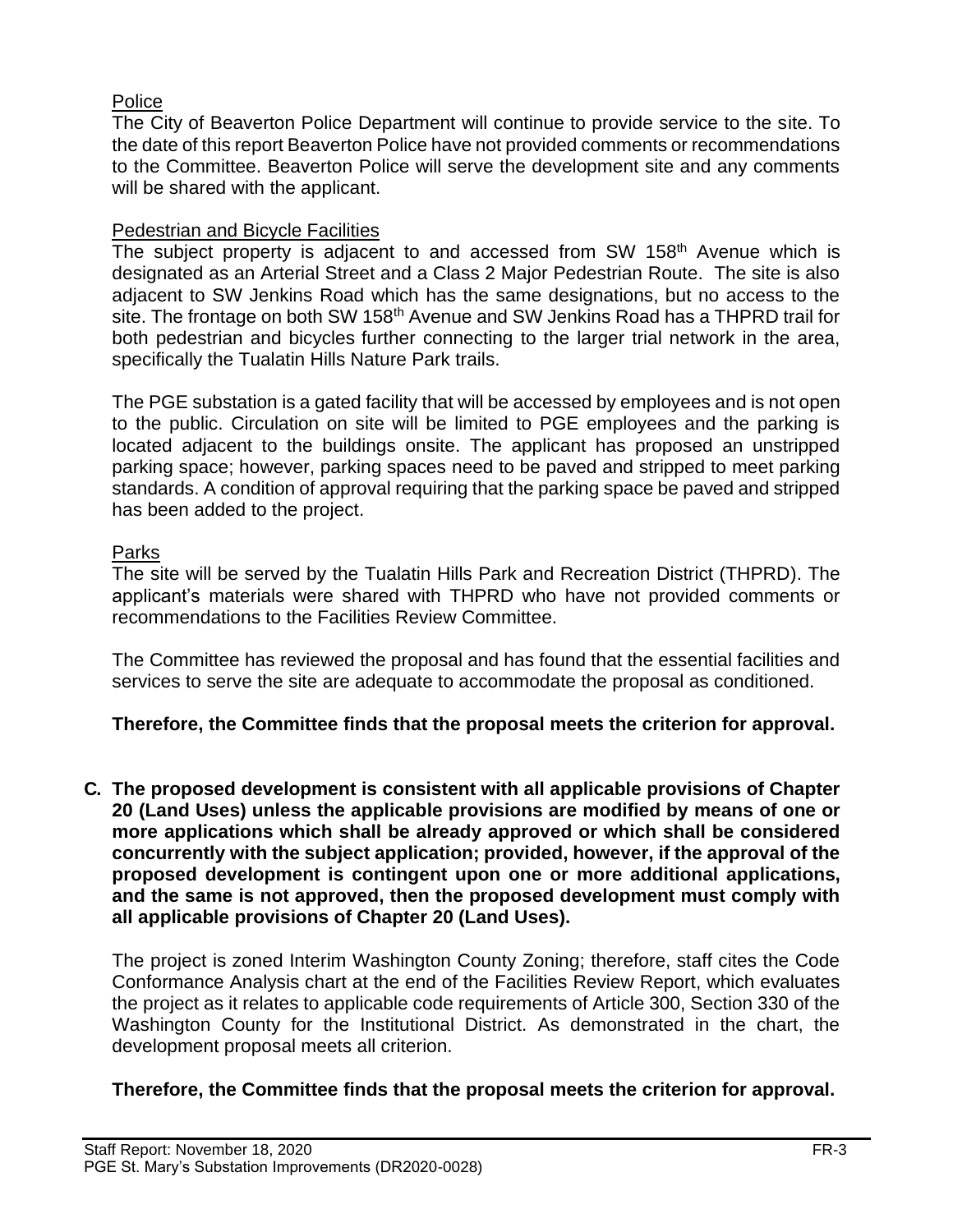**D. The proposed development is consistent with all applicable provisions of Chapter 60 (Special Requirements) and all improvements, dedications, or both, as required by the applicable provisions of Chapter 60 (Special Requirements), are provided or can be provided in rough proportion to the identified impact(s) of the proposed development.** 

The Committee cites the Code Conformance Analysis chart at the end of this report, which evaluates the proposal as it relates the applicable Code requirements of Chapter 60, as applicable to the above-mentioned criteria. Staff will provide findings for the applicable Design Review Standards (Code Section 60.05) as well as provisions applicable within the Design Review Three (DR2020-0028) section of the staff report.

#### Lighting (60.05)

The technical lighting applies to roadways, access drives, parking lots, vehicle maneuvering areas, pathways and sidewalks of all new developments and building entrances shall be lighted in conformance to the technical lighting standards. The proposal provides a lighting plan that conforms to the technical lighting standards.

#### Off-Street Parking (Section 60.30)

The standard parking ratio for a storage warehouse building is 0.3 parking spaces per 1,000 square feet. The applicant states that the building is a storage and utility building that will not be occupied by people other than for maintenance of equipment. Staff will only visit the enclosure for scheduled inspections, and maintenance, or emergency repairs. Scheduled visits occur approximately once every 30 to 45 days. The parking calculation for the specific use and building is 0.4 parking spaces. In calculating the required number of vehicle parking spaces, fractions equal or more than 0.5 shall be rounded up to the nearest whole number. Fractions less than 0.5 shall be rounded down to the nearest whole number. Therefore, no parking is required for the proposed use and structure.

#### Transportation Facilities (Section 60.55)

Please see response to criteria A and B above, the subject site is adjacent to SW 158<sup>th</sup> Avenue and SW Jenkins Road, existing Arterials.

#### Trees and Vegetation (Section 60.60)

No Protected Trees (Significant Individual Trees, Historic Trees, Mitigation Trees and trees within a Significant Natural Resource Area (SNRA) or Significant Grove) are found onsite. The applicant has submitted a Sensitive Area Pre-Screening Site Assessment conducted by Clean Water Services, dated May 2, 2019, which does not indicate the presence of sensitive areas on the subject site.

#### **Therefore, the Committee finds that with the condition of approvals, the proposal meets the criterion for approval.**

#### **E. Adequate means are provided or can be provided to ensure continued periodic maintenance and necessary normal replacement of the following private common**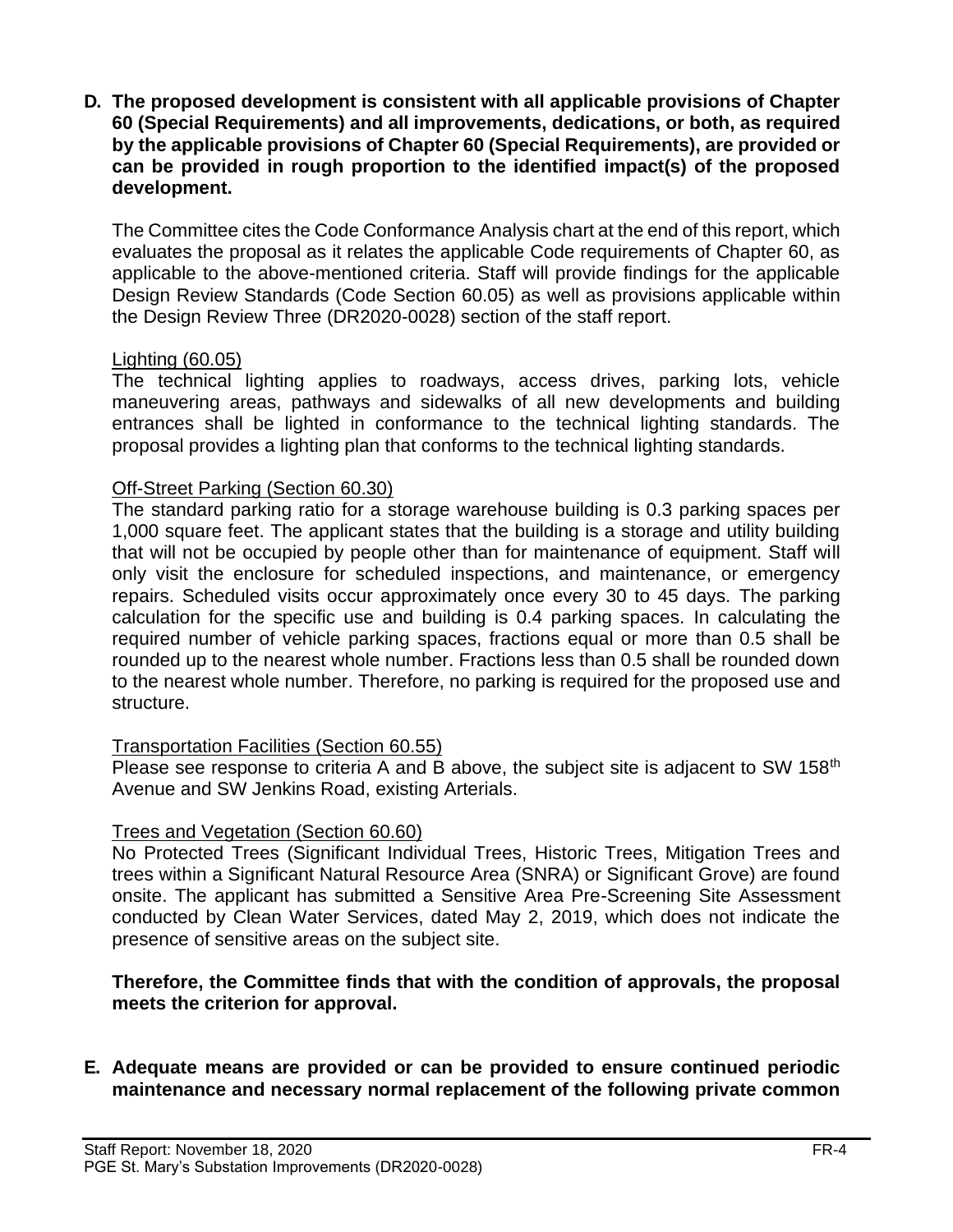**facilities and areas, as applicable: drainage facilities, roads and other improved rights-of-way, structures, recreation facilities, landscaping, fill and excavation areas, screening and fencing, ground cover, garbage and recycling storage areas, and other facilities not subject to maintenance by the City or other public agency.**

PGE currently operates the site and will continue to operate the site and ensure regular maintenance is performed. PGE will provide necessary replacement of private facilities and areas such as drainage facilities, parking area, access driveway, landscaping, screening, fencing, and garbage and recycling maintenance.

**Therefore, the Committee finds that the proposal meets the criterion for approval.**

#### **F. There are safe and efficient vehicular and pedestrian circulation patterns within the boundaries of the development.**

The applicant states that the public utility substation, includes an extensive network of large equipment that presents a conflict and safety concerns with pedestrian use. The site is gated and is not open to the public. The proposed utility enclosure, located inside the gated area, will not change the current vehicular and pedestrian circulation patterns on the site, where pedestrian circulation is discouraged for safety reasons. The proposed development will not change the vehicular on-site circulation system, which is designed to be as safe and efficient as possible given the constraints due to the site's use.

**Therefore, the Committee finds the proposal meets the criterion for approval.**

## **G. The development's on-site vehicular and pedestrian circulation systems connect to the surrounding circulation systems in a safe, efficient, and direct manner.**

In review of Criterion G, staff incorporates the findings prepared in response to A, B, D and F above. The plans show a vehicular connection to the SW 158<sup>th</sup> Avenue but does not provide for pedestrian access. The use of the site is not conducive to a safe pedestrian environment because of the heavy equipment and the property is accessed and circulated in vehicles. The development's on-site vehicular and circulation systems can connect to the surrounding circulation systems in a safe, efficient and direct manner.

## **Therefore, the Committee finds the proposal meets the criterion for approval.**

## **H. Structures and public facilities serving the development site are designed in accordance with adopted City codes and standards and provide adequate fire protection, including, but not limited to, fire flow.**

In review of Criterion H, staff incorporates the findings prepared in response to A, above. TVF&R has reviewed the proposed development and has provided a Service Provider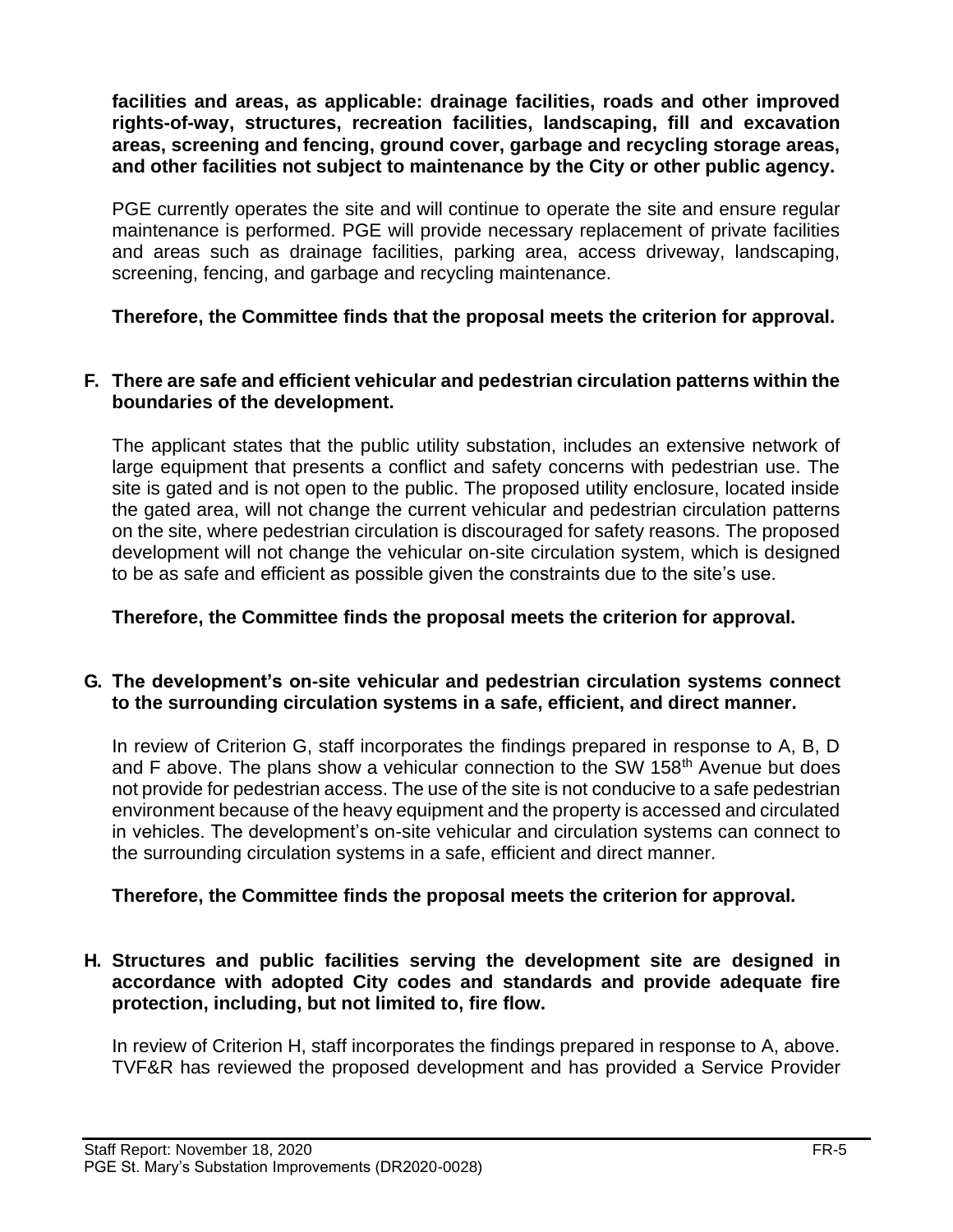Letter. The proposed building will be constructed to meet the 2012 International Fire Code as published by the International Code Council as amended by TVF&R.

**Therefore, the Committee finds that with the conditions of approval the proposal meets the criterion for approval.**

**I. Structures and public facilities serving the development site are designed in accordance with adopted City codes and standards and provide adequate protection from crime and accident, as well as protection from hazardous conditions due to inadequate, substandard or ill-designed development.** The proposed structure is an Oregon Gold Seal Certified structure and is located within the gated substation property. Access to the property is only available to PGE employees and other technical support as they deem necessary. Construction documents for building and site development permitting will be reviewed to ensure protection from hazardous

conditions.

**Therefore, the Committee finds that the proposal meets the criterion for approval.**

**J. Grading and contouring of the development site is designed to accommodate the proposed use and to mitigate adverse effect(s) on neighboring properties, public right-of-way, surface drainage, water storage facilities, and the public storm drainage system.**

The applicant states that no grading is proposed; therefore, this criterion is not applicable. There will be no grading associated with the installation of the structure. The proposed structure will not include a building pad; it will be installed on a drilled pier foundation. However, there will be grading on site to construct the swale required for surface drainage. Additionally, the requirements associated with building pad elevations in COA 10 are not applicable. COA 10 states:

*Submit a grading plan showing building pad elevation and minimum finished floor elevation (FFE). Pad elevation shall be at least one foot higher and FFE shall be at least three feet higher than the 100 year/emergency overflow of the storm water management facility. Any changes to approved grading must meet provisions of Beaverton Code 9.05.110 and 9.05.115, no grading can occur within 10 feet of a property line or half the height of the vertical embankment created, whichever is greater. This applies to all exterior property boundaries of the proposed project. (Site Development Div. / SAS)*

**Therefore, the Committee finds that this criterion is not applicable.** 

**K. Access and facilities for physically handicapped people are incorporated into the development site and building design, with particular attention to providing continuous, uninterrupted access routes.**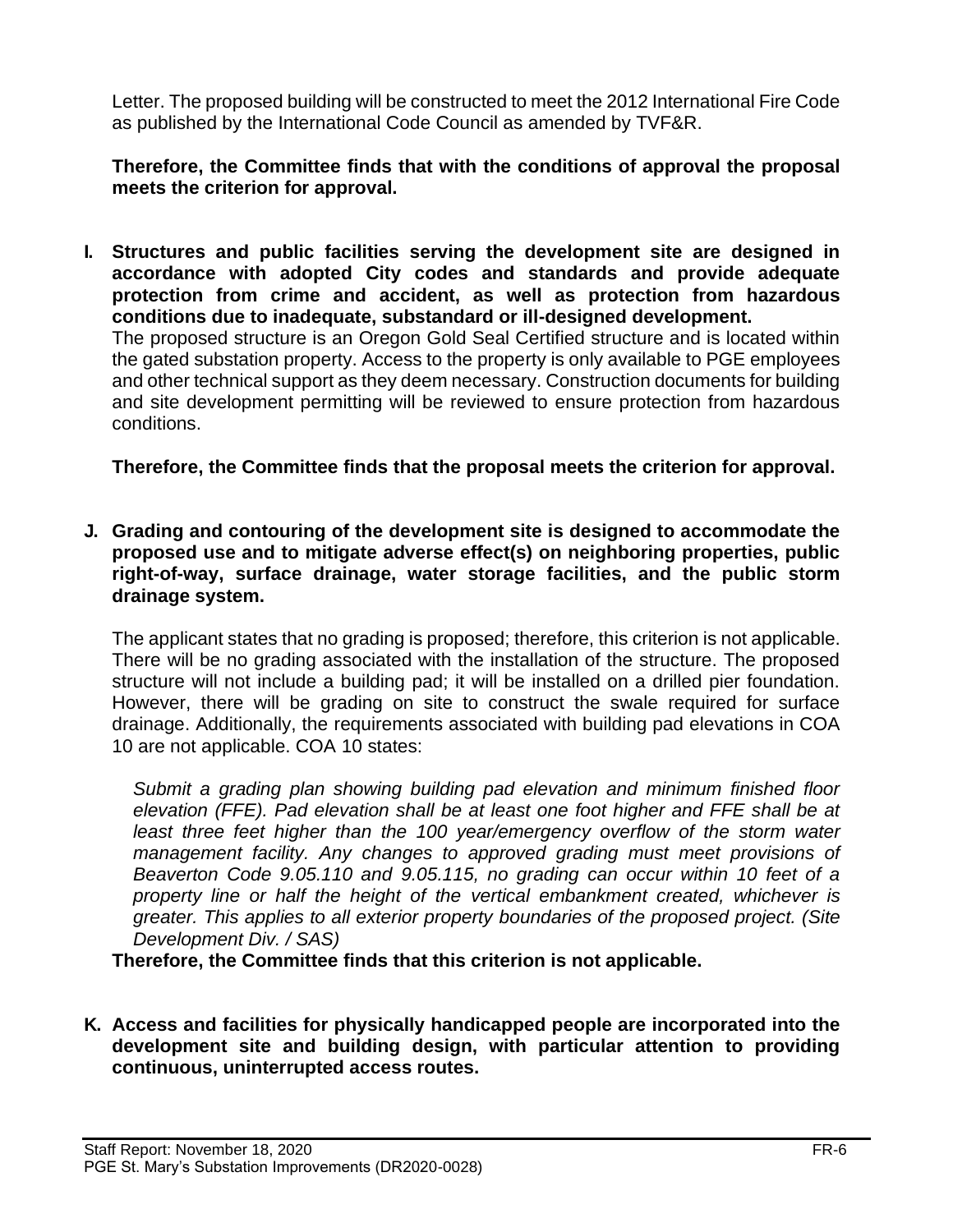The proposed development will not be publicly accessible. Compliance with ADA requirements are reviewed at the time of Building permit application.

**Therefore, the Committee finds that the proposal meets the criterion for approval.**

#### **L. The application includes all required submittal materials as specified in Section 50.25.1 of the Development Code.**

The application was submitted on February 26, 2020 and the applicant deemed the project complete on August 17, 2020. In the review of the materials during the application review, the Committee finds that all applicable application submittal requirements, identified in Section 50.25.1 are contained within this proposal.

**Therefore, the Committee finds that the proposal meets the criterion for approval.**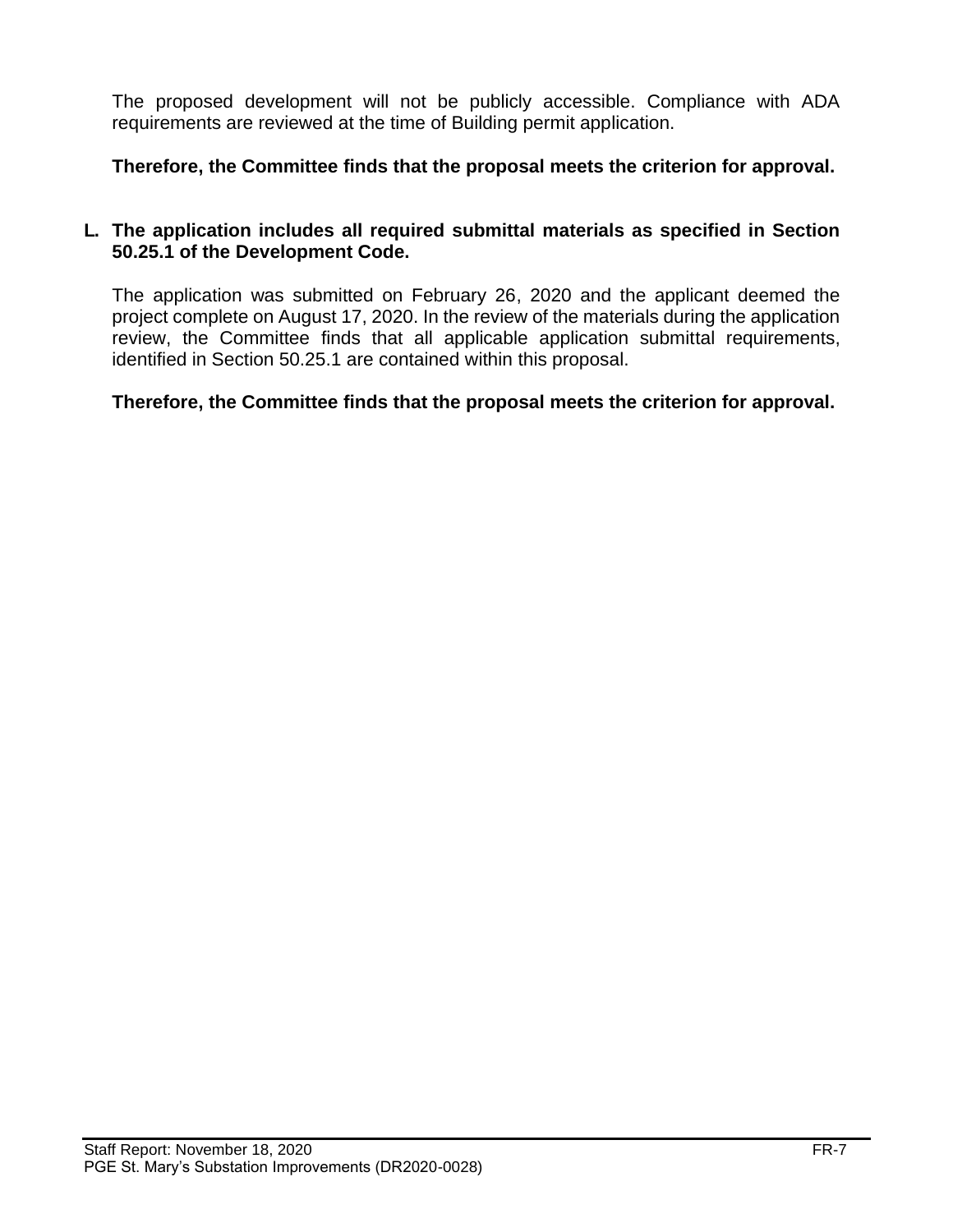# **Code Conformance Analysis Washington County Section 330 Institutional District Use and Site Development Requirements**

| <b>CODE STANDARD</b>  | <b>CODE</b><br><b>REQUIREMENT</b> | <b>PROJECT PROPOSAL</b>                                                                                                                                                                                                                                                                                                                                                                                                                                                                                         | <b>MEETS</b><br>CODE? |
|-----------------------|-----------------------------------|-----------------------------------------------------------------------------------------------------------------------------------------------------------------------------------------------------------------------------------------------------------------------------------------------------------------------------------------------------------------------------------------------------------------------------------------------------------------------------------------------------------------|-----------------------|
|                       | <b>Development Code 20.05.20</b>  |                                                                                                                                                                                                                                                                                                                                                                                                                                                                                                                 |                       |
| Use - Public Facility | Type 1 Review                     | Any Type II or III use,<br>expansion of an existing use<br>or change of occupancy<br>which meets all of the<br>following:<br>A. Is exempt from application<br>of the Public Facility<br><b>Standards under Section 501-</b><br>2 or meets the standards for a<br>Type I review pursuant to<br>Section 501-3.2;<br>B. Is not in an "Area of<br>Special Concern" as<br>designated on the applicable<br>Community Plan map;<br>C. Is on an existing lot;<br>D. Does not amend any<br>previous approval or previous | Yes                   |
|                       |                                   | condition of approval;<br>E. Is in compliance with all<br>applicable standards of this<br>Code; and<br>F. Is not a telecommunication<br>facility allowed through a<br>Type II or III procedure.<br>The project meets all<br>thresholds for a Type 1<br>review.                                                                                                                                                                                                                                                  |                       |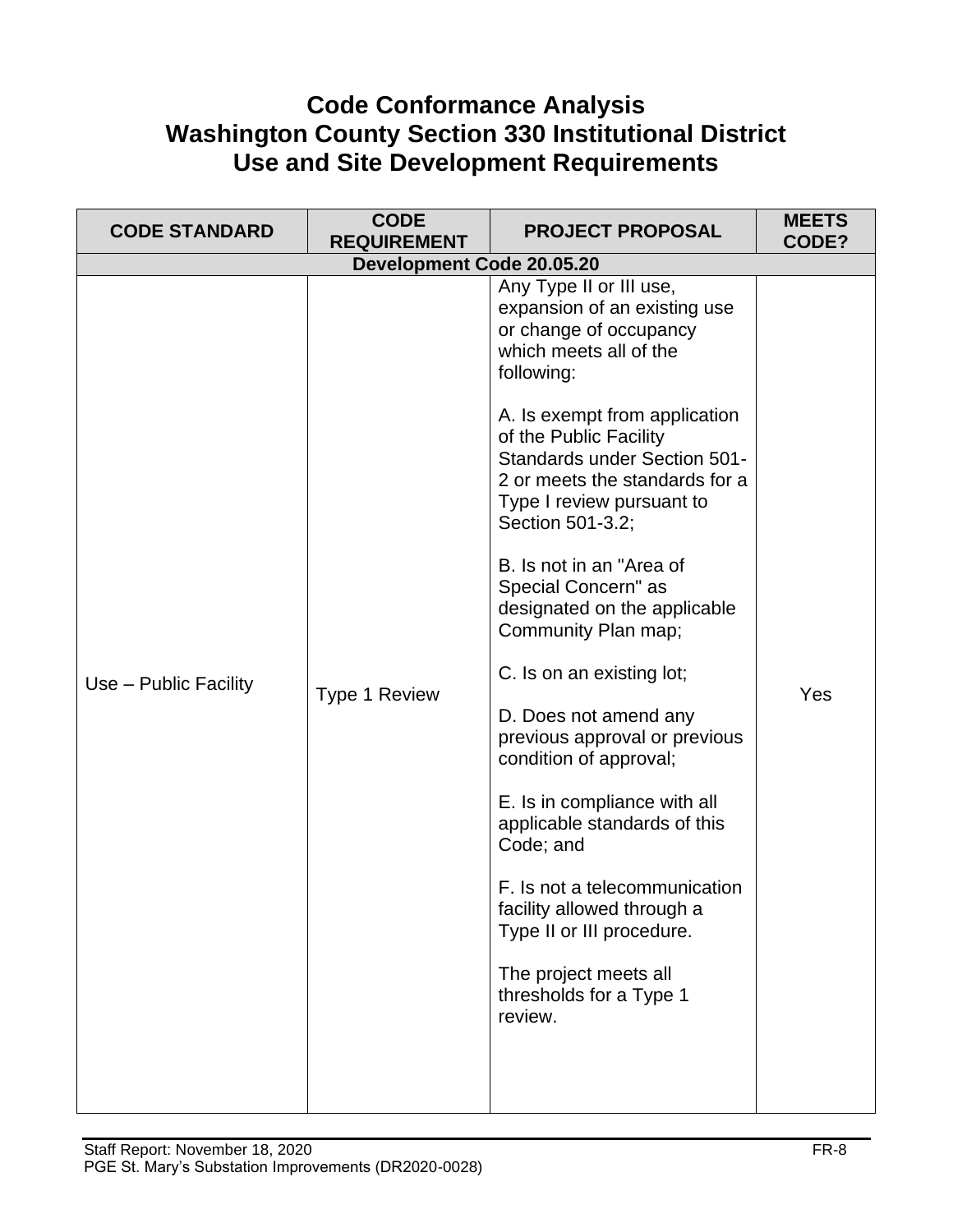|                                                | Development Code Section 20.05.15 (Residential Urban Standard Density)                                                                                                                                                                                                               |                                                                                                    |     |  |
|------------------------------------------------|--------------------------------------------------------------------------------------------------------------------------------------------------------------------------------------------------------------------------------------------------------------------------------------|----------------------------------------------------------------------------------------------------|-----|--|
| Minimum Land Area and<br><b>Lot Dimensions</b> | 430-105.5: Site size<br>and yard shall be<br>based upon a site<br>plan submitted by<br>the applicant. The<br>site plan shall<br>consider especially,<br>the compatibility of<br>the facility with<br>existing<br>surrounding uses<br>and uses allowed<br>by the plan<br>designation. | The site is approximately<br>23.87 acres and no<br>modifications to the site are<br>proposed.      | Yes |  |
| <b>Minimum Yard Setbacks</b>                   | The minimum yard<br>requirements for all<br>yards shall be<br>twenty (20) feet.                                                                                                                                                                                                      | The new structure is 150 feet<br>from the nearest property line<br>adjacent to SW Jenkins<br>Road. | Yes |  |
| <b>Maximum Building</b><br>Height              | 100 feet                                                                                                                                                                                                                                                                             | 10 feet, 8 inches                                                                                  | Yes |  |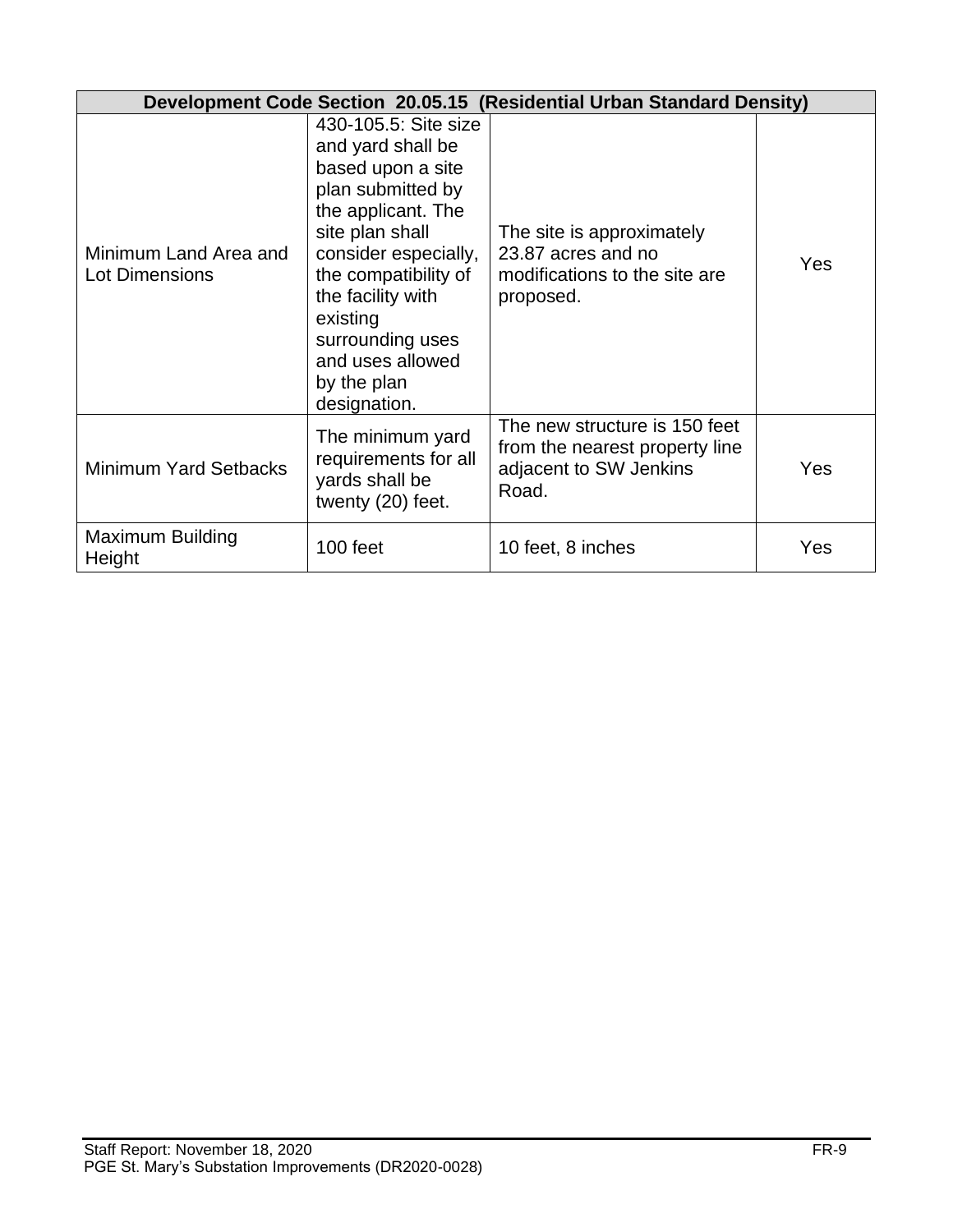# **Chapter 60 Special Requirements**

| <b>CODE</b><br><b>STANDARD</b>                                           | <b>CODE REQUIREMENT PROJECT PROPOSAL</b>                                     |                                                                                                                                                                 | <b>MEETS</b><br>CODE?                             |
|--------------------------------------------------------------------------|------------------------------------------------------------------------------|-----------------------------------------------------------------------------------------------------------------------------------------------------------------|---------------------------------------------------|
|                                                                          |                                                                              | <b>Development Code Section 60.05</b>                                                                                                                           |                                                   |
| Design Review<br>Principles,<br>Standards, and<br>Guidelines             | Requirements for<br>new development<br>and redevelopment.                    | The applicant has requested to<br>be reviewed pursuant to the<br>Design Review Standards and<br>Guidelines.                                                     | See DR2020-<br>0028 Section<br>of Staff<br>Report |
|                                                                          | <b>Development Code Section 60.10</b>                                        |                                                                                                                                                                 |                                                   |
| <b>Floodplain Regulations</b>                                            | Requirements for<br>development within<br>floodplains.                       | The subject lot is not located<br>within a floodplain.                                                                                                          | N/A                                               |
|                                                                          | <b>Development Code Section 60.15</b>                                        |                                                                                                                                                                 |                                                   |
| <b>Land Division</b><br>Standards                                        | Grading and tree<br>protection standards<br>pertaining to land<br>divisions. | The existing lot is not<br>proposed to be altered.                                                                                                              | N/A                                               |
|                                                                          | <b>Development Code Section 60.30</b>                                        |                                                                                                                                                                 |                                                   |
|                                                                          | Warehouse storage = $0.3$<br>parking spaces per 1,000                        | The parking required on<br>site for the 1,320 square<br>foot building is 0.4<br>parking spaces.                                                                 |                                                   |
| Off-street motor vehicle<br>parking                                      | square feet.                                                                 | Fractions less than 0.5 shall be<br>rounded down to the nearest<br>whole number. Therefore, no<br>is required for the<br>parking<br>proposed use and structure. | Yes                                               |
| <b>Required Bicycle</b><br>Parking<br><b>Short Term and Long</b><br>Term | No bicycle parking<br>required pursuant to the<br>BDC.                       | Not Applicable.                                                                                                                                                 | N/A                                               |
|                                                                          |                                                                              | <b>Development Code Section 60.33</b>                                                                                                                           |                                                   |
| <b>Park and Recreation</b><br><b>Facilities and Service</b><br>Provision | <b>Annexation to THPRD</b>                                                   | The property is located within<br><b>THPRDs district therefore</b><br>annexation is not necessary.                                                              | N/A                                               |
| <b>Development Code Section 60.55</b>                                    |                                                                              |                                                                                                                                                                 |                                                   |
| Transportation Facilities to the construction or                         | Regulations pertaining<br>reconstruction of                                  | <b>Refer to Facilities Review</b><br>Committee findings herein.                                                                                                 | Yes                                               |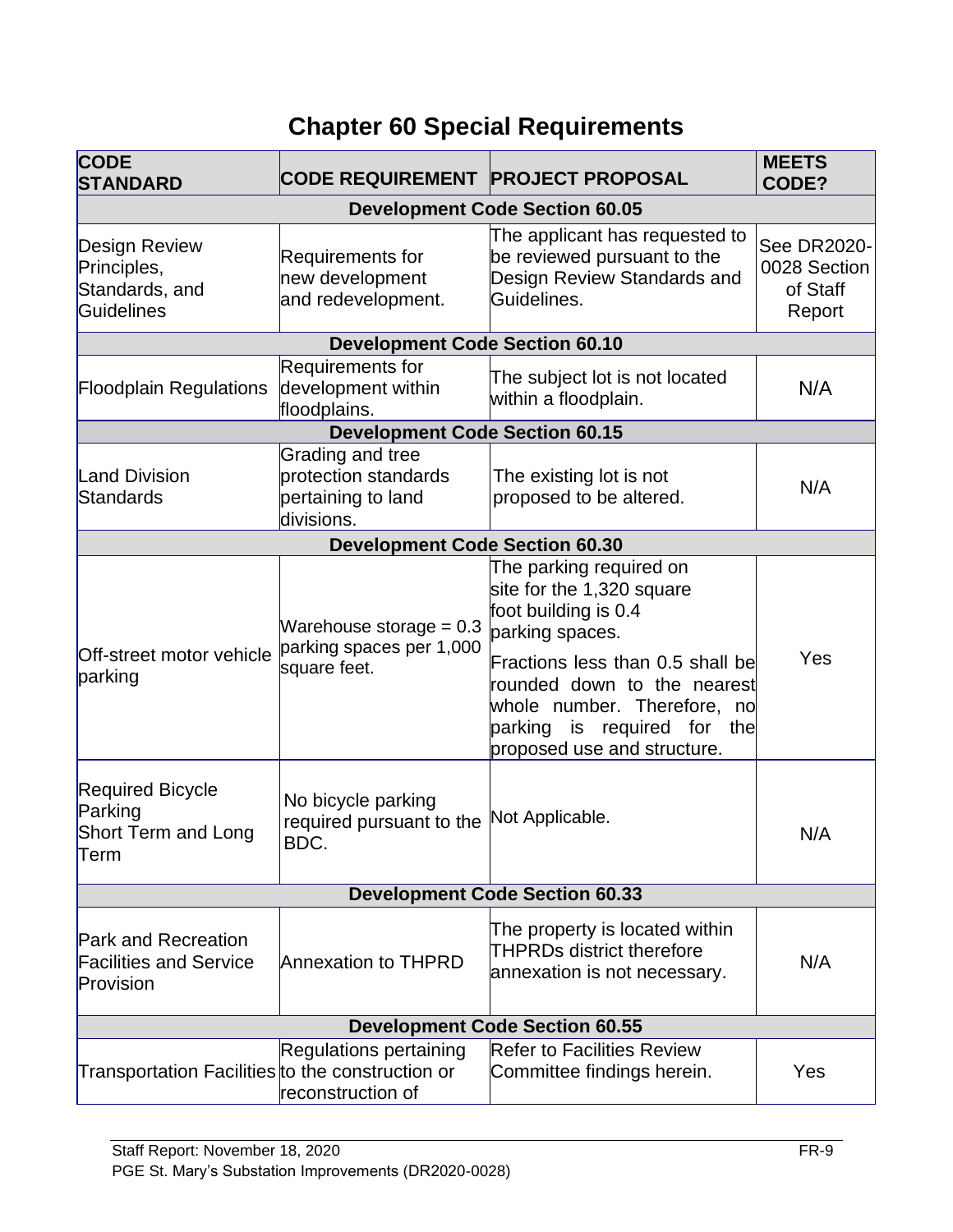| transportation facilities. |  |
|----------------------------|--|
|----------------------------|--|

|                    |                                                                        | <b>Development Code Section 60.60</b>                                           |     |
|--------------------|------------------------------------------------------------------------|---------------------------------------------------------------------------------|-----|
|                    |                                                                        | No Protected Trees are<br>present on the subject site.                          |     |
| Trees & Vegetation | Regulations pertaining<br>to the removal and<br>preservation of trees. | All existing trees are<br>located outside the fences<br>area for safety onsite. | Yes |

| <b>Development Code Section 60.65</b> |                                                                                                                                                                                                             |                                                                                                                                                                                                                                                          |            |
|---------------------------------------|-------------------------------------------------------------------------------------------------------------------------------------------------------------------------------------------------------------|----------------------------------------------------------------------------------------------------------------------------------------------------------------------------------------------------------------------------------------------------------|------------|
| Utility Undergrounding                | All existing overhead<br>utilities and any new<br>utility service lines<br>within the project and<br>along any existing<br>frontage, except high<br>voltage lines (>57kV)<br>must be placed<br>underground. | All utilities are required to be<br>placed underground in<br>accordance with standards<br>identified in Section 60.65. The<br>Committee proposes a standard<br>condition of approval to ensure<br>utility undergrounding complies<br>with Section 60.65. | Yes, w/COA |
|                                       |                                                                                                                                                                                                             | <b>Development Code Section 60.67</b>                                                                                                                                                                                                                    |            |
| Significant Natural<br>Resources      | Regulations pertaining<br>to Significant Natural<br>Resources                                                                                                                                               | <b>Significant Natural Resources</b><br>are not found on site.                                                                                                                                                                                           | N/A        |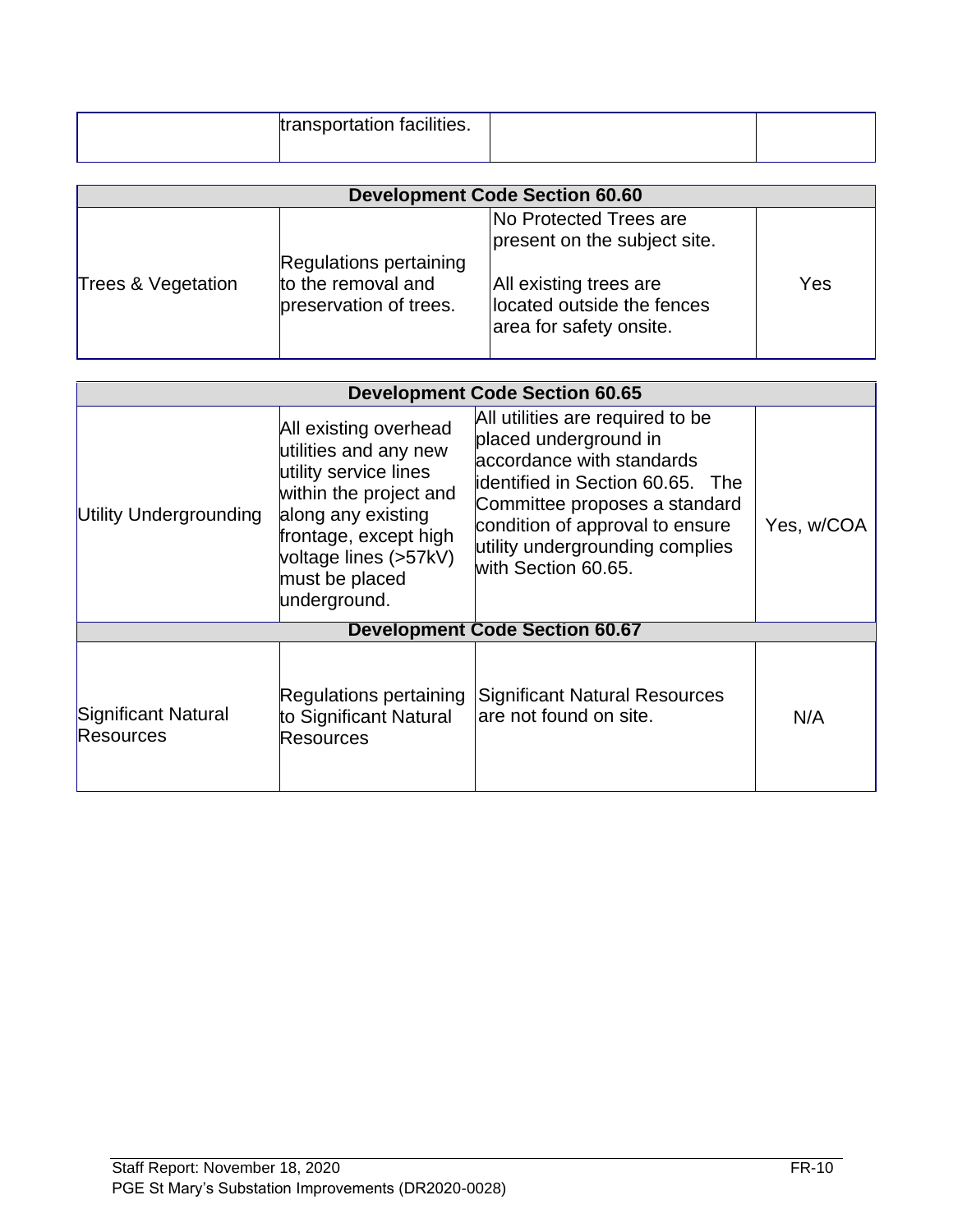#### **ANALYSIS AND FINDINGS FOR DESIGN REVIEW THREE APPROVAL DR2020-0028**

#### **Section 40.03.1. Facilities Review Committee Approval Criteria**

*The applicant for development must establish that the application complies with all relevant standards in conformance with Section 50.25.1.B and all the following criteria have been met, as applicable.* 

#### FINDING:

Staff has reviewed the applicable Facilities Review Committee approval criteria in Attachment A of this report. Staff cites the findings presented in Attachment A in response to the Facilities Review Committee approval criteria. As identified in Attachment A, the proposal meets Approval Criteria 40.03.1.A through L, subject to conditions of approval identified in Attachment C.

#### **Therefore, staff finds that the proposal meets the criteria for approval.**

#### **Section 40.20.05. Purpose.**

*The purpose of Design Review is to promote Beaverton's commitment to the community's appearance, quality pedestrian environment, and aesthetic quality. It is intended that monotonous, drab, unsightly, dreary, and inharmonious development will be discouraged. Design Review is also intended to conserve the City's natural amenities and visual character by ensuring that proposals are properly related to their sites and to their surroundings by encouraging compatible and complementary development.* 

*The purpose of Design Review as summarized in this Section is carried out by the approval criteria listed herein.*

**Section 40.20.15.3.C. Approval Criteria.** *In order to approve a Design Review Three application, the decision making authority shall make findings of fact based on evidence provided by the applicant demonstrating that all the following criteria are satisfied:*

#### *1. The proposal satisfies the threshold requirements for a Design Review Three application.*

#### FINDING:

The proposed development meets Threshold 1 for Design Review Two, as the proposal is construction of a 1,320 square foot storage and utility building that does not abut a Residential District. The subject site is zoned Washington County Interim with the underlying County zoning of Institutional. Since all applicable design standards cannot be met, the application is elevated to Design Review Three, consistent with Threshold 8 - a project meeting the Design Review Two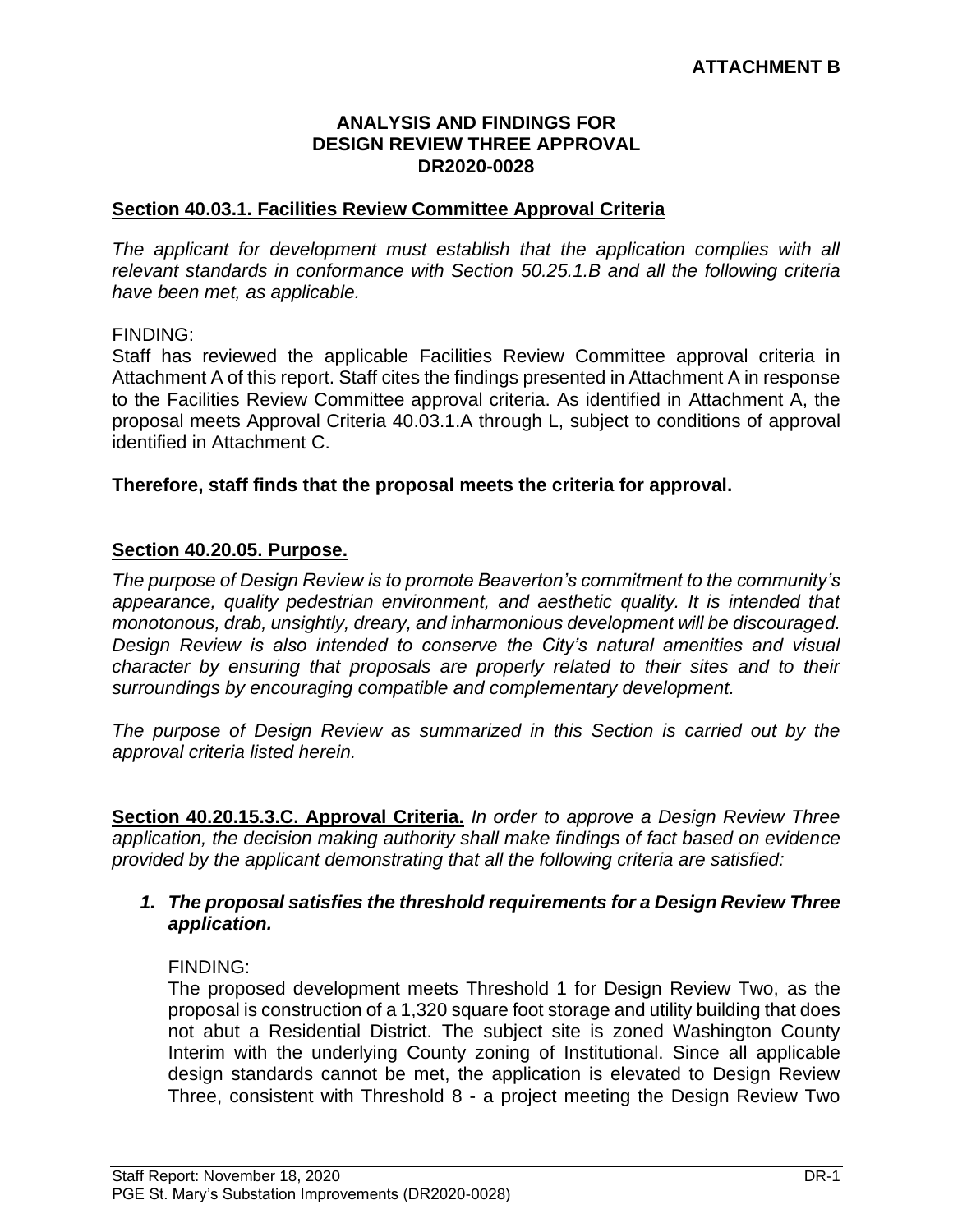thresholds which does not meet an applicable design standard. Threshold 8:

*8. A project meeting the Design Review Two thresholds which does not meet an applicable design standard.*

**Therefore, staff finds that the proposal meets the approval criterion.**

## *2. All City application fees related to the application under consideration by the decision making authority have been submitted.*

#### FINDING:

The City of Beaverton received the appropriate fee for a Design Review Three application.

**Therefore, staff finds that the proposal meets the approval criterion.**

*3. For proposals meeting Design Review Three application thresholds numbers 1 through 6, the proposal is consistent with all applicable provisions of Sections 60.05.35 through 60.05.50 (Design Guidelines)* 

#### FINDING:

The proposed development meets Design Review Three Threshold 8. The standard is not applicable.

**Therefore, staff finds that the approval criterion is not applicable.**

- *4. For additions to or modifications of existing development, the proposal is consistent with all applicable provisions of Sections 60.05.35 through 60.05.50 (Design Guidelines) or can demonstrate that the additions or modifications are moving towards compliance with specific Design Guidelines if any of the following conditions exist:* 
	- *a. A physical obstacle such as topography or natural feature exists and prevents the full implementation of the applicable guideline; or*
	- *b. The location of existing structural improvements prevent the full implementation of the applicable guideline; or*
	- *c. The location of the existing structure to be modified is more than 300 feet from a public street.*

## FINDING:

The criterion for modifications of Design Standards or Guidelines is not applicable to the proposed improvements, because the building is a new building on site.

## **Therefore, staff finds that the approval criterion is not applicable.**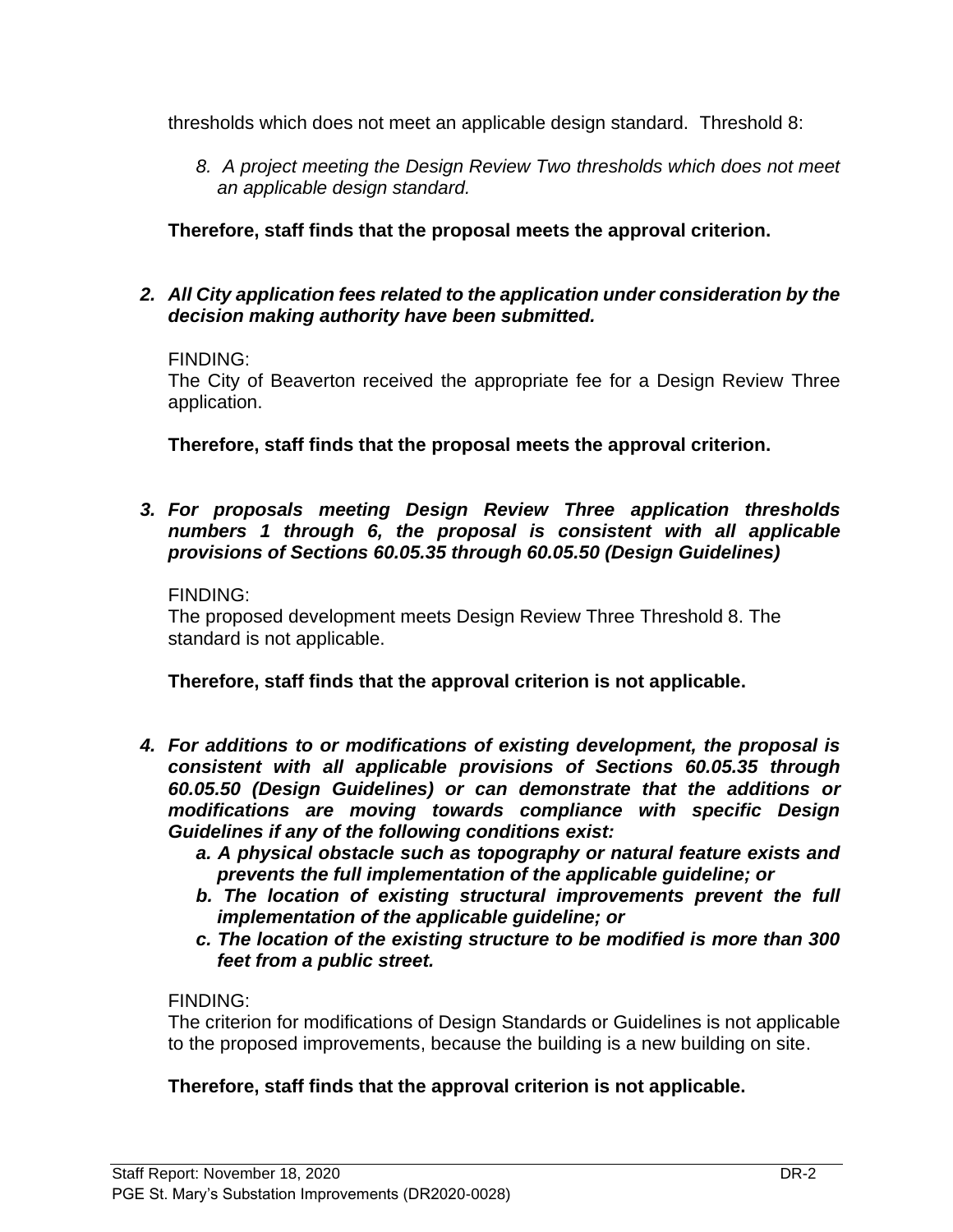*5. For DRBCP proposals which involve the phasing of required floor area, the proposed project shall demonstrate how future development of the site, to the minimum development standards established in the Development Code or greater, can be realistically achieved at ultimate build out of the DRBCP.*

FINDING: The proposed development does not utilize ad DRBCP method.

**Therefore, staff finds that the approval criterion is not applicable.**

*6. For proposals meeting Design Review Three application Threshold numbers 7 or 8, where the applicant has decided to address a combination of standards and guidelines, the proposal is consistent with all applicable provisions of Sections 60.05.15 through 60.05.30 (Design Standards) except for the Design Standard(s) where the proposal is instead subject to the applicable corresponding Design Guideline(s).* 

## FINDING:

The applicant has responded at all applicable standards, except where the standard cannot be met the guidelines has been addressed. Please refer the Design Standard and Design Guideline Analysis below.

## **Therefore, staff finds that the proposal meets the approval criterion.**

**7. For proposals meeting Design Review Three application Threshold numbers 7 or 8, where the applicant has decided to address Design Guidelines only, the proposal is consistent with the applicable provisions of Sections 60.05.35 through 60.05.50 (Design Guidelines).**

FINDING:

The applicant has responded to a combination of standards and guidelines.

**Therefore, staff finds that the approval criterion is not applicable.**

## *8. Applications and documents related to the request, which will require further City approval, shall be submitted to the City in the proper sequence.*

## FINDING:

The applicant has submitted all documents related to this request for Design Review Three approval. No additional applications or documents are needed at this time.

## **Therefore, staff finds that the proposal meets the approval criterion.**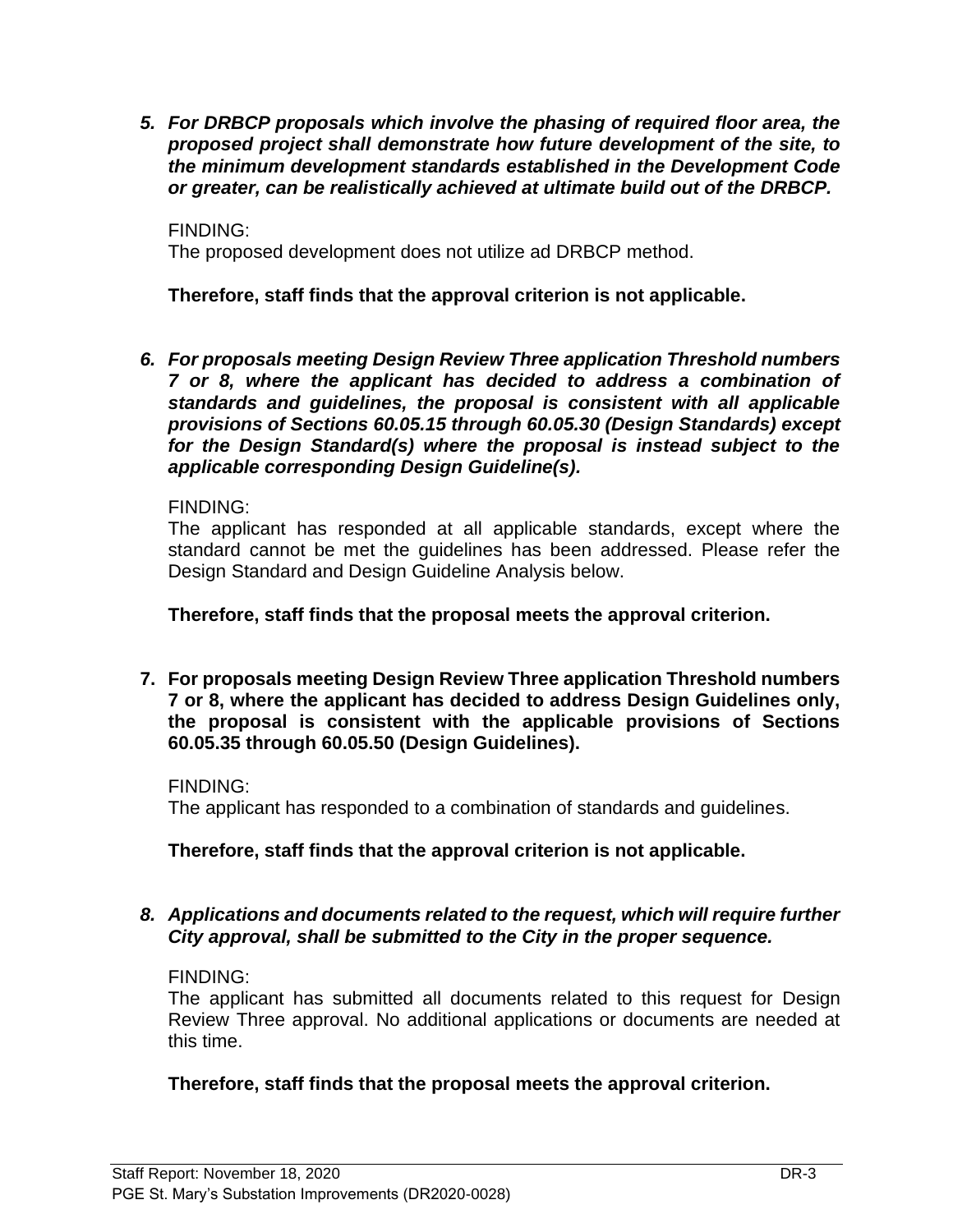## **DESIGN STANDARD ANALYSIS**

*60.05.15. Building Design and Orientation Standards. Unless otherwise noted, all standards apply in all zoning districts.*

| <b>DESIGN STANDARD</b>                                                                                                                                                                                                                                                                                                                                                                                                                                                                                                                                                                                                                                                                                                                                                                                                                                                                                                                                                                                                                                                                                                                                                                                                                                                            | <b>PROJECT PROPOSAL</b>                                                                                                                                                                                                         | <b>MEETS</b><br><b>STANDARD?</b> |  |
|-----------------------------------------------------------------------------------------------------------------------------------------------------------------------------------------------------------------------------------------------------------------------------------------------------------------------------------------------------------------------------------------------------------------------------------------------------------------------------------------------------------------------------------------------------------------------------------------------------------------------------------------------------------------------------------------------------------------------------------------------------------------------------------------------------------------------------------------------------------------------------------------------------------------------------------------------------------------------------------------------------------------------------------------------------------------------------------------------------------------------------------------------------------------------------------------------------------------------------------------------------------------------------------|---------------------------------------------------------------------------------------------------------------------------------------------------------------------------------------------------------------------------------|----------------------------------|--|
| 60.05.15.1 Building articulation and variety                                                                                                                                                                                                                                                                                                                                                                                                                                                                                                                                                                                                                                                                                                                                                                                                                                                                                                                                                                                                                                                                                                                                                                                                                                      |                                                                                                                                                                                                                                 |                                  |  |
| A. Attached residential buildings in Residential zones shall<br>be limited in length to 200 feet.                                                                                                                                                                                                                                                                                                                                                                                                                                                                                                                                                                                                                                                                                                                                                                                                                                                                                                                                                                                                                                                                                                                                                                                 | The proposal does not include<br>attached residential buildings.                                                                                                                                                                | N/A                              |  |
| B. Buildings visible from and within 200 feet of an adjacent<br>street shall have a minimum portion of the street-facing<br>$e$ levation(s) and the elevation(s) containing a primary<br>building entrance or multiple tenant entrances devoted to<br>permanent architectural features designed to provide<br>articulation and variety. These permanent features include,<br>but are not limited to windows, bays and offsetting walls that<br>extend at least 18 inches, recessed entrances, loading doors<br>and bays, and changes in material types. Changes in<br>material types shall have a minimum dimension of two feet<br>and minimum area of 25 square feet. The percentage of the<br>total square footage of elevation area is:<br>1. Thirty percent in Residential zones and all uses in<br>Commercial and Multiple Use zones.<br>2. Fifty percent in Commercial zones where glazing is less<br>than thirty five percent pursuant to Section 60.05.15.8.A.3<br>3. Fifteen (15) percent in Industrial zones.<br>In Industrial zones, where the principal use of the building is<br>manufacturing, assembly, fabricating, processing, packing,<br>storage, wholesale or distribution activities, the above<br>standards shall apply only to elevations visible from and | The site is located in a Washington<br>County Interim zone (Institutional).<br>Since the standard does not specify<br>a percentage of architectural<br>treatments for an institutional zone,<br>the standard is not applicable. | N/A                              |  |
| within 100 feet of an adjacent public street, and elevations<br>that include a primary building entrance or multiple tenant<br>entrances.                                                                                                                                                                                                                                                                                                                                                                                                                                                                                                                                                                                                                                                                                                                                                                                                                                                                                                                                                                                                                                                                                                                                         |                                                                                                                                                                                                                                 |                                  |  |
| C. The maximum spacing between permanent architectural The site is located in a Washington<br>features shall be no more than:<br>1. Forty feet in Residential zones and all uses in Commercial<br>and Multiple Use zones.                                                                                                                                                                                                                                                                                                                                                                                                                                                                                                                                                                                                                                                                                                                                                                                                                                                                                                                                                                                                                                                         | County Interim zone (Institutional).<br>Since the standard does not specify<br>a percentage of architectural<br>treatments for an institutional zone,                                                                           | N/A                              |  |
| 2. Sixty (60) feet in Industrial zones.                                                                                                                                                                                                                                                                                                                                                                                                                                                                                                                                                                                                                                                                                                                                                                                                                                                                                                                                                                                                                                                                                                                                                                                                                                           | the standard is not applicable.                                                                                                                                                                                                 |                                  |  |
| D. In addition to the requirements of Section 60.05.15.1.B<br>and C, detached and attached residential building elevations<br>facing a street, common green, or shared court shall not                                                                                                                                                                                                                                                                                                                                                                                                                                                                                                                                                                                                                                                                                                                                                                                                                                                                                                                                                                                                                                                                                            | The proposal does not include<br>detached or attached residential<br>buildings.                                                                                                                                                 | N/A                              |  |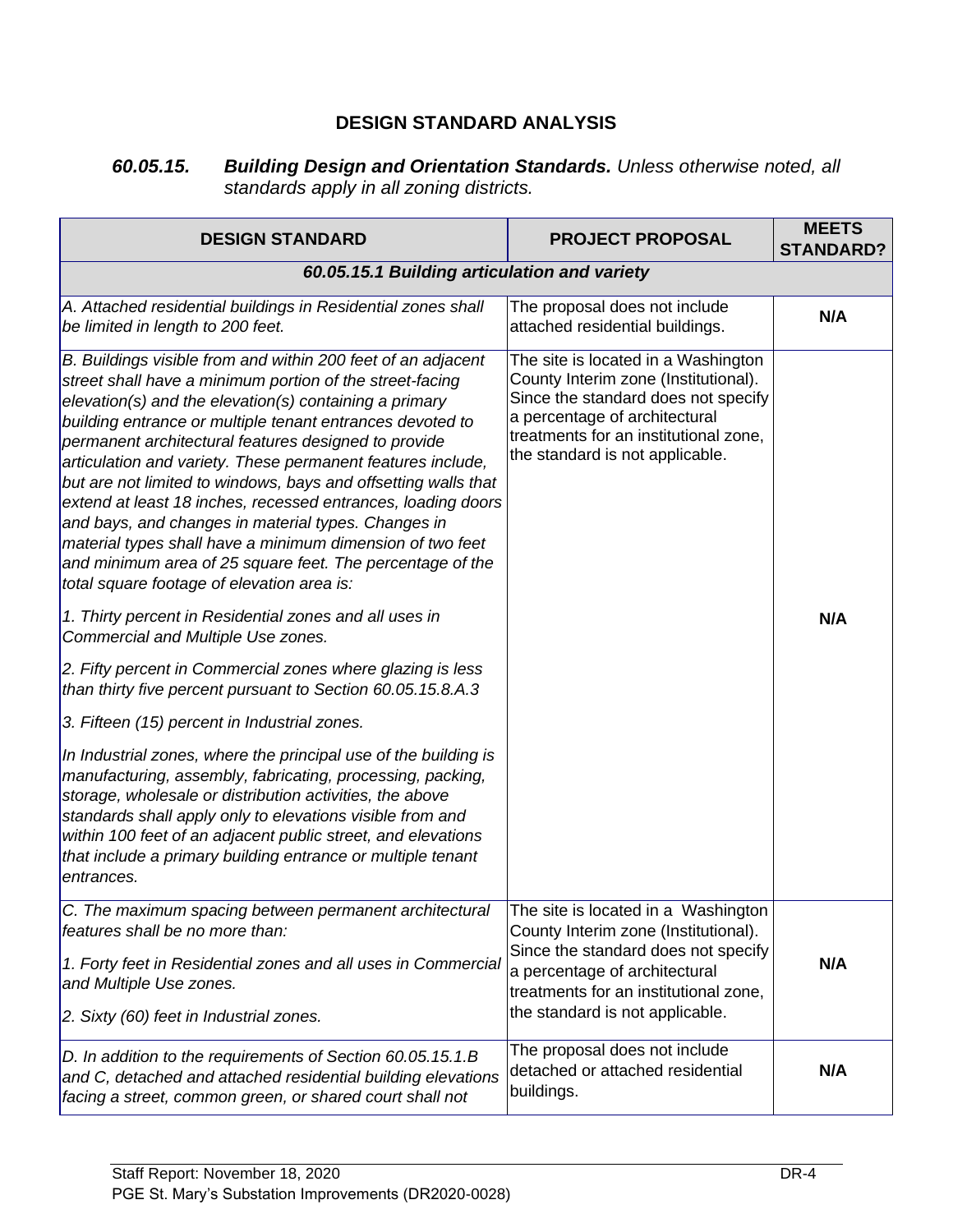| consist of undifferentiated blank walls greater than 150<br>square feet in area. Building elevations shall be articulated<br>with architectural features such as windows, dormers, porch<br>details, alcoves, balconies, or bays. |                                                                                                      |                           |  |
|-----------------------------------------------------------------------------------------------------------------------------------------------------------------------------------------------------------------------------------|------------------------------------------------------------------------------------------------------|---------------------------|--|
| 60.05.15.2 Roof forms                                                                                                                                                                                                             |                                                                                                      |                           |  |
| $ 2 A - E$ . Roof structure requirements                                                                                                                                                                                          | See Guidelines 60.05.35.2.A. to C.,<br>which address the architectural<br>variety and roof features. | <b>See</b><br>Guidelines. |  |

| <b>DESIGN STANDARD</b>                                                                                                                                                                                                                                                                                                                                                                                                                                                                                                                                                                                                                                                                                                                                                                                                                                                                                                          | <b>PROJECT PROPOSAL</b>                                                                                                               | <b>MEETS</b><br><b>STANDARD?</b> |
|---------------------------------------------------------------------------------------------------------------------------------------------------------------------------------------------------------------------------------------------------------------------------------------------------------------------------------------------------------------------------------------------------------------------------------------------------------------------------------------------------------------------------------------------------------------------------------------------------------------------------------------------------------------------------------------------------------------------------------------------------------------------------------------------------------------------------------------------------------------------------------------------------------------------------------|---------------------------------------------------------------------------------------------------------------------------------------|----------------------------------|
| 60.05.15.3 Primary building entrances                                                                                                                                                                                                                                                                                                                                                                                                                                                                                                                                                                                                                                                                                                                                                                                                                                                                                           |                                                                                                                                       |                                  |
| A. Primary entrances, which are the main points of entry<br>where the majority of building users will enter and leave,<br>shall be covered, recessed, or treated with a permanent<br>architectural feature in such a way that weather protection is<br>provided. The covered area providing weather protection<br>shall be at least six feet wide and four feet deep.                                                                                                                                                                                                                                                                                                                                                                                                                                                                                                                                                           | See Guidelines 60.05.35.3.A. to B.,<br>which addresses architectural<br>features and weather protection at<br>the building entrances. | <b>See</b><br>Guidelines.        |
| 60.05.15.4 Exterior building materials                                                                                                                                                                                                                                                                                                                                                                                                                                                                                                                                                                                                                                                                                                                                                                                                                                                                                          |                                                                                                                                       |                                  |
| B. For Conditional Uses in Residential zones and all uses in<br>Commercial and Multiple Use zones (except detached<br>residential uses fronting streets, common greens, and<br>shared courts), a maximum of 30 percent of each elevation<br>that is visible from and within 200 feet of a public street or a<br>public park, public plaza, or other public open space, and on<br>elevations that include a primary building entrance or<br>multiple tenant entrances may be plain, smooth, unfinished<br>concrete, concrete block, plywood, and sheet pressboard.<br>The remaining elevation area for all applicable uses in all<br>applicable zones shall be architecturally treated. Appropriate<br>methods of architectural treatment shall include, but are not<br>limited to, scoring, changes in material texture, and the<br>application of other finish materials such as wood, rock,<br>brick, or tile wall treatment. | The site is zoned Washington<br>County Interim (Institutional);<br>therefore, the standard is not<br>applicable.                      | N/A                              |
| C. For Conditional Uses in Residential zones and all uses in<br>Commercial and Multiple Use zones, plain, smooth, exposed<br>concrete and concrete block used as foundation material<br>shall not be more than three feet above the finished grade<br>level adjacent to the foundation wall, unless pigmented,<br>textured, or both. In Industrial districts, foundations may<br>extend up to four feet above the finished grade level.                                                                                                                                                                                                                                                                                                                                                                                                                                                                                         | The site is zoned Washington<br>County Interim (Institutional);<br>therefore, the standard is not<br>applicable.                      | N/A                              |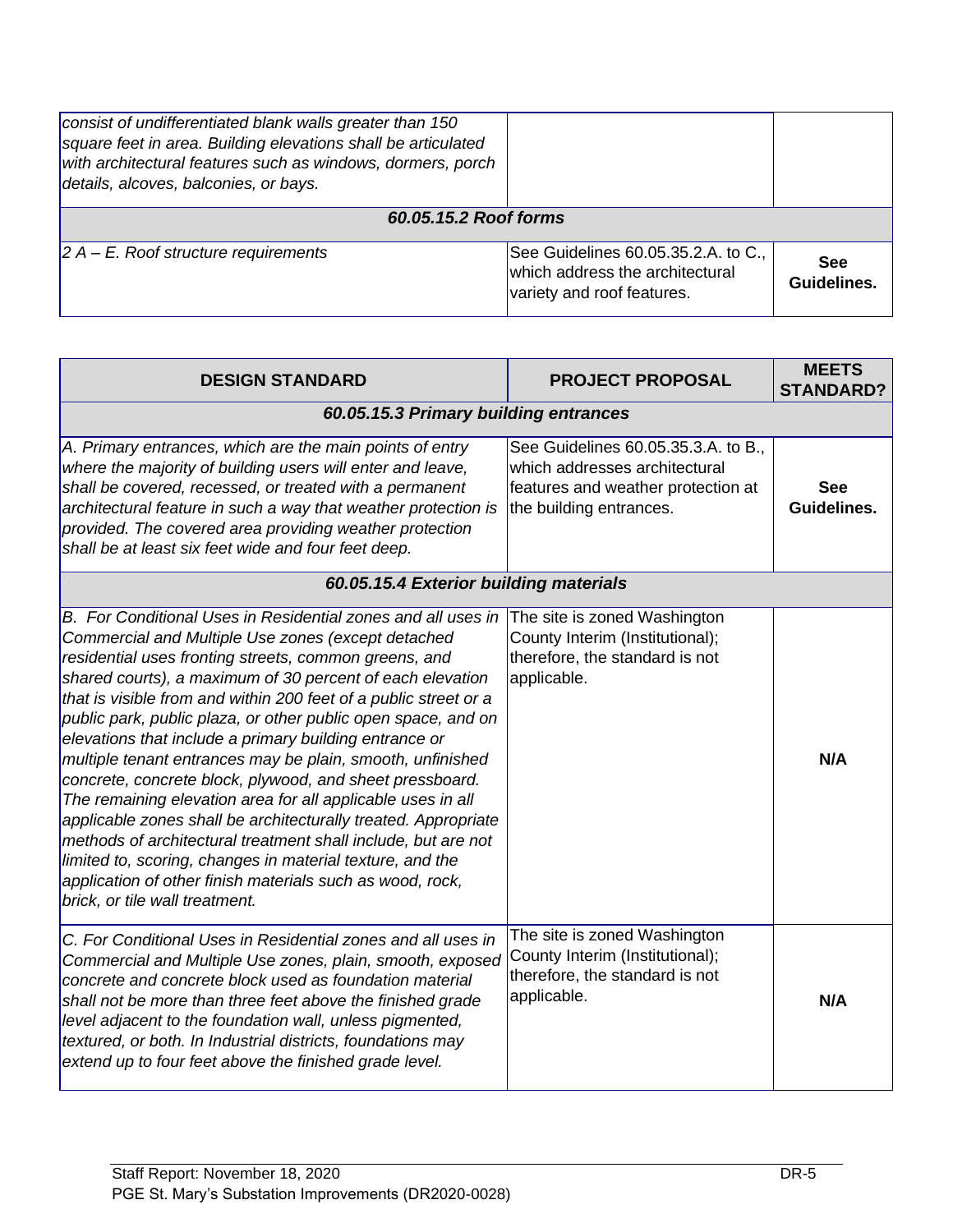| 60.05.15.5 Roof-mounted equipment                                                                                                                                                                                                                                                                                                               |                                                                           |     |
|-------------------------------------------------------------------------------------------------------------------------------------------------------------------------------------------------------------------------------------------------------------------------------------------------------------------------------------------------|---------------------------------------------------------------------------|-----|
| A. All roof-mounted equipment shall be screened from view<br>from adjacent streets or adjacent properties in one of the<br>following ways:                                                                                                                                                                                                      | No roof mounted equipment is<br>proposed. The standard does not<br>apply. |     |
| 1. A parapet wall; or                                                                                                                                                                                                                                                                                                                           |                                                                           |     |
| 2. A screen around the equipment that is made of a primary<br>exterior finish material used on other portions of the building;<br>or                                                                                                                                                                                                            |                                                                           | N/A |
| 3. Setback from the street-facing elevation such that it is not<br>visible from the public street(s).                                                                                                                                                                                                                                           |                                                                           |     |
| B. The vertical measuring distance for required screening<br>shall be measured at five feet above the finished or existing<br>grade of the property line or public right-of-way abutting the<br>development site's front yard setback for a distance of 100<br>lineal feet measured outward from the development site's<br>front property line. | No roof mounted equipment is<br>proposed. The standard does not<br>apply. | N/A |
| C. Solar panels, dishes/antennas, pipes, vents, and<br>chimneys are exempt from this standard.                                                                                                                                                                                                                                                  | None are proposed for the building.<br>The standard does not apply.       | N/A |

|                                                                                                                                                                                                                                                                                                                                |                                                                                                                                                                          | <b>MEETS</b>     |
|--------------------------------------------------------------------------------------------------------------------------------------------------------------------------------------------------------------------------------------------------------------------------------------------------------------------------------|--------------------------------------------------------------------------------------------------------------------------------------------------------------------------|------------------|
| <b>DESIGN STANDARD</b>                                                                                                                                                                                                                                                                                                         | <b>PROJECT PROPOSAL</b>                                                                                                                                                  | <b>STANDARD?</b> |
| 60.05.15.6 Building location and orientation along streets in Commercial and Multiple Use zones                                                                                                                                                                                                                                |                                                                                                                                                                          |                  |
| $ A - F$ . Standards for developing along the street in<br>Commercial and Multiple Use zones.                                                                                                                                                                                                                                  | The property is zoned Washington<br>County Interim (Institutional) and is<br>not located along a street in a<br>Commercial or Multiple Use Zone.                         | N/A              |
| 60.05.15.7 Building scale along Major Pedestrian Routes                                                                                                                                                                                                                                                                        |                                                                                                                                                                          |                  |
| A-C. The height of any portion of a building at or within 20<br>feet of the property line as measured from the finished grade<br>at the property line abutting a Major Pedestrian Route shall<br>be a minimum of 22 feet and a maximum of 60 feet.                                                                             | As shown on the Site Plan (Exhibit<br>A - Sheet SMV-01), the building is<br>setback more than 20 feet from the<br>nearest property line. The standard<br>does not apply. | N/A              |
| 60.05.15.8<br>Ground floor elevations on commercial and multiple use buildings                                                                                                                                                                                                                                                 |                                                                                                                                                                          |                  |
| A. Except those used exclusively for residential use, ground<br>floor elevations visible from and within 200 feet of a public<br>street, Major Pedestrian Route, or a public park, public plaza,<br>or other public open space, and elevations that include a<br>primary building entrance or multiple tenant entrances, shall | This is not a commercial or multiple<br>use building.                                                                                                                    | N/A              |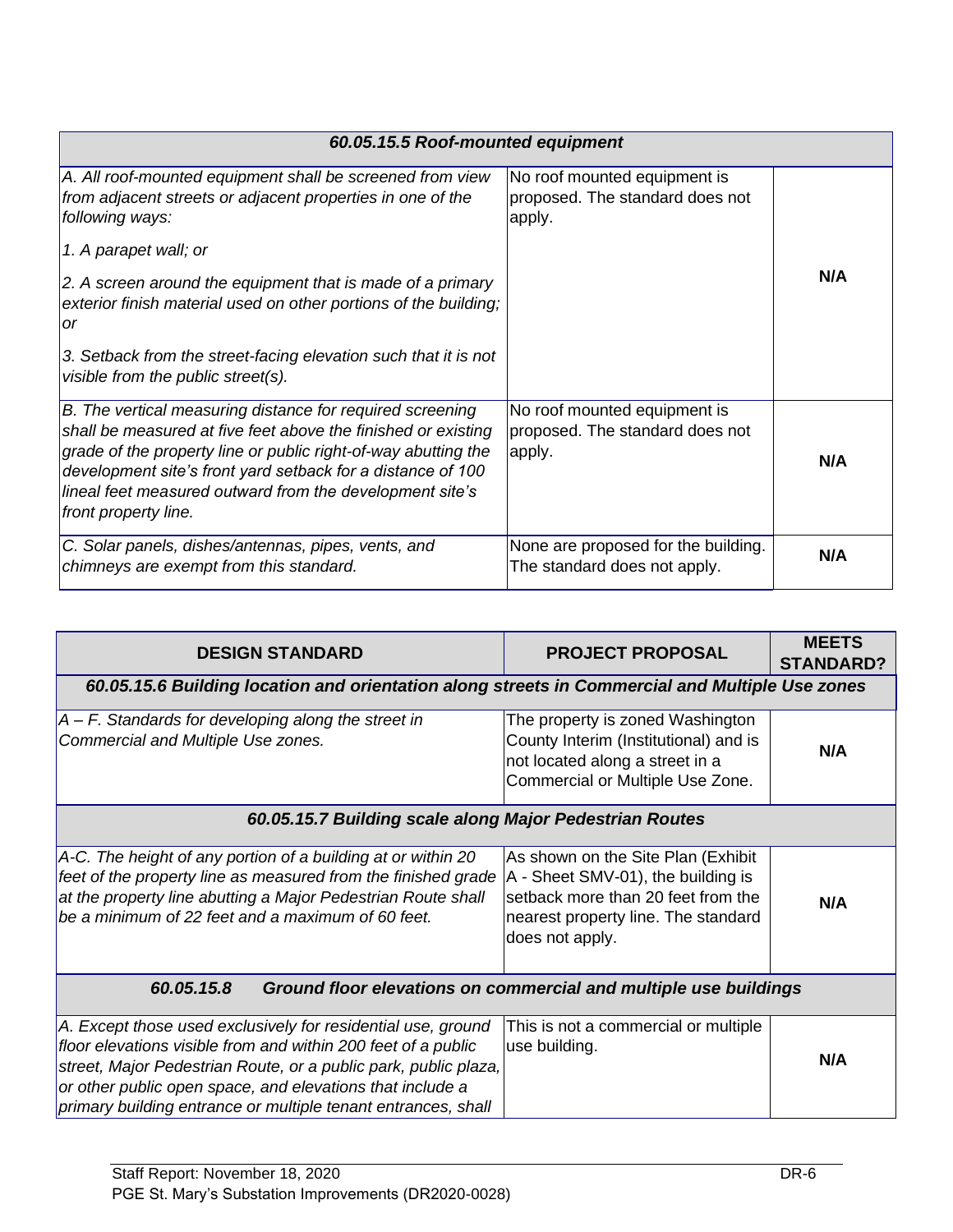| have the following minimum percent of the ground floor<br>elevation area permanently treated with windows, display<br>areas, or glass doorway openings.<br>3. Buildings on parcels in excess of 25,000 gross square feet<br>within a Commercial zoning district: Thirty-five (35)<br>percent.<br>Less glazing may be provided in a Commercial zoning<br>district when increased building articulation and<br>architectural variety is provided pursuant to Section |                                                                       |     |
|--------------------------------------------------------------------------------------------------------------------------------------------------------------------------------------------------------------------------------------------------------------------------------------------------------------------------------------------------------------------------------------------------------------------------------------------------------------------|-----------------------------------------------------------------------|-----|
| 60.05.15.1.B.2. of this Code.                                                                                                                                                                                                                                                                                                                                                                                                                                      |                                                                       |     |
| B. Except those used exclusively for residential use, ground<br>floor elevations that are located on a Major Pedestrian<br>Route, sidewalk, or other space where pedestrians are<br>allowed to walk shall provide weather protection to the<br>following minimum percent of the length of those elevations.                                                                                                                                                        | This is not a commercial or multiple<br>use building.                 | N/A |
| 60.05.15.9 Compact Detached Housing design                                                                                                                                                                                                                                                                                                                                                                                                                         |                                                                       |     |
| A-L. Primary building entrances and porches accessing a<br>primary entrance shall face streets, common greens, or<br>shared courts and must meet the requirements of Section<br>60.05.15.3.                                                                                                                                                                                                                                                                        | The proposal does not include<br>Compact Detached Housing.            | N/A |
| 60.05.15.10 Ground floor elevations on eligible residential-only buildings                                                                                                                                                                                                                                                                                                                                                                                         |                                                                       |     |
| A. Eligible residential-only buildings are building which are<br>located within the portions of the RC-OT zoning district<br>where the maximum standard height is 40 feet, as described<br>in footnote 11 of Section 20.20.15 and illustrated in Figure A.                                                                                                                                                                                                         | The proposal does not include<br>eligible residential-only buildings. | N/A |

#### *60.05.20. Circulation and Parking Design Standards. Unless otherwise noted, all standards apply in all zoning districts.*

| <b>DESIGN STANDARD</b>                                                                                                                                                                                                                                                                     | <b>PROJECT PROPOSAL</b>                                                                                                                                                                                                                                                                                                                              | <b>MEETS</b><br><b>STANDARD?</b> |
|--------------------------------------------------------------------------------------------------------------------------------------------------------------------------------------------------------------------------------------------------------------------------------------------|------------------------------------------------------------------------------------------------------------------------------------------------------------------------------------------------------------------------------------------------------------------------------------------------------------------------------------------------------|----------------------------------|
| 60.05.20.1 Connections to the public street system                                                                                                                                                                                                                                         |                                                                                                                                                                                                                                                                                                                                                      |                                  |
| A. Pedestrian, bicycle, and motor vehicle connections shall<br>be provided between the on-site circulation system and<br>adjacent existing and planned streets as specified in Tables<br>6.1 through 6.6 and Figures 6.1 through 6.23 of the<br>Comprehensive Plan Transportation Element. | As a heavy industrial, electrical<br>substation use, pedestrian and<br>cyclist activity are prohibited<br>internally on the site. Outside of the<br>site's interior fenced area, is the site<br>hosts a public multi-use path along<br>the site's abutting streets. Vehicle<br>connection from the proposed<br>structure is provided by the existing | Yes                              |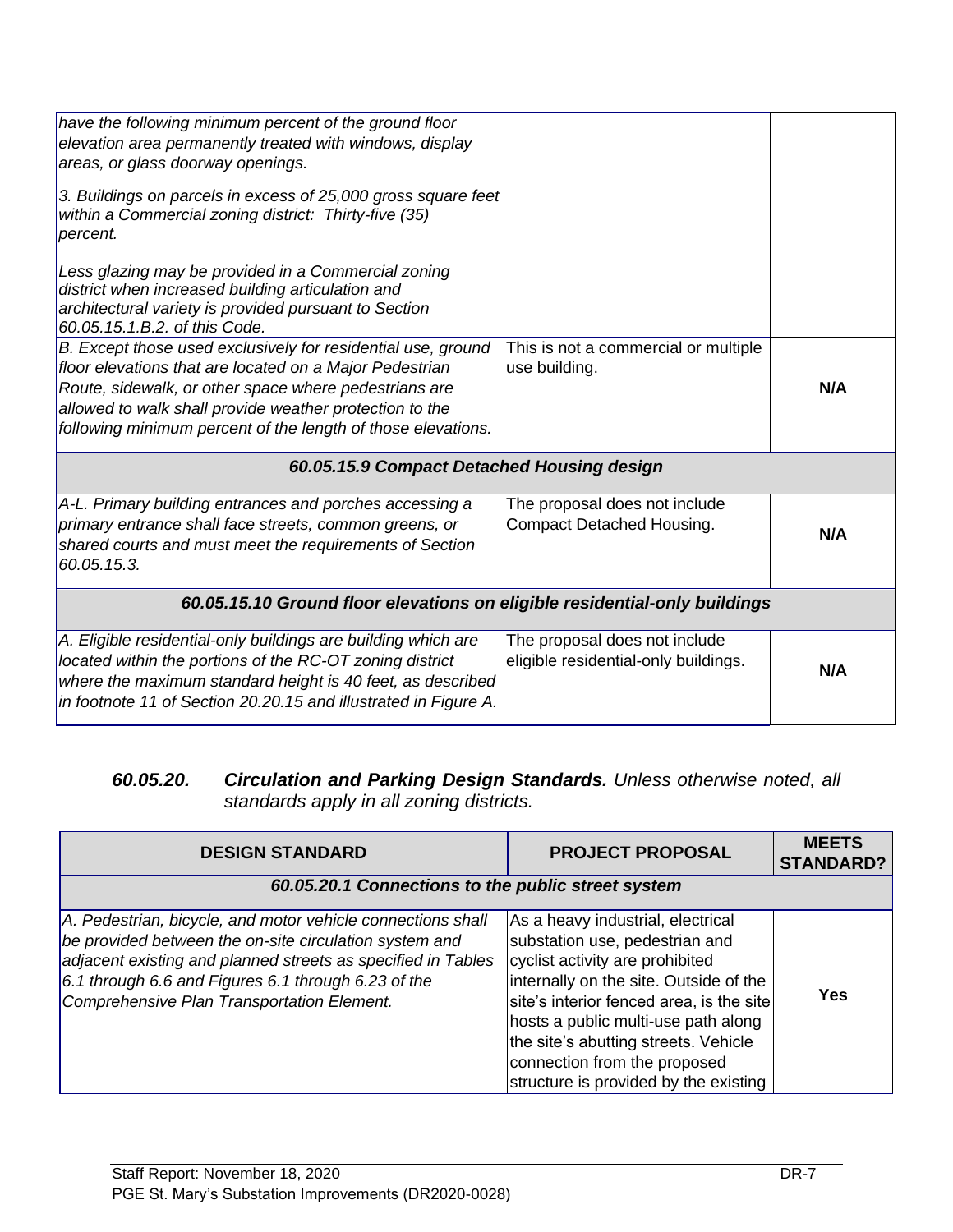| 60.05.20.2 Loading areas, solid waste facilities, and similar improvements                                                                                                                                                                                                                                                                                                                                                         | driveway with access from SW<br>158th Avenue.<br>Figure 6.1 of the Comprehensive<br>Plan Transportation Element shows<br>a Planned pedestrian and cyclist<br>trail System along the site on SW<br>Jenkins Rd. and Merlo Rd. That trail<br>system is already constructed.                                                   |            |
|------------------------------------------------------------------------------------------------------------------------------------------------------------------------------------------------------------------------------------------------------------------------------------------------------------------------------------------------------------------------------------------------------------------------------------|----------------------------------------------------------------------------------------------------------------------------------------------------------------------------------------------------------------------------------------------------------------------------------------------------------------------------|------------|
|                                                                                                                                                                                                                                                                                                                                                                                                                                    |                                                                                                                                                                                                                                                                                                                            |            |
| A. All on-site service areas, outdoor storage areas, waste<br>storage, disposal facilities, recycling containers, transformer<br>and utility vaults, and similar activities shall be located in an<br>area not visible from a public street, or shall be fully<br>screened from view from a public street.                                                                                                                         | The building is setback<br>approximately 136 feet from the<br>property line. None of the listed<br>features are proposed for the<br>exterior of the structure.<br>Additionally, the site's plantings of<br>mature trees along SW Jenkins<br>Road provides screening for the<br>structure from the public right-of-<br>way. | <b>Yes</b> |
| B. Except for manufacturing, assembly, fabricating,<br>processing, packing, storage, and wholesale and distribution<br>activities which are the principal use of a building in Industrial not required, and the standard does<br>districts, all loading docks and loading zones shall be located not apply.<br>in an area not visible from a public street, or shall be fully<br>screened from view from a public street.          | No loading docks or zones are<br>proposed. Therefore, screening is                                                                                                                                                                                                                                                         | N/A        |
| C. Screening from public view for service areas, loading<br>docks, loading zones and outdoor storage areas, waste<br>storage, disposal facilities, recycling containers, transformer<br>and utility vaults, and similar activities shall be fully sight-<br>obscuring, shall be constructed a minimum of one foot higher<br>than the feature to be screened, and shall be accomplished<br>by one or more of the following methods. | None of the listed features will be<br>included in the proposed<br>development. The standard does<br>not apply.                                                                                                                                                                                                            | N/A        |
| D. Screening from public view by chain-link fence with or<br>without slats is prohibited.                                                                                                                                                                                                                                                                                                                                          | None of the listed features will be<br>included in the proposed<br>development. The standard does<br>not apply.                                                                                                                                                                                                            | N/A        |
| E. Screening of loading zones may be waived in Commercial<br>and Multiple Use zones if the applicant demonstrates the<br>type and size of loading vehicles will not detract from the<br>project's aesthetic appearance and the timing of loading will<br>not conflict with the hours or operations of the expected<br>businesses.                                                                                                  | The proposal does not include<br>loading docks or loading zones.                                                                                                                                                                                                                                                           | N/A        |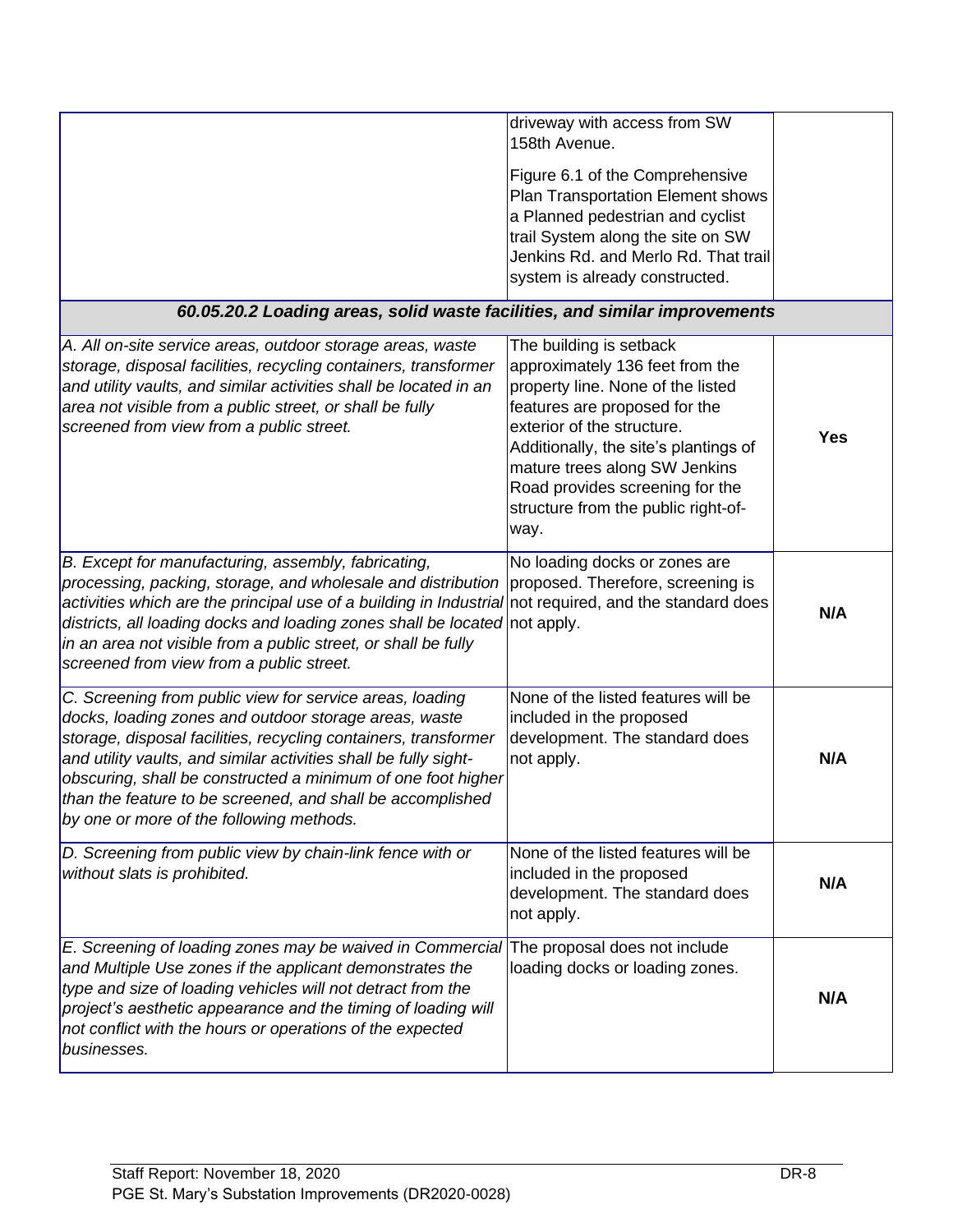| 60.05.20.3 Pedestrian circulation                                                                                                                                                                                                                                                                                                                                                                                                                                                                              |                                                                                                                                                                                                                                                                                                                                                                                                                                                                                                                                                                                                                                                           |     |
|----------------------------------------------------------------------------------------------------------------------------------------------------------------------------------------------------------------------------------------------------------------------------------------------------------------------------------------------------------------------------------------------------------------------------------------------------------------------------------------------------------------|-----------------------------------------------------------------------------------------------------------------------------------------------------------------------------------------------------------------------------------------------------------------------------------------------------------------------------------------------------------------------------------------------------------------------------------------------------------------------------------------------------------------------------------------------------------------------------------------------------------------------------------------------------------|-----|
| $A - C$ . Pedestrian connections shall be provided that link to<br>adjacent existing and planned pedestrian facilities as<br>specified in Tables 6.1 through 6.6 and Figures 6.1 through<br>6.23 of the Comprehensive Plan Transportation Element,<br>and to the abutting public street system and on-site<br>buildings, parking areas, and other facilities where<br>pedestrian access is desired. Pedestrian connections shall<br>be provided except where one or more of the following<br>conditions exist. | The structure is a storage facility for<br>a public utility use. The site's use,<br>public utility substation, includes an<br>extensive network of large<br>equipment that presents a conflict<br>and safety concerns with pedestrian<br>use. The site's equipment is<br>primarily located within the gated<br>area of the site. Outside of the gate<br>the site hosts a public recreation<br>path along the neighboring streets<br>of SW Jenkins Rd and SW Merlo<br>Rd. As previously mentioned, the<br>Comprehensive Plan Transportation<br>Element depicts planned<br>transportation improvements that<br>have already been completed on<br>lthe site. | Yes |
| D - F. Pedestrian connections through parking lots shall be<br>physically separated from adjacent vehicle parking and<br>parallel vehicle traffic through the use of curbs, landscaping,<br>trees, and lighting, if not otherwise provided in the parking lot<br>design.                                                                                                                                                                                                                                       | A parking lot is not required for this<br>use.                                                                                                                                                                                                                                                                                                                                                                                                                                                                                                                                                                                                            | N/A |

| <b>DESIGN STANDARD</b>                                                                                                                              | <b>PROJECT PROPOSAL</b>                                                                                                                | <b>MEETS</b><br><b>STANDARD?</b> |
|-----------------------------------------------------------------------------------------------------------------------------------------------------|----------------------------------------------------------------------------------------------------------------------------------------|----------------------------------|
| 60.05.20.4 Street frontages                                                                                                                         |                                                                                                                                        |                                  |
| A. Surface parking areas abutting a public street shall<br>provide perimeter parking lot landscaping which meets one<br>of the following standards. | Surface parking area will not be<br>abutting a public street. The<br>standard does not apply.                                          | N/A                              |
| 60.05.20.5 Parking area landscaping                                                                                                                 |                                                                                                                                        |                                  |
| A-D. Landscaped planter islands shall be required according<br>to the following.                                                                    | The proposal does not include more<br>than six contiguous parking spaces,<br>therefore landscaped planted<br>islands are not required. | N/A                              |
| 60.05.20.6 Off-street parking frontages in Multiple Use zones                                                                                       |                                                                                                                                        |                                  |
| A. Off-street surface parking areas shall be located to the<br>rear or side of buildings.                                                           | The subject site is located in a<br>Washington County Interim zone<br>(Institutional).                                                 | N/A                              |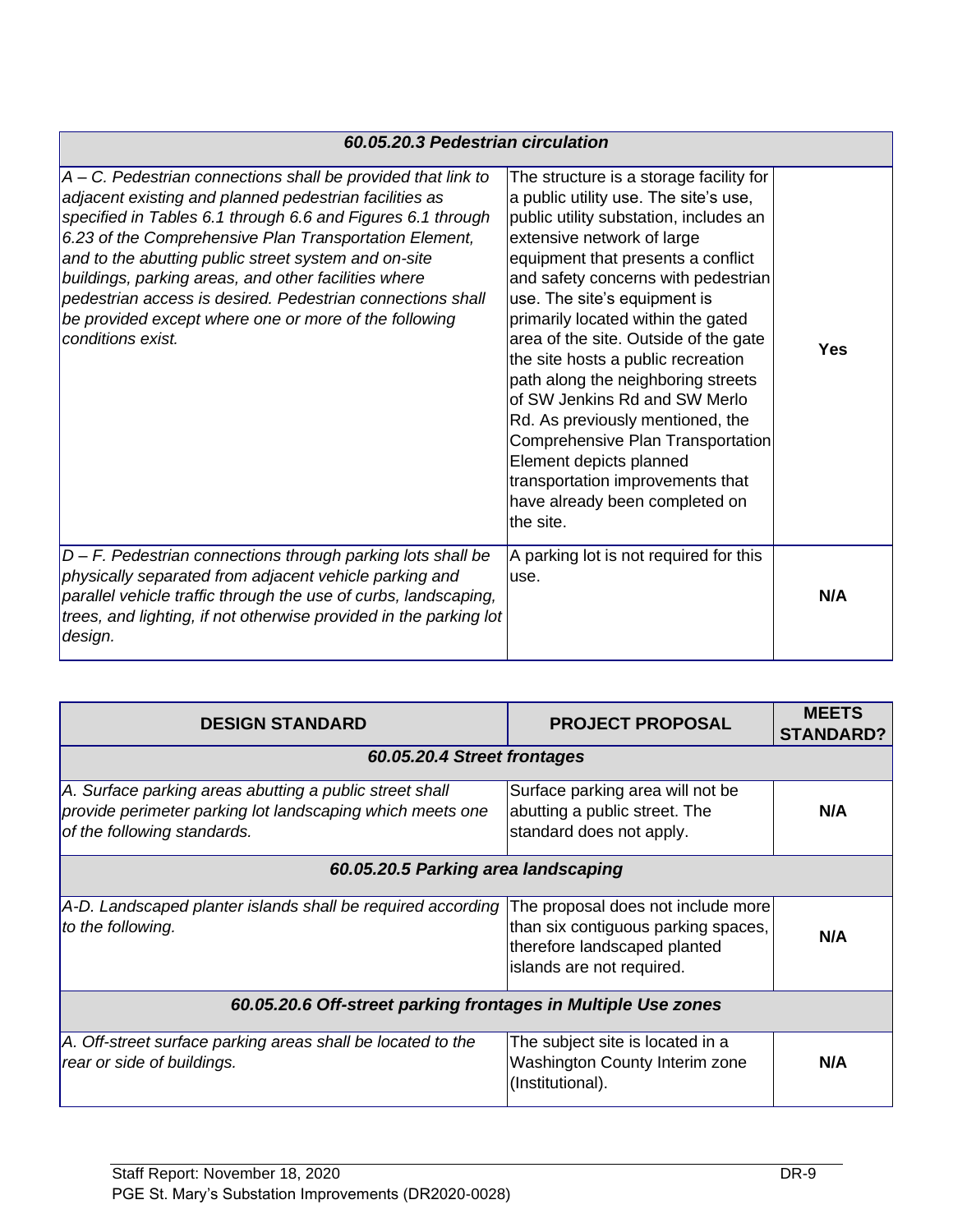| 60.05.20.7 Sidewalks along streets and primary building elevations in<br><b>Commercial and Multiple Use zones</b>                                                                                                                                                                                                                                                                                                                                                                                                                                                           |                                                                                                                                                                                                                            |     |
|-----------------------------------------------------------------------------------------------------------------------------------------------------------------------------------------------------------------------------------------------------------------------------------------------------------------------------------------------------------------------------------------------------------------------------------------------------------------------------------------------------------------------------------------------------------------------------|----------------------------------------------------------------------------------------------------------------------------------------------------------------------------------------------------------------------------|-----|
| A - B. A sidewalk is required on all streets: Except where<br>approved through Sidewalk Design Modification (40.58), the<br>sidewalk shall be a minimum of 10 feet wide and provide an<br>unobstructed path at least five feet wide.                                                                                                                                                                                                                                                                                                                                        | There is an existing THPRD<br>multiple use path along the SW<br>Jenkins Road and SW 158th<br>Avenue frontages. However, this is<br>located in the Washington County<br>Interim Zone (Institutional) and does<br>not apply. | N/A |
| B. A sidewalk or walkway internal to the site is required along<br>building elevations that include a primary building entrance,<br>multiple tenant entrances or display windows. The sidewalk<br>shall be a minimum of ten (10) feet wide, and provide an<br>unobstructed path at least five (5) feet wide at building<br>entrances, and along elevations containing display windows.<br>Sidewalks shall be paved with scored concrete or modular<br>paving materials. If adjacent to parking areas, the sidewalk<br>shall be separated from the parking by a raised curb. | The site is located in the<br>Washington County Interim Zone<br>(Institutional) which is not a<br>commercial or multiple use zone.                                                                                         | N/A |
| 60.05.20.8 Connect on-site buildings, parking, and other improvements with identifiable<br>streets and drive aisles in Residential, Commercial, and Multiple Use zones                                                                                                                                                                                                                                                                                                                                                                                                      |                                                                                                                                                                                                                            |     |
| A-B. Parking lot drive aisles that link public streets and/or<br>private streets with parking stalls shall be designed as<br>private streets consistent with the standard as described<br>under Section 60.05.20.8.B, unless one of the following is<br>met.                                                                                                                                                                                                                                                                                                                | The proposal does not include any<br>parking lot drive aisles.                                                                                                                                                             | N/A |

| <b>DESIGN STANDARD</b>                                                                                                                                                                                                                   | <b>PROJECT PROPOSAL</b>                              | <b>MEETS</b><br><b>STANDARD?</b> |
|------------------------------------------------------------------------------------------------------------------------------------------------------------------------------------------------------------------------------------------|------------------------------------------------------|----------------------------------|
| 60.05.20.9 Ground floor uses in parking structures                                                                                                                                                                                       |                                                      |                                  |
| A. Parking structures located on Major Pedestrian Routes<br>shall incorporate one or more active retail or commercial<br>uses other than parking at ground level along the entire<br>portion of the structure fronting onto such routes. | The proposal does not include<br>parking structures. | N/A                              |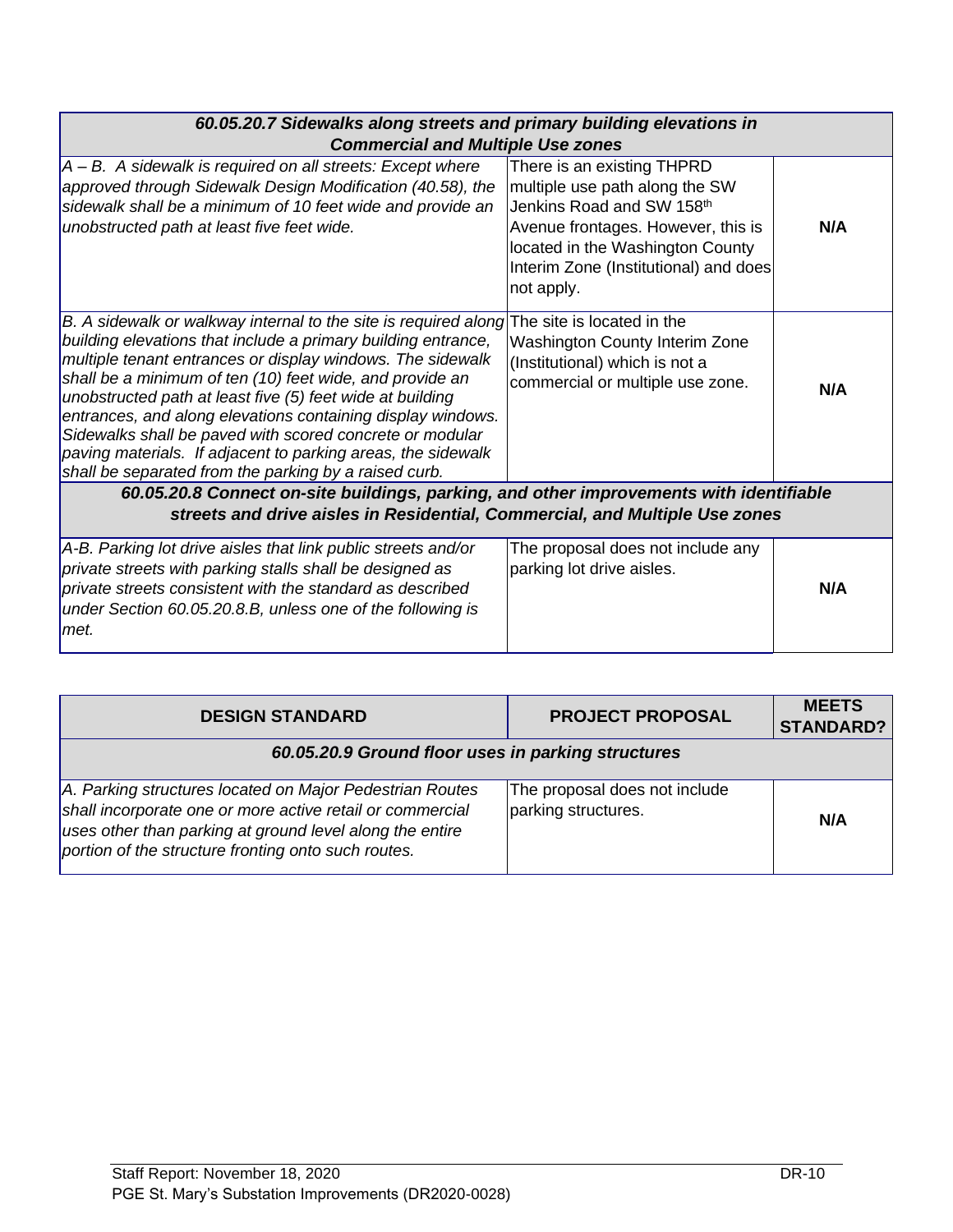## *60.05.25. Landscape, Open Space, and Natural Area Design Standards. Unless otherwise noted, all standards apply in all zoning districts.*

| <b>DESIGN STANDARD</b>                                                                                                                                            | <b>PROJECT PROPOSAL</b>                                                                  | <b>MEETS</b><br><b>STANDARD?</b> |
|-------------------------------------------------------------------------------------------------------------------------------------------------------------------|------------------------------------------------------------------------------------------|----------------------------------|
| 60.05.25.1 Minimum landscape requirements for residential developments consisting of<br>two or three units of Attached Housing or Compact Detached Housing        |                                                                                          |                                  |
| A. All areas of the lot not occupied by structures or pavement The proposal does not include<br>shall be landscaped as defined in Section 60.05.25.4.             | <b>Attached Housing or Compact</b><br>Detached Housing.                                  | N/A                              |
| 60.05.25.2 Minimum landscape requirements for residential developments consisting of<br>four to seven units of Attached Housing or Compact Detached Housing       |                                                                                          |                                  |
| A-C. For Attached Dwellings, a minimum of 15% of the gross The proposal does not include<br>site area shall be landscaped as defined in Section<br>60.05.25.4.    | <b>Attached Housing or Compact</b><br>Detached Housing.                                  | N/A                              |
| 60.05.25.3 Minimum landscape requirements for residential developments consisting of<br>eight or more units of Attached Housing or Compact Detached Housing       |                                                                                          |                                  |
| A-J. Common open space shall consist of active, passive, or<br>both open space areas, and shall be provided as follows.                                           | The proposal does not include<br><b>Attached Housing or Compact</b><br>Detached Housing. | N/A                              |
| 60.05.25.4 Additional minimum landscape requirements for Attached<br><b>Housing and Compact Detached Housing</b>                                                  |                                                                                          |                                  |
| A-F. All front yard areas and all required open space areas<br>not occupied by structures, walkways, driveways, plazas, or<br>parking spaces shall be landscaped. | The proposal does not include<br><b>Attached Housing or Compact</b><br>Detached Housing. | N/A                              |
|                                                                                                                                                                   |                                                                                          | <b>MEETS</b>                     |
| <b>DESIGN STANDARD</b>                                                                                                                                            | <b>PROJECT PROPOSAL</b>                                                                  | <b>CTANDADD?</b>                 |

| <b>ULSIGN STANDARD</b>                                                                                                                                                                                          | PROJECT PROPOSAL                                                                                                                                                          | <b>STANDARD?</b> |
|-----------------------------------------------------------------------------------------------------------------------------------------------------------------------------------------------------------------|---------------------------------------------------------------------------------------------------------------------------------------------------------------------------|------------------|
| 60.05.25.5 Minimum landscape requirements for non-residential<br>developments and Mixed Use Developments                                                                                                        |                                                                                                                                                                           |                  |
| $ A - B$ . A minimum portion of the total gross lot area shall be<br>landscaped:<br>1. Conditional Uses in Residential districts, and all uses in<br>Commercial and Industrial districts, fifteen (15) percent; | The proposal is located on a site<br>zoned Washington County Interim<br>(Institutional); therefore, minimal<br>landscaping is not specifically<br>laddressed in the code. | N/A              |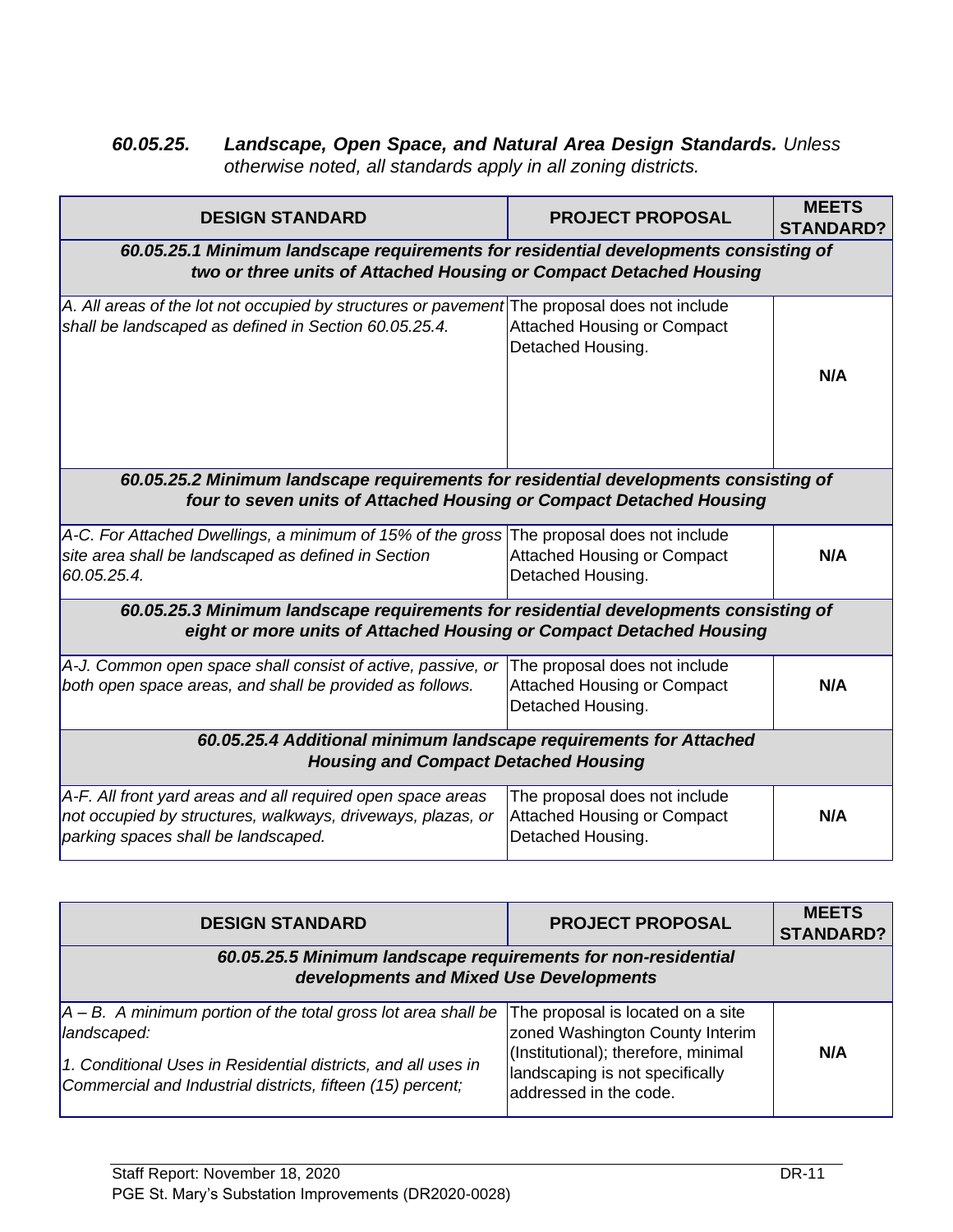| 2. All uses in Multiple Use districts, ten (10) percent.<br>3. Environmentally sensitive areas shall be counted towards<br>the minimum landscape requirement. Aboveground<br> landscaped water quality treatment facilities shall be counted<br>toward the minimum landscape requirement.                                                                                                                                                        |                                                |     |
|--------------------------------------------------------------------------------------------------------------------------------------------------------------------------------------------------------------------------------------------------------------------------------------------------------------------------------------------------------------------------------------------------------------------------------------------------|------------------------------------------------|-----|
| C. A hard surface pedestrian plaza or combined hard surface The applicant states hardscape<br>and soft surface pedestrian plaza, if proposed, shall be<br>counted toward meeting the minimum landscaping<br>requirement, provided that the hard-surface portion of the<br>plaza shall not exceed 25 percent of the minimum<br>landscaping requirement for Conditional Uses in Residential<br>districts, and shall be comprised of the following. | areas are not used to meet the<br>requirement. | N/A |

| <b>DESIGN STANDARD</b>                                                                                                                                                                                                                                | <b>PROJECT PROPOSAL</b>                                                                                                                                                                                                                                                                                                                                                                                  | <b>MEETS</b><br><b>STANDARD?</b> |  |
|-------------------------------------------------------------------------------------------------------------------------------------------------------------------------------------------------------------------------------------------------------|----------------------------------------------------------------------------------------------------------------------------------------------------------------------------------------------------------------------------------------------------------------------------------------------------------------------------------------------------------------------------------------------------------|----------------------------------|--|
| 60.05.25.5 Minimum landscape requirements for non-residential<br>developments and Mixed Use Developments (continued)                                                                                                                                  |                                                                                                                                                                                                                                                                                                                                                                                                          |                                  |  |
| D. All building elevations visible from and within 200 feet of a<br>public street that do not have windows on the ground floor<br>shall have landscaping along their foundation, which shall be<br>counted toward the minimum landscaped requirement. | The electrical utility control<br>enclosure will not be visible from<br>the public street because of existing<br>landscaping, the existing berm and<br>topography and distance from the<br>property line(136 feet).<br>The building is within 200 feet of the<br>Street; however, because of the<br>use no landscaping has been<br>proposed within the substation<br>fencing. Please see the guidelines. | <b>See</b><br>Guidelines.        |  |
| 60.05.25.6 Common Greens                                                                                                                                                                                                                              |                                                                                                                                                                                                                                                                                                                                                                                                          |                                  |  |
| The purpose of the following standards is to allow tracts<br>designed to provide access for only pedestrians and bicycles common greens.<br>to abutting properties.                                                                                   | The proposal does not include                                                                                                                                                                                                                                                                                                                                                                            | N/A                              |  |
|                                                                                                                                                                                                                                                       | 60.05.25.7 Shared Courts                                                                                                                                                                                                                                                                                                                                                                                 |                                  |  |
| The purpose of the shared court standards is to allow streets The proposal does not include<br>that accommodate pedestrians and vehicles within the same<br>circulation area, while ensuring that all can use the area<br>safely.                     | shared courts.                                                                                                                                                                                                                                                                                                                                                                                           | N/A                              |  |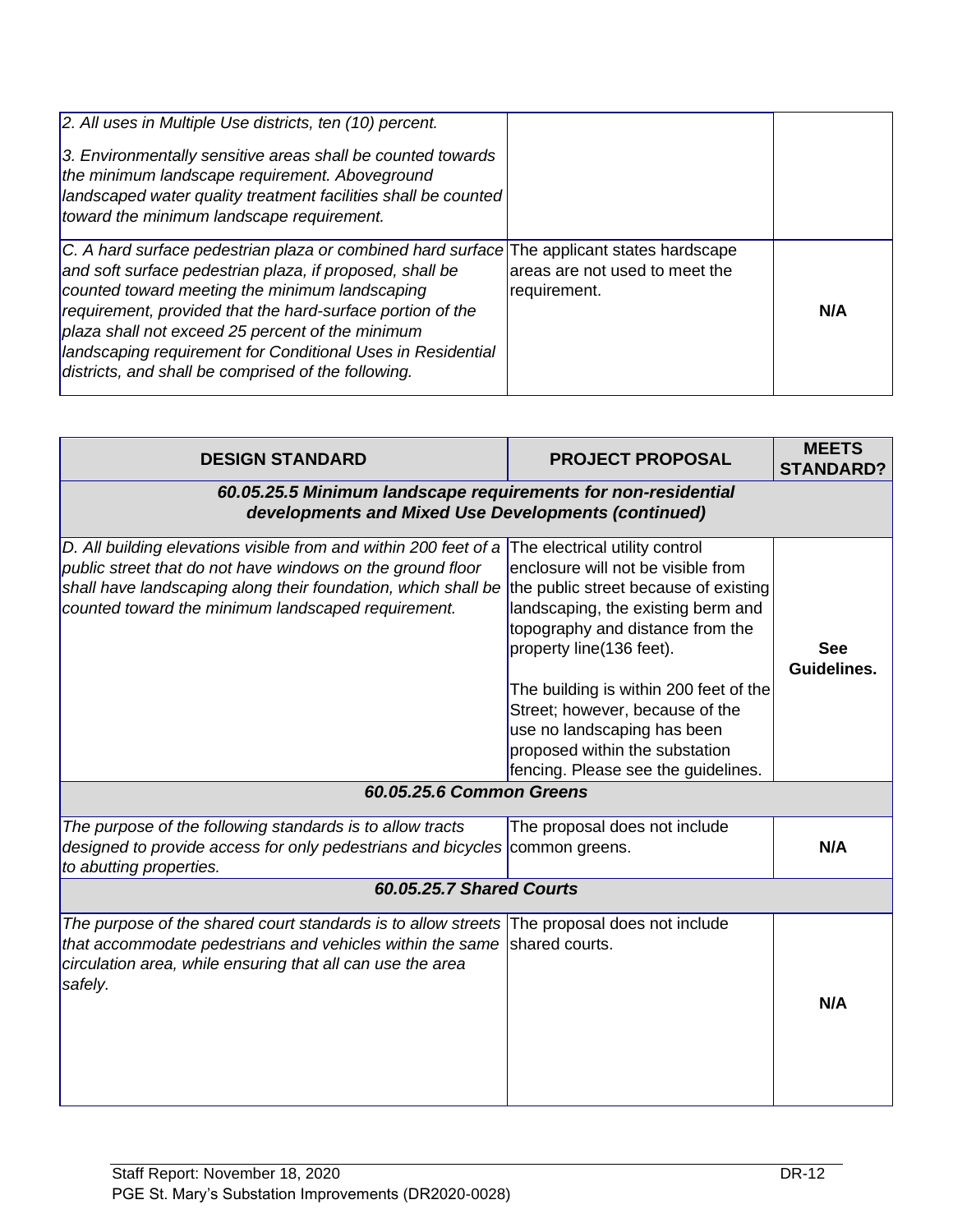| 60.05.25.8 Retaining walls                                                                                                                                                                                                                                                                                                                                                                                                        |                                                                             |                           |
|-----------------------------------------------------------------------------------------------------------------------------------------------------------------------------------------------------------------------------------------------------------------------------------------------------------------------------------------------------------------------------------------------------------------------------------|-----------------------------------------------------------------------------|---------------------------|
| Retaining walls greater than six feet in height or longer than<br>50 lineal feet used in site landscaping or as an element of<br>site design shall be architecturally treated with contrasting<br>scoring, texture, pattern, off-set planes, or different applied<br>materials, or any combination of the foregoing, and shall be<br>incorporated into the overall landscape plan, or shall be<br>screened by a landscape buffer. | The proposal does not include<br>retaining walls.                           | N/A                       |
| 60.05.25.9 Fences and walls                                                                                                                                                                                                                                                                                                                                                                                                       |                                                                             |                           |
| $ A - E$ . On-site fencing standards.                                                                                                                                                                                                                                                                                                                                                                                             | See Guidelines 60.05.45.7.A. to B.,<br>which discusses fencing on the site. | <b>See</b><br>Guidelines. |

| <b>DESIGN STANDARD</b>                                                                                                                                                                                                                                                                                                                                                                                                                                                                                                                                                                                                                                                                                                                               | <b>PROJECT PROPOSAL</b>                                                                                                                                                   | <b>MEETS</b><br><b>STANDARD?</b> |  |
|------------------------------------------------------------------------------------------------------------------------------------------------------------------------------------------------------------------------------------------------------------------------------------------------------------------------------------------------------------------------------------------------------------------------------------------------------------------------------------------------------------------------------------------------------------------------------------------------------------------------------------------------------------------------------------------------------------------------------------------------------|---------------------------------------------------------------------------------------------------------------------------------------------------------------------------|----------------------------------|--|
|                                                                                                                                                                                                                                                                                                                                                                                                                                                                                                                                                                                                                                                                                                                                                      | 60.05.25.10 Minimize significant changes to existing on-site surface<br>contours at residential property lines                                                            |                                  |  |
| A. When grading a site within twenty-five (25) feet of a<br>property line within or abutting any residentially zoned<br>property, the on-site surface contours shall observe the<br>following:<br>B. Notwithstanding the requirements of subsection A. above,<br>grading within 25 feet of a property line shall not change the<br>existing slopes by more than ten percent within a tree root<br>zone of an identified significant grove or tree, or an identified<br>historic tree located on an abutting property unless evidence<br>provided by a certified arborist supports additional grading<br>that will not harm the subject grove or tree.<br>C. The grading standards listed in subsection A. above shall<br>not apply to the following: | The subject site does not abut<br>Residentially zoned property.<br>There are no identified significant<br>groves or trees within the vicinity of<br>the development area. | N/A                              |  |

| 60.05.25.11 Integrate water quality, quantity, or both facilities                                                                                                                            |                                                                                                                                                                                                                        |     |
|----------------------------------------------------------------------------------------------------------------------------------------------------------------------------------------------|------------------------------------------------------------------------------------------------------------------------------------------------------------------------------------------------------------------------|-----|
| Non-vaulted surface stormwater detention and treatment<br>facilities having a side slope greater than 2:1 shall not be<br>located between a street and the front of an adjacent<br>building. | The stormwater will be conveyed to<br>a 6,624 square foot swale that will<br>be planted with CWS approved<br>plants.<br>The Stormwater Technical<br>Memorandum in Exhibit C and<br>technical memo further describe the | Yes |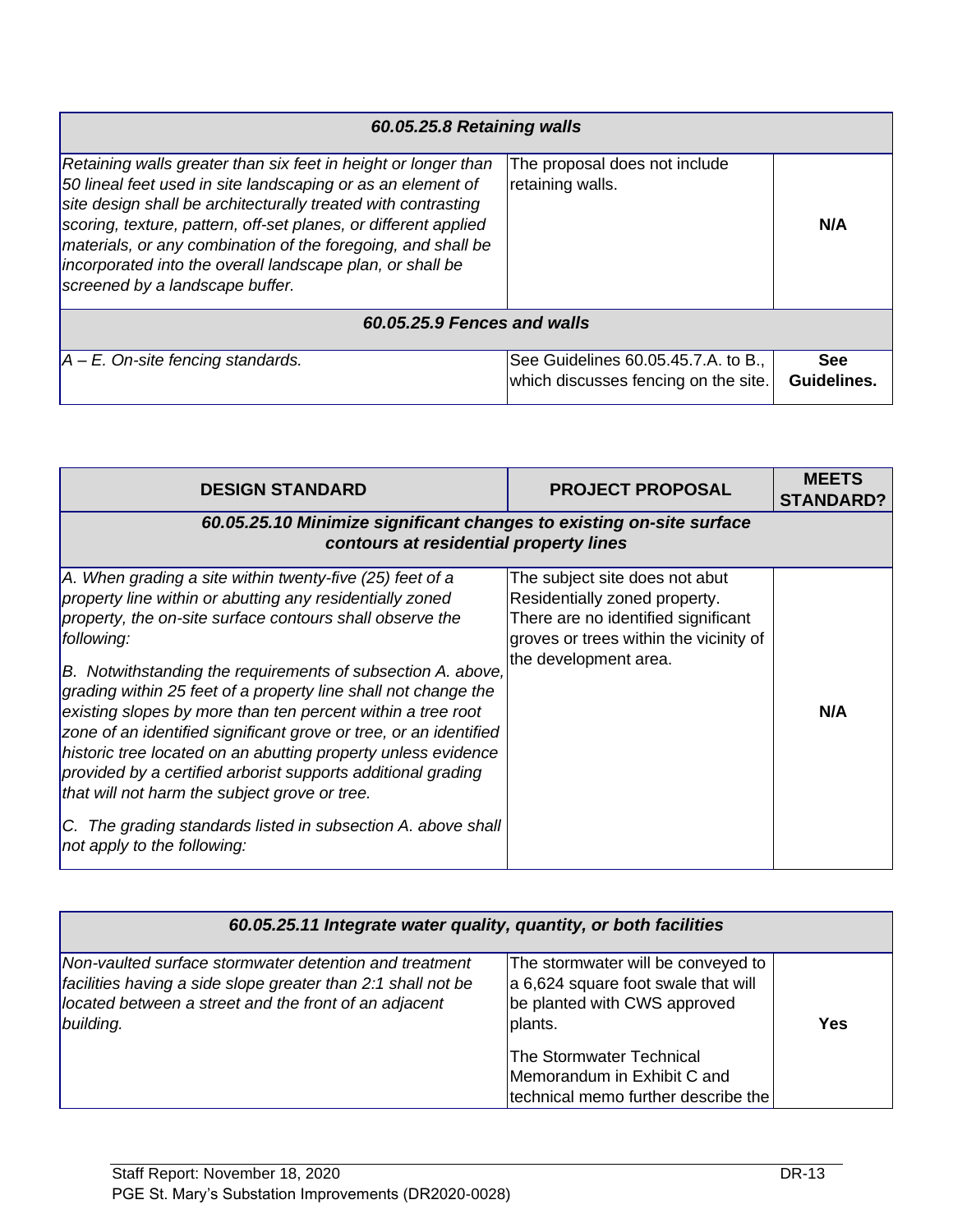| 60.05.25.12 Natural areas                                                                                                                                                                                                                                                                                                          | proposed stormwater management<br>facilities and their compliance with<br>City of Beaverton standards.                                                                                                                                                                                                                                                                        |     |
|------------------------------------------------------------------------------------------------------------------------------------------------------------------------------------------------------------------------------------------------------------------------------------------------------------------------------------|-------------------------------------------------------------------------------------------------------------------------------------------------------------------------------------------------------------------------------------------------------------------------------------------------------------------------------------------------------------------------------|-----|
| Development on sites with City-adopted natural resource<br>features such as streams, wetlands, significant trees, and<br>significant tree groves, shall preserve and maintain the<br>resource without encroachment into any required resource<br>buffer standard unless otherwise authorized by other City or<br>CWS requirements. | The proposed development does<br>not encroach into any required City-<br>adopted natural resource features.<br>The applicant submitted a Clean<br>Water Services Sensitive Area Pre-<br>Screening Site Assessment form<br>which states that the proposed<br>development will not significantly<br>impact existing or potentially<br>sensitive area(s) found near the<br>site. | N/A |

| <b>DESIGN STANDARD</b>                                                                                                                                                                | <b>PROJECT PROPOSAL</b>                                                                   | <b>MEETS</b><br><b>STANDARD?</b> |
|---------------------------------------------------------------------------------------------------------------------------------------------------------------------------------------|-------------------------------------------------------------------------------------------|----------------------------------|
| 60.05.25.13 Landscape buffering and screening                                                                                                                                         |                                                                                           |                                  |
| All new development and redevelopment in the City subject<br>to Design Review shall comply with the landscape buffering<br>requirements of Table 60.05-2 and the following standards. | See Guidelines 60.05.45.11.A -.D,<br>which discusses landscape<br>buffering and screening | <b>See</b><br>Guidelines.        |
| 60.05.25.14 Community Gardens                                                                                                                                                         |                                                                                           |                                  |
| A-C. Community Gardens shall have a fence constructed of<br>durable materials commonly used in the construction of<br>fencing.                                                        | The proposal does not include any<br><b>Community Gardens.</b>                            | N/A                              |

#### *60.05.30. Lighting Design Standards. Unless otherwise noted, all standards apply in all zoning districts.*

| <b>DESIGN STANDARD</b>                                                                                                                                                    | <b>PROJECT PROPOSAL</b>                                                                                                  | <b>MEETS</b><br><b>STANDARD?</b> |
|---------------------------------------------------------------------------------------------------------------------------------------------------------------------------|--------------------------------------------------------------------------------------------------------------------------|----------------------------------|
| 60.05.30.1 Adequate on-site lighting and minimal glare on adjoining properties                                                                                            |                                                                                                                          |                                  |
| A. Lighting shall be provided at lighting levels for<br>development and redevelopment in all zoning districts<br>consistent with the City's Technical Lighting Standards. | All new lighting provided is<br>consistent with the City's Technical<br>Lighting Standards and are Dark<br>Sky approved. | Yes                              |
| B. Lighting shall be provided in vehicular circulation areas<br>and pedestrian circulation areas.                                                                         | No pedestrian circulation areas will<br>be developed inside the substation.                                              | Yes                              |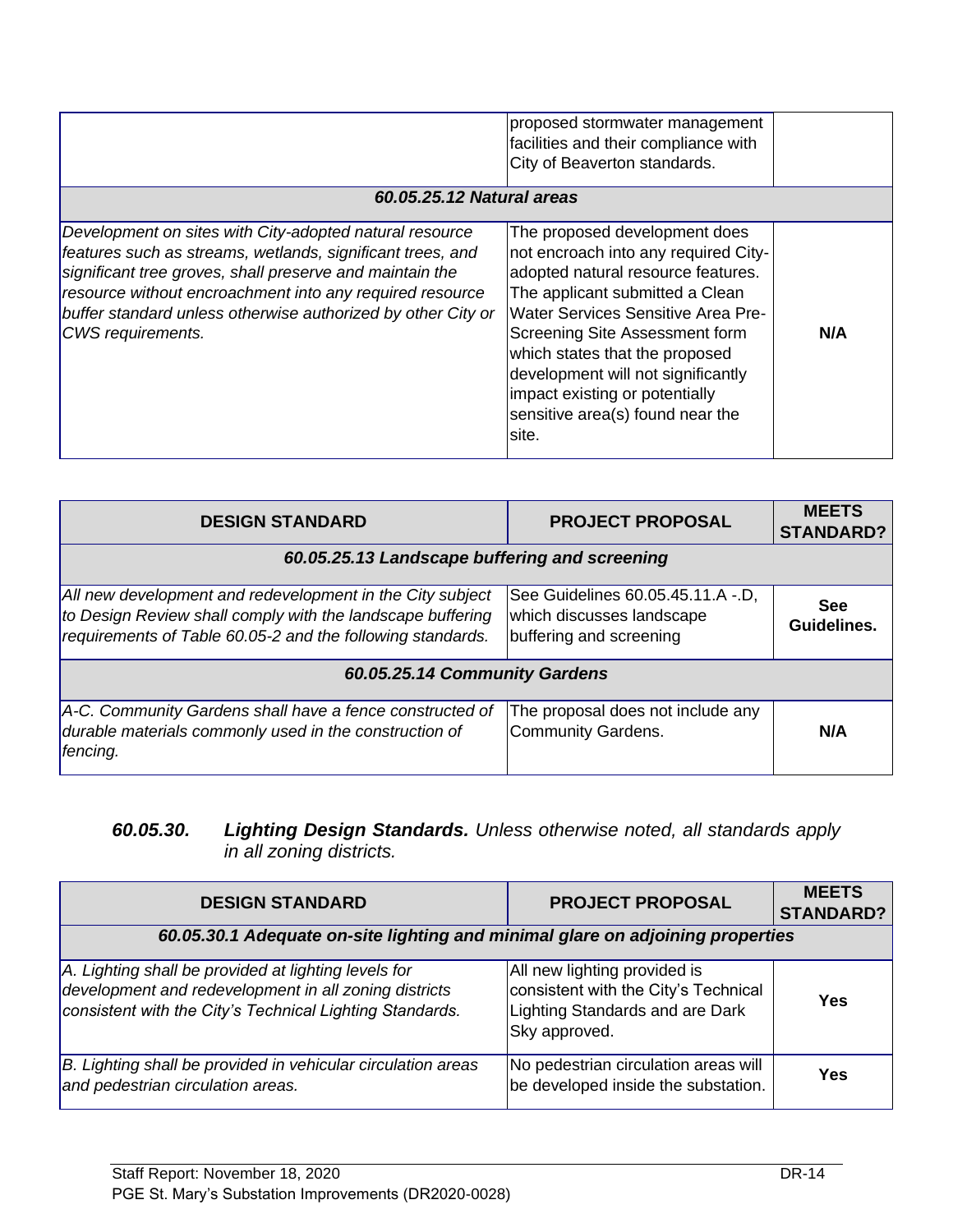|                                                                          | The building will have lighting at the<br>entrance doors. |     |
|--------------------------------------------------------------------------|-----------------------------------------------------------|-----|
| C. Lighting shall be provided in pedestrian plazas, if any<br>developed. | The proposal does not include a<br>pedestrian plaza.      | N/A |

| <b>DESIGN STANDARD</b>                                                                                                                                                                                                                                                                                                                                                                                                                                                                                                                                                                        | <b>PROJECT PROPOSAL</b>                                                                                                                                                              | <b>MEETS</b><br><b>STANDARD?</b> |
|-----------------------------------------------------------------------------------------------------------------------------------------------------------------------------------------------------------------------------------------------------------------------------------------------------------------------------------------------------------------------------------------------------------------------------------------------------------------------------------------------------------------------------------------------------------------------------------------------|--------------------------------------------------------------------------------------------------------------------------------------------------------------------------------------|----------------------------------|
| 60.05.30.1 Adequate on-site lighting and minimal glare on adjoining properties                                                                                                                                                                                                                                                                                                                                                                                                                                                                                                                |                                                                                                                                                                                      |                                  |
| D. Lighting shall be provided at building entrances.                                                                                                                                                                                                                                                                                                                                                                                                                                                                                                                                          | New lights are provided at three<br>locations on the enclosure,<br>including the two entrances. No<br>new lighting other than that<br>attached to the enclosure will be<br>provided. | Yes                              |
| E. Canopy lighting shall be recessed so that the bulb or lens<br>is not visible from a public right-of-way.                                                                                                                                                                                                                                                                                                                                                                                                                                                                                   | Canopy lighting is not proposed.                                                                                                                                                     | N/A                              |
| 60.05.30.2 Pedestrian-scale on-site lighting                                                                                                                                                                                                                                                                                                                                                                                                                                                                                                                                                  |                                                                                                                                                                                      |                                  |
| A. Pole-mounted Luminaires shall comply with the City's<br>Technical Lighting Standards, and shall not exceed a<br>maximum of:<br>1. Fifteen feet in height for on-site pedestrian paths for travel.<br>3. Thirty (30) feet in height for on-site vehicular circulation<br>areas in non-residential zoning districts.<br>5. The height of the poles for on-site pedestrian ways and<br>on-site vehicular circulation areas shall be measured from<br>the site's finished grade.<br>7. The poles and bases for pole-mounted luminaires shall be<br>finished or painted a non-reflective color. | No new pedestrian facilities or new<br>pole-lighted luminaries are<br>proposed on the                                                                                                | N/A                              |
| B. Non-pole-mounted luminaires shall comply with the City's<br><b>Technical Lighting Standards.</b>                                                                                                                                                                                                                                                                                                                                                                                                                                                                                           | Proposed non-pole mounted<br>luminaires include the lighting<br>mounted on the proposed structure.                                                                                   | Yes                              |
| C. Lighted bollards when used to delineate on-site<br>pedestrian and bicycle pathways shall have a maximum<br>height of 48 inches.                                                                                                                                                                                                                                                                                                                                                                                                                                                            | No lighted bollards are proposed or<br>existing.                                                                                                                                     | N/A                              |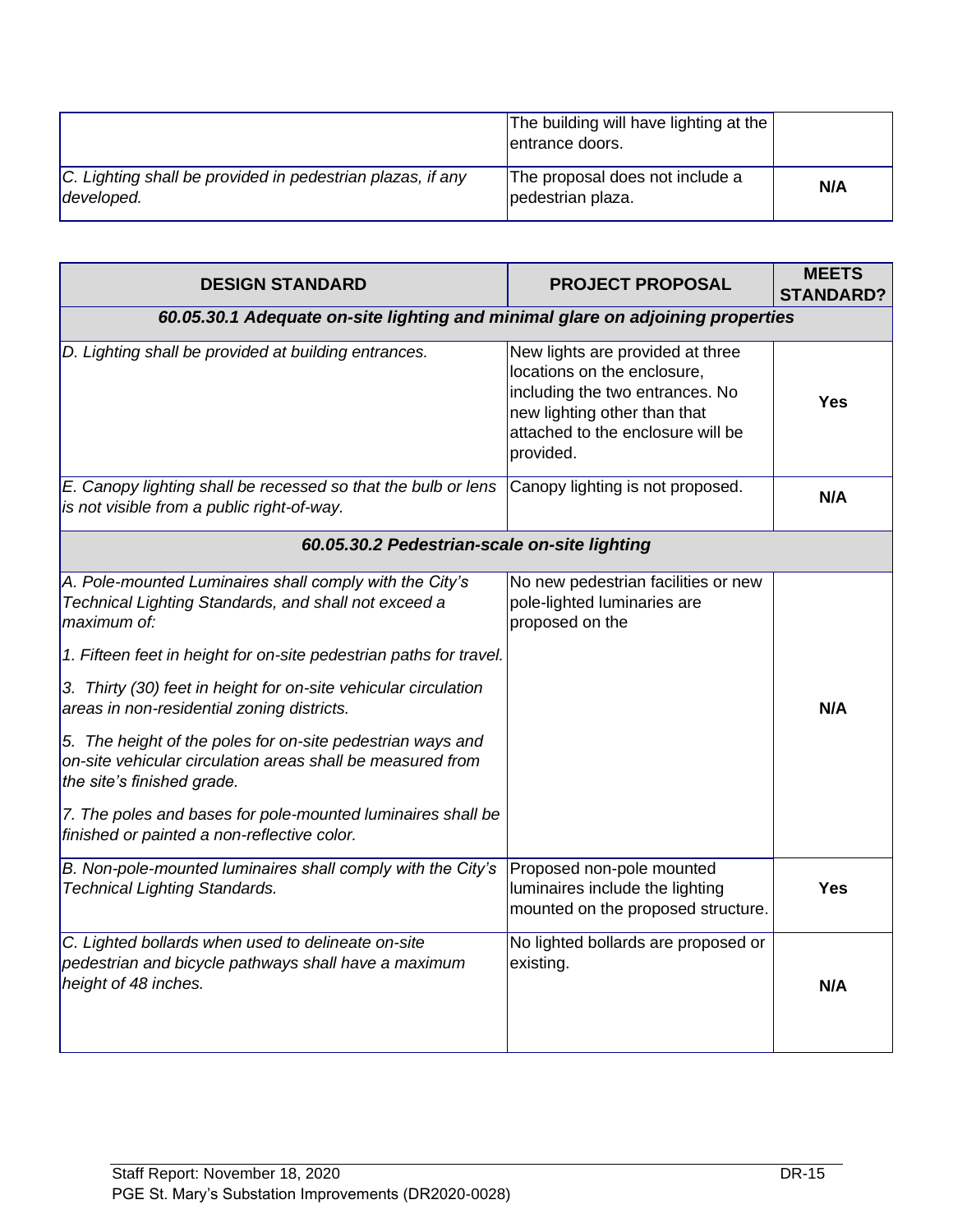#### **DESIGN GUIDELINE ANALYSIS**

#### *60.05.35. Building Design and Orientation Guidelines.*

#### **2. Roof Forms.**

#### *A. Roof forms should be distinctive and include variety and detail when viewed from the street. Sloped roofs should have a significant pitch and building focal points should be emphasized. (Standards 60.05.15.2.A and B)*

The building is a pre-fabricated structure and the design on the roof cannot be alter. However, the structure will not be visible from the street because the structure is setback approximately 136 feet from the property line along SW Jenkins Road. Within the 136-foot setback there is an existing berm, mature trees, and a trees that will continue to mature and provide more landscape screening The structure's roof is a mixture of flat and sloped portions. The roof has a maximum slope of 1.3/12. The flat roof features a change in the design of the material, which differentiates the roof from the facade. Staff finds that the guideline is met.

**Therefore, staff finds that the approval guideline has been met.** 

#### **3. Primary Building Entrances**

*A. The design of buildings should incorporate features such as arcades, roofs, porches, alcoves, porticoes, awnings, and canopies to protect pedestrians from the rain and sun. This guideline does not apply to buildings in Industrial districts where the principal use of the building is manufacturing, assembly, fabricating, processing, packing, storage, wholesale or distribution activities. (Standard 60.05.15.3) [ORD 4531; April 2010]*

#### *B. Special attention should be given to designing a primary building entrance that is both attractive and functional. Primary entrances should incorporate changes in mass, surface, or finish to emphasize the entrance. (Standard 60.05.15.3)*

The building is a pre-fabricated structure and functions primarily as storage facility accessory to the substation use. Furthermore, the structure is not visible from the public right-of-way. However, it does feature a modest entryway with architectural details. All three doors have a metal canopy (60 in. by 12 in.). The site is intended to be visited approximately once every 30-45 days and the site is fully closed to the public, limiting the need for frequent pedestrian protection. Staff finds that the guideline is met.

#### **Therefore, staff finds that the approval guideline has been met.**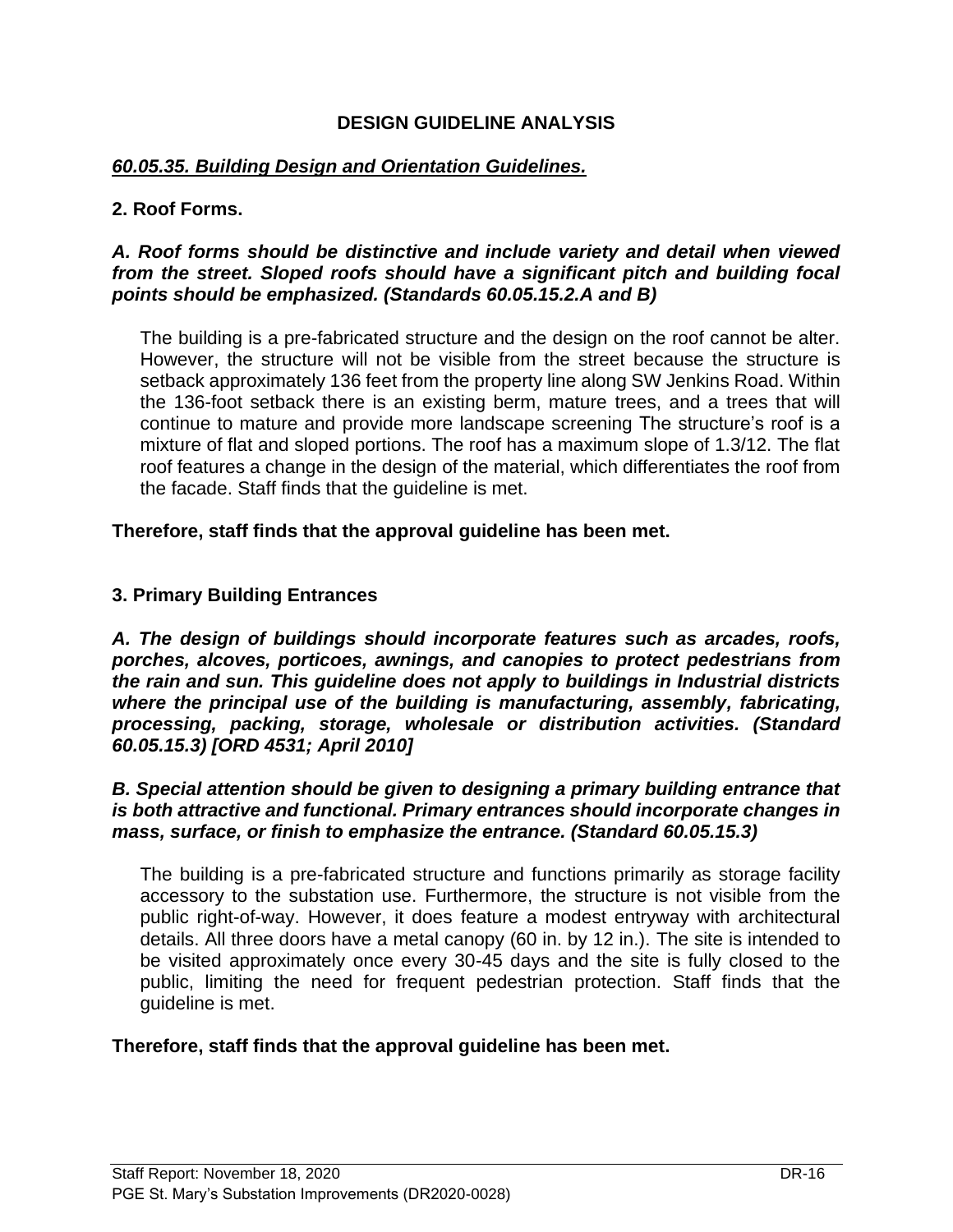## **60.05.45. Landscape, Open Space and Natural Areas Design Guidelines.**

## **7. Fences and Walls**

#### *A. Fences and walls should be constructed of attractive, durable materials. (Standard 60.05.25.9)*

No additional fencing will be added with the improvements. Currently, the site has chain link fencing around the equipment. The chain link is required for security of the equipment the site hosts. The fencing is barely or entirely not visible from the public right of way with the mature tree screening around the perimeter on the site, as shown on the Site Plan (Exhibit A – Sheet STMW-P1). Staff finds that the guideline is met.

#### **Therefore, staff finds that the approval guideline has been met.**

#### *B. Fences and walls constructed in front yards adjacent to public streets should provide the opportunity to view into the setback from the street unless high traffic volumes or other conflicts warrant greater security and protection. (Standard 60.05.25.9.E)*

Given the features on the site (i.e. transformers and other electrical equipment), it is necessary to maintain the large security fence to protect the public and the substation. However, surrounding the perimeter of the substation is an existing public recreation trail and existing site screening which provides screening for the site's heavy equipment in the interior. There is an additional landscape buffer between the trail and street which provides a natural setting to those using the trial. Additionally, the abutting streets – SW Merlo Rd. and SW Jenkins Rd. – have high traffic volumes. Staff finds that the guideline is met.

#### **Therefore, staff finds that the approval guideline has been met.**

## **11. Landscape buffering and screening.**

*A. A landscape buffer should provide landscape screening, and horizontal separation between different zoning districts and between non-residential land uses and residential land uses. The buffer should not be applicable along property lines where existing natural features such as flood plains, wetlands, riparian zones and identified significant groves already provide a high degree of visual screening. (Standard 60.05.25.13)*

The site is an interim Washington County zone (Institutional), it is surrounded by sites with different City of Beaverton zones. However, the abutting sites have similar uses, they are primarily industrial (i.e. TriMet Storage Yard and the Reser's Food facility) and large-scale retail (i.e. Costco). The TriMet rail lines south of the site and the TriMet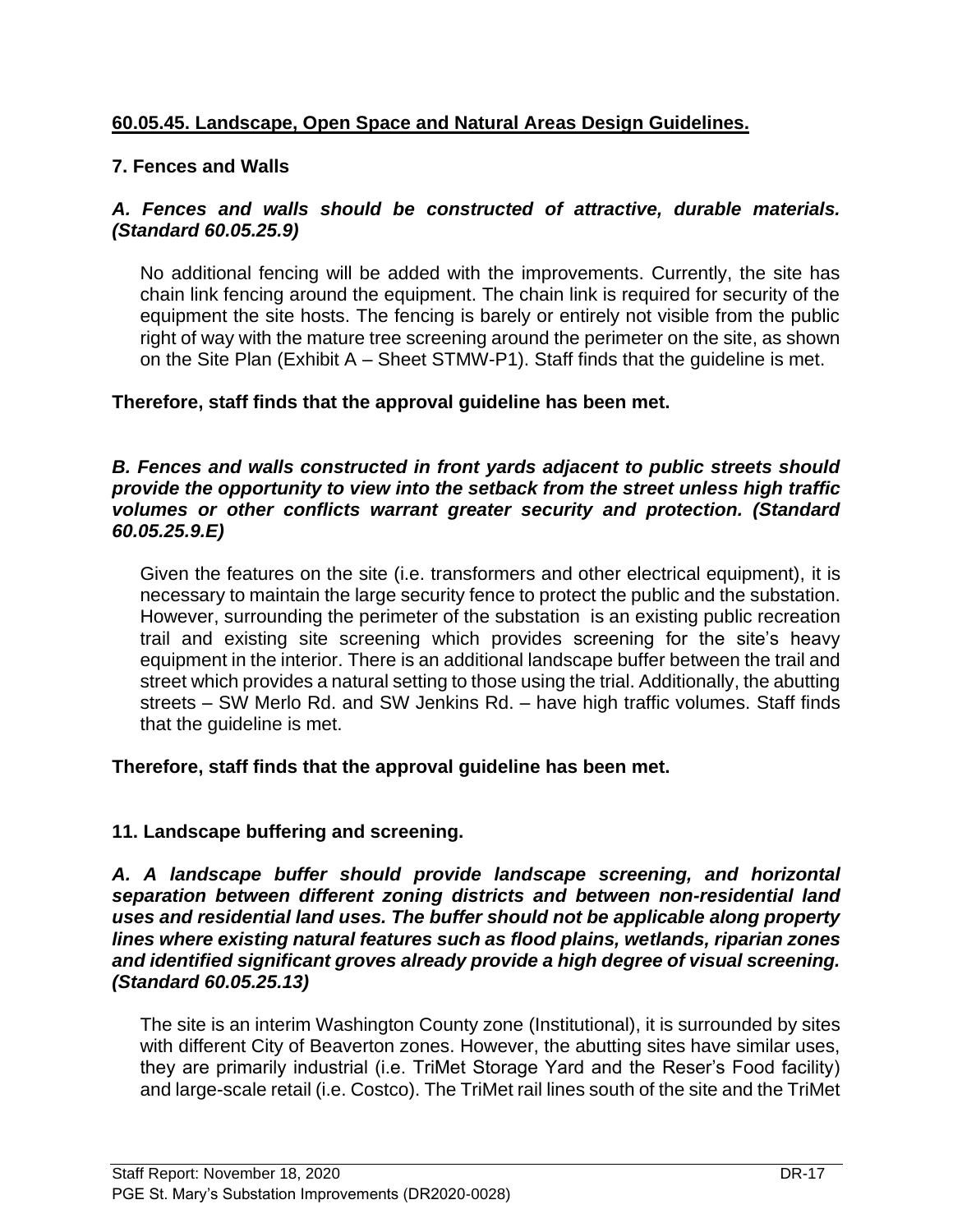storage yard west of the site are a similar use to the substation and are not residential in nature. To the west is a wetland which exempts that property line from buffering requirements. To the east and north there is a substantial setback to the substation which contains berms and is landscaped. These areas also include THPRD trail facilities. All these features serve to buffer the sites from the uses across public streets to the north (Costco) and east (Reser's).

The existing buffering along SW Jenkins Rd. and SW Merlo Rd. provides dense landscape screening with a mix of very mature trees, shrubs, and live ground cover. The existing screening on the site is shown in Figures 3 to 6. Staff finds that the guideline is met.

**Therefore, staff finds that the approval guideline has been met.** 

**B.** When potential impacts of a Conditional Use are determined, or when potential *conflicts of use exist between adjacent zoning districts, such as industrial uses abutting residential uses, landscape screening should be dense, and the buffer width maximized. When potential conflicts of uses are not as great, such as a commercial use abutting an industrial use, less dense landscape screening and narrower buffer width is appropriate. (Standard 60.05.25.13)*

Response: The utility enclosure is consistent with the existing use of the site, substation, which has been previously approved and is not a conditional use. The guideline is not applicable.

**Therefore, staff finds that the approval guideline has been met.**

#### *C. Landscape buffering should consist of a variety of trees, shrubs and ground covers designed to screen potential conflict areas and complement the overall visual character of the development and adjacent neighborhood. (Standard 60.05.25.13)*

Response: As shown in Figures 4 to 7 and the Landscape Plan (Exhibit A, Sheet STMW-L1), the existing landscaping consists of a variety of large mature trees, shrubs, and live ground cover. The mature trees are the most prominent landscape feature on the site, and they provide screening from abutting streets. The intent of the guideline is met.

**Therefore, staff finds that the approval guideline has been met.** 

*D. When changes to buffer widths and buffer standards are proposed, the applicant should describe the physical site constraints or unique building or site characteristics that merit width reduction. (Standard 60.05.25.13.E)*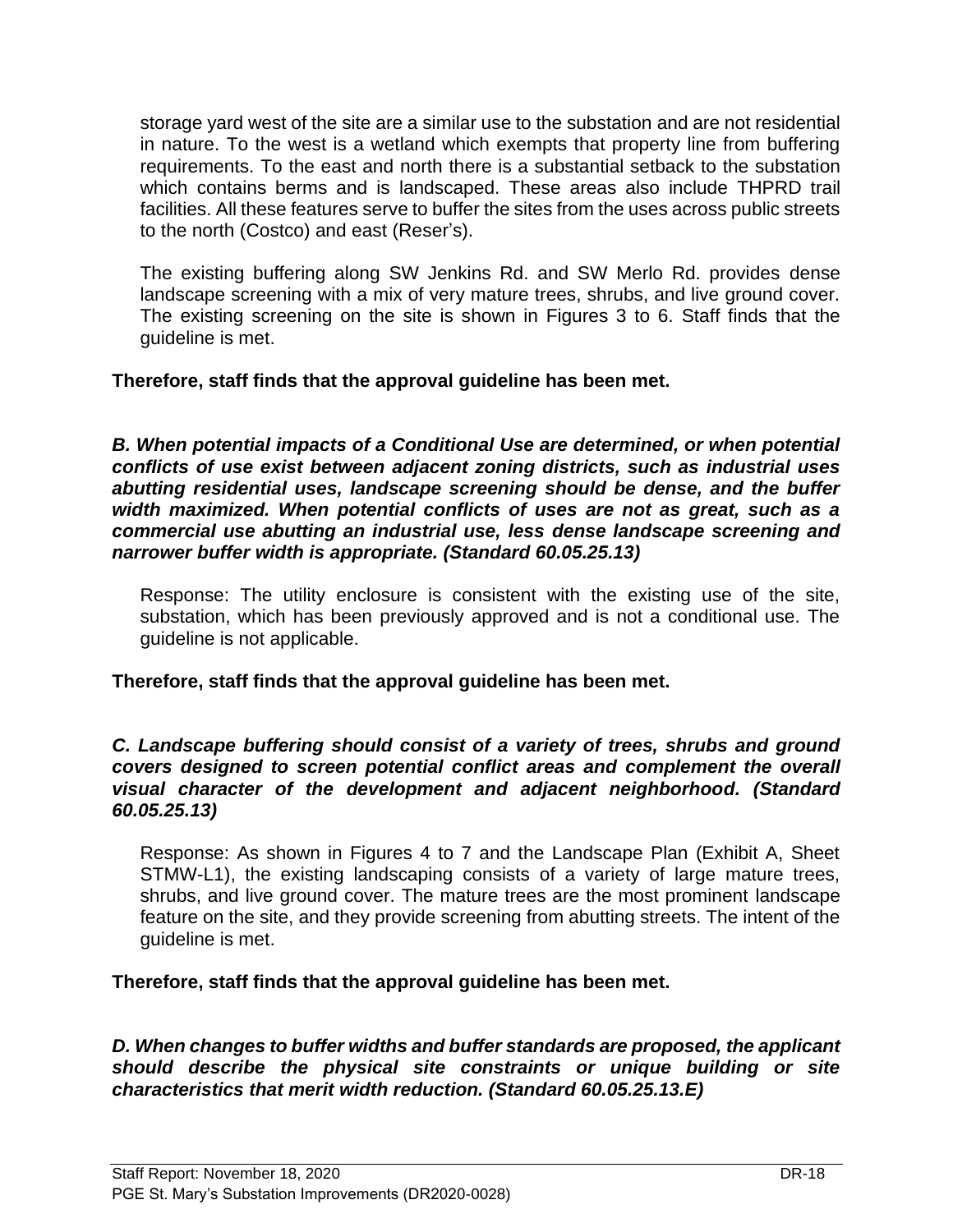Response: The topography of the natural areas along the multi-use path on the site provides additional screening benefits, since many mature trees are located at the higher elevation further into the site from the pathways. Screening between the path and abutting rights-of-way is significant and provides comfort for path users. At the same time the level of existing screening will ensure visibility and safety for path users. The intent of the guideline is met.

#### **Therefore, staff finds that the approval guideline has been met.**

#### **Recommendation**

Based on the facts and finding presented, staff recommend **APPROVAL** of **DR2020-0028 (PGE St. Mary's Substation Improvements)** subject to the applicable conditions identified in Attachment C.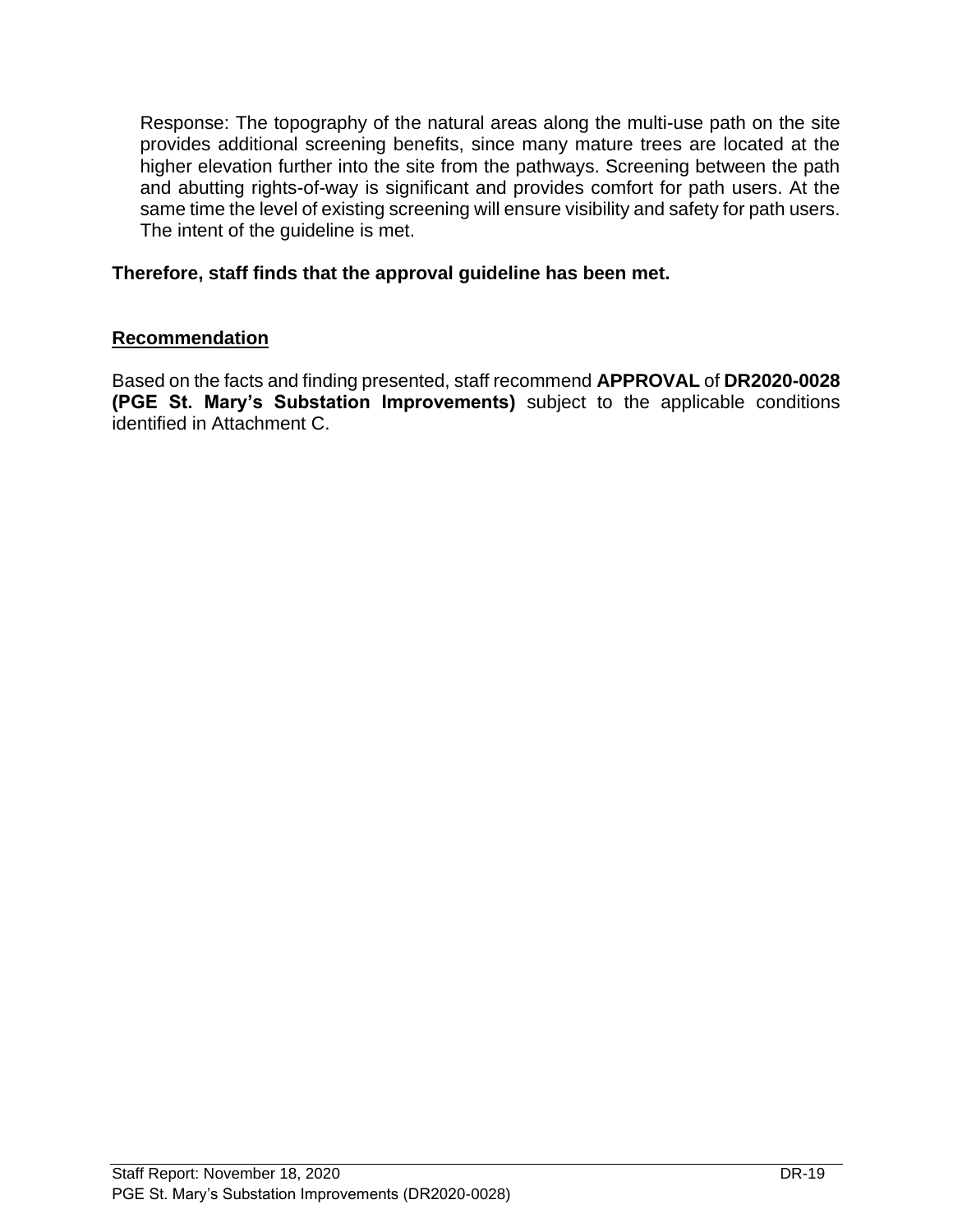## **CONDITIONS OF APPROVAL PGE St. Mary's Substation Improvements DR2020-0028**

**The Facilities Review Committee finds that the proposal has demonstrated compliance will applicable technical approval criteria, and therefore, the Committee recommends that the decision-making authority APPROVE the proposal. The committee recommends the following conditions of approval:** 

#### **Design Review Three (DR2020-0028)**

#### **A. Prior to Site Development permit issuance, the applicant shall:**

- 1. Submit the required plans, application form, fee, and other items needed for a complete site development permit application per the applicable review checklist. (Site Development Div. / SAS)
- 2. Contract with a professional engineer to design and monitor the construction for any work governed by Beaverton Municipal Code 9.05.020, current standards in place per the City Engineering Design Manual and Standard Drawings, Beaverton Development Code (Ordinance 2050, 4010 +rev.), the current standards in place per the Clean Water Services District, Design and Construction Standards, and the City Standard Agreement to Construct and Retain Design Professionals in Oregon. (Site Development Div. / SAS)
- 3. Submit a completed and executed City Standard Agreement to Construct Improvements and Retain Design Professional(s) Registered in Oregon. After the site development permit is issued, the City Engineer and the Planning Director must approve all revisions utilizing the process set out in the Beaverton Development Code, and the City Engineering Design Manual; however, any required land use action shall be final prior to City staff approval of the engineering plan revision and work commencing as revised. (Site Development Div. / SAS)
- 4. Have the applicant for the subject property guarantee all public improvements, site grading, storm water management facilities, private streets, and common driveway paving by submittal of a City-approved security. The security approval by the City consists of a review by the City Attorney for form and the City Engineer for amount, equivalent to 100 percent or more of estimated construction costs. (Site Development Div. / SAS)
- 5. Submit any required off-site easements, executed and ready for recording, to the City after approval by the City Engineer for legal description of the area encumbered and City Attorney as to form. (Site Development Div. / SAS)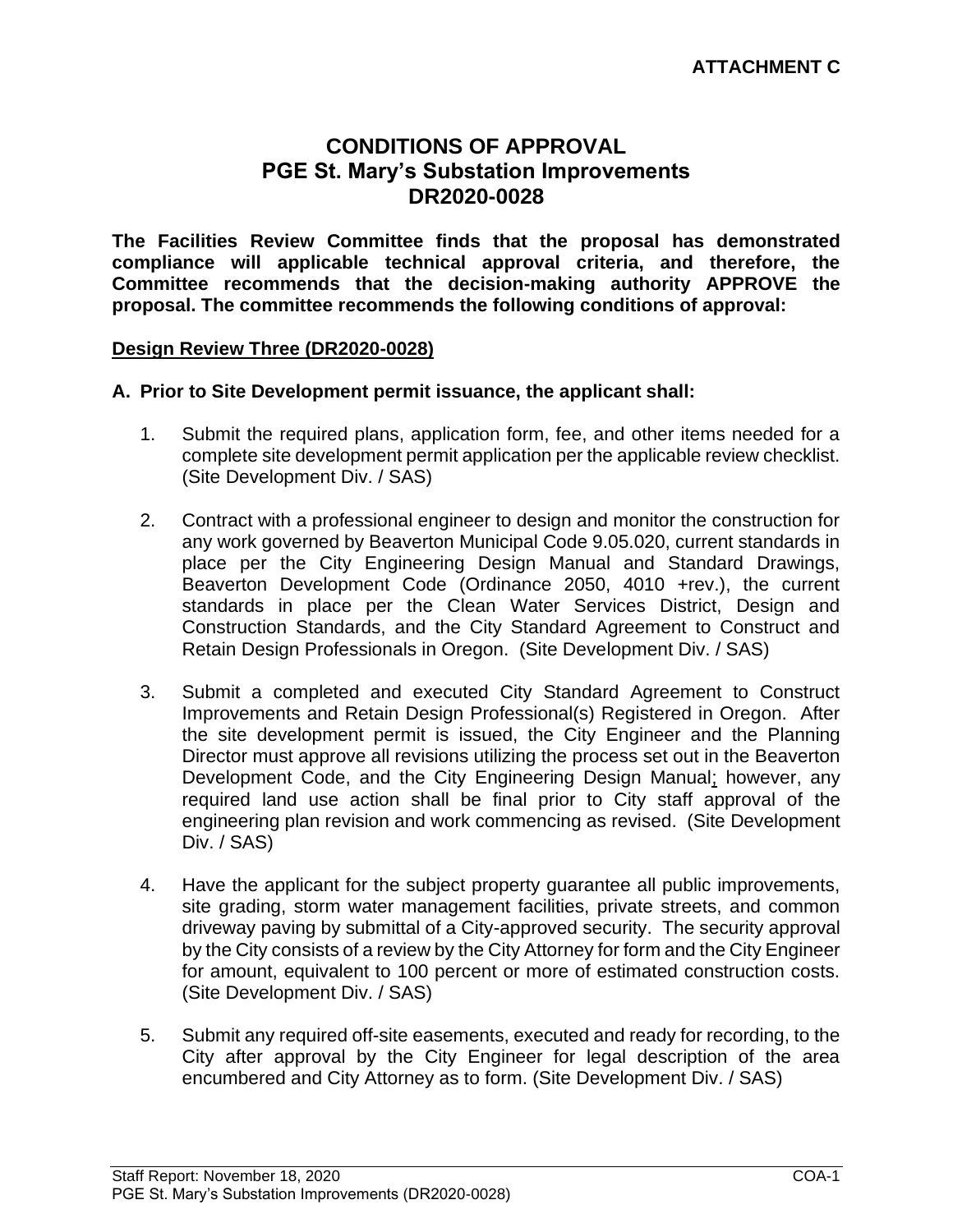- 6. Provide an erosion control plan showing best management practices needed per Clean Water Services Standard Drawing #945. Make provisions for installation of all mandated erosion control measures prior to site disturbance of 500 square feet or more. These shall be maintained and replaced as necessary during the duration of the project to prevent sediment laden run-off from leaving the site. (Site Development Div. / SAS)
- 7. Provide construction plans and a drainage report demonstrating compliance with City surface water management requirements per City 2019 Engineering Design Manual, Resolution 4542, Section 530; and with CWS Resolution and Order 2019-22 for quantity control for conveyance capacity, hydromodification and quality treatment. Fee-in-lieu can be requested if development meets criteria set forth in City EDM Sections 190, table 530.1, and 530.1.A.4 and CWS Design & Construction Standards Section 4.03.7.a and 4.04.2.a. (Site Development Div. / SAS)
- 8. Provide plans that delineate all areas on the site that are inundated during a 100 year storm event, including the safe overflow conveyance from proposed constructed stormwater management facilities. On all plan sheets that show grading and elevations, the 100-year inundation level shall be identified. (Site Development Div. / SAS)
- 9. Submit a grading plan showing the minimum finished floor elevation (FFE) of the proposed structure. FFE shall be at least three feet higher than the storm overflow of the storm water management facility. Any changes to approved grading must meet provisions of Beaverton Code 9.05.110 and 9.05.115, no grading can occur within 10 feet of a property line or half the height of the vertical embankment created, whichever is greater. This applies to all exterior property boundaries of the proposed project. (Site Development Div. / SAS)
- 10. Pay any required storm water system development charges (storm water quality, quantity, hydromodification and overall system conveyance) for the new impervious area proposed. (Site Development Div. / SAS)
- 11. Submit an owner-executed, notarized, City/CWS standard private stormwater facilities maintenance agreement, with maintenance plan and all standard exhibits, ready for recording with Washington County Records. (Site Development Div. / SAS)
- 12. Submit to the City a Stormwater Management Worksheet for the proposed project's net new impervious area proposed for any common areas and private streets prepared by the applicant's engineer, architect, or surveyor. Any home demolition is credited at one equivalent surface unit (2640 square feet). The certification shall consist of an analysis and calculations determining the square footage of all impervious surfaces as a total for the common areas and private streets. In addition, specific types of impervious area totals, in square feet, shall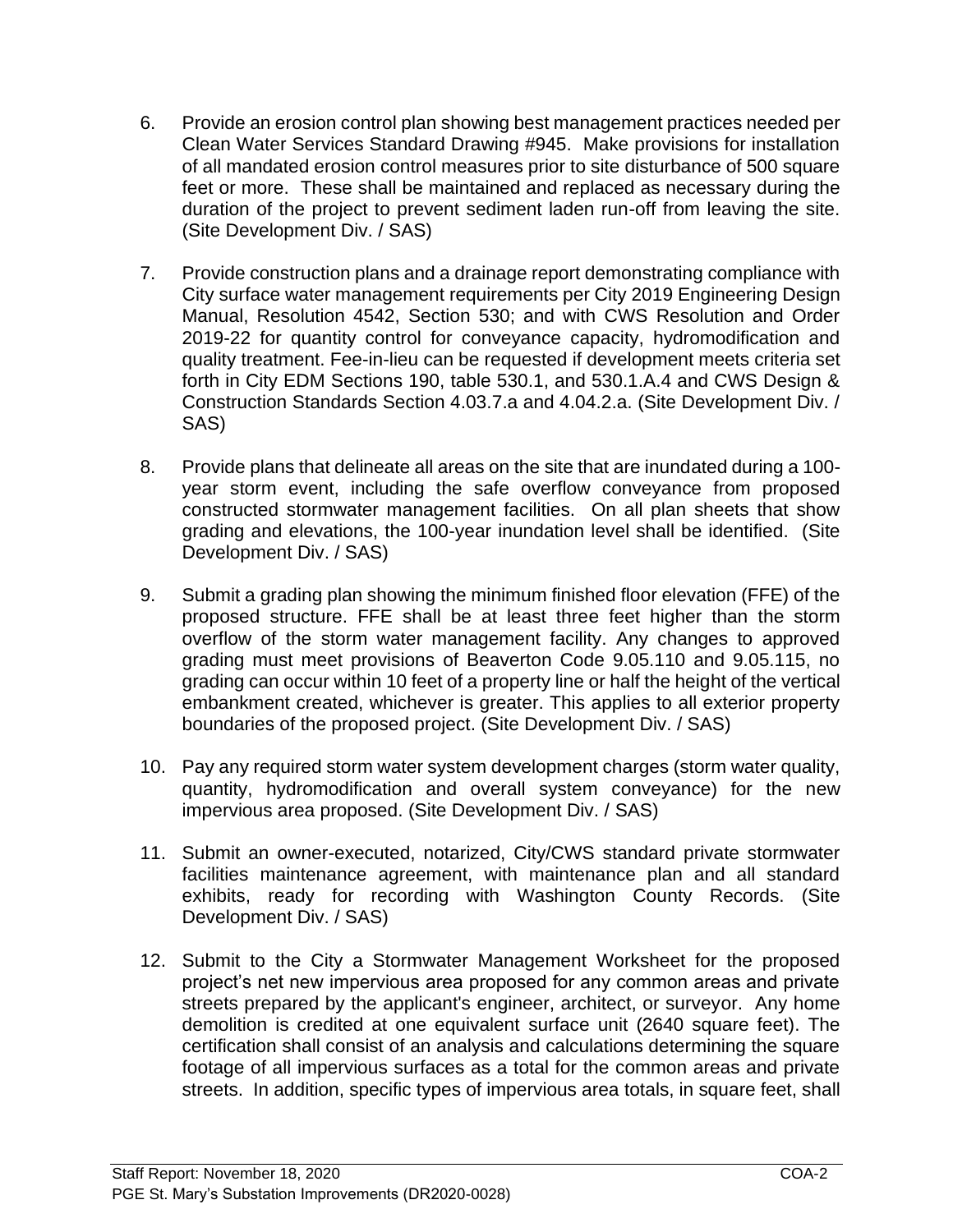be given for parking areas and driveways, sidewalk and pedestrian areas, and any gravel surfaces. Calculations shall also indicate the square footage of preexisting impervious surface, the new impervious surface area created, and total final impervious surface area on the entire site and individual lots/tracts. (Site Development Div. / SAS)

## **B. Prior to building permit issuance, the applicant shall:**

- 13. Submit a complete site development permit application and obtain the issuance of site development permit from the Site Development Division. (Site Development Div. / SAS)
- 14. Make provisions for installation of all mandated erosion control measures to achieve City inspector approval at least 24 hours prior to call for foundation footing form inspection from the Building Division. (Site Development Div. / SAS)

#### **C. Prior to final inspection and final occupancy permit issuance of any building permit, the applicant shall:**

- 15. Have the landscaping completely installed or provide for erosion control measures around any disturbed or exposed areas per Clean Water Services standards. (Site Development Div. / SAS)
- 16. Have substantially completed the site development improvements as determined by the City Engineer. (Site Development Div. / SAS)
- 17. Have placed underground all affected, applicable existing overhead utilities and any new utility service lines within the project and along any existing street frontage as determined at permit issuance. (Site Development Div. / SAS)
- 18. Ensure all site improvements are completed in accordance with plans marked "Exhibit 2.1", except as modified and approved by the decision-making authority. (On file at City Hall). (Planning/SP)

## **D. Prior to release of performance security, the applicant shall:**

19. Have completed the site development improvements as determined by the City Engineer and met all outstanding conditions of approval as determined by the City Engineer and Planning Director. Additionally, the applicant and professional(s) of record shall have met all obligations under the City Standard Agreement to Construct Improvements and Retain Design Professional Registered in Oregon, as determined by the City Engineer. (Site Development Div. / SAS)